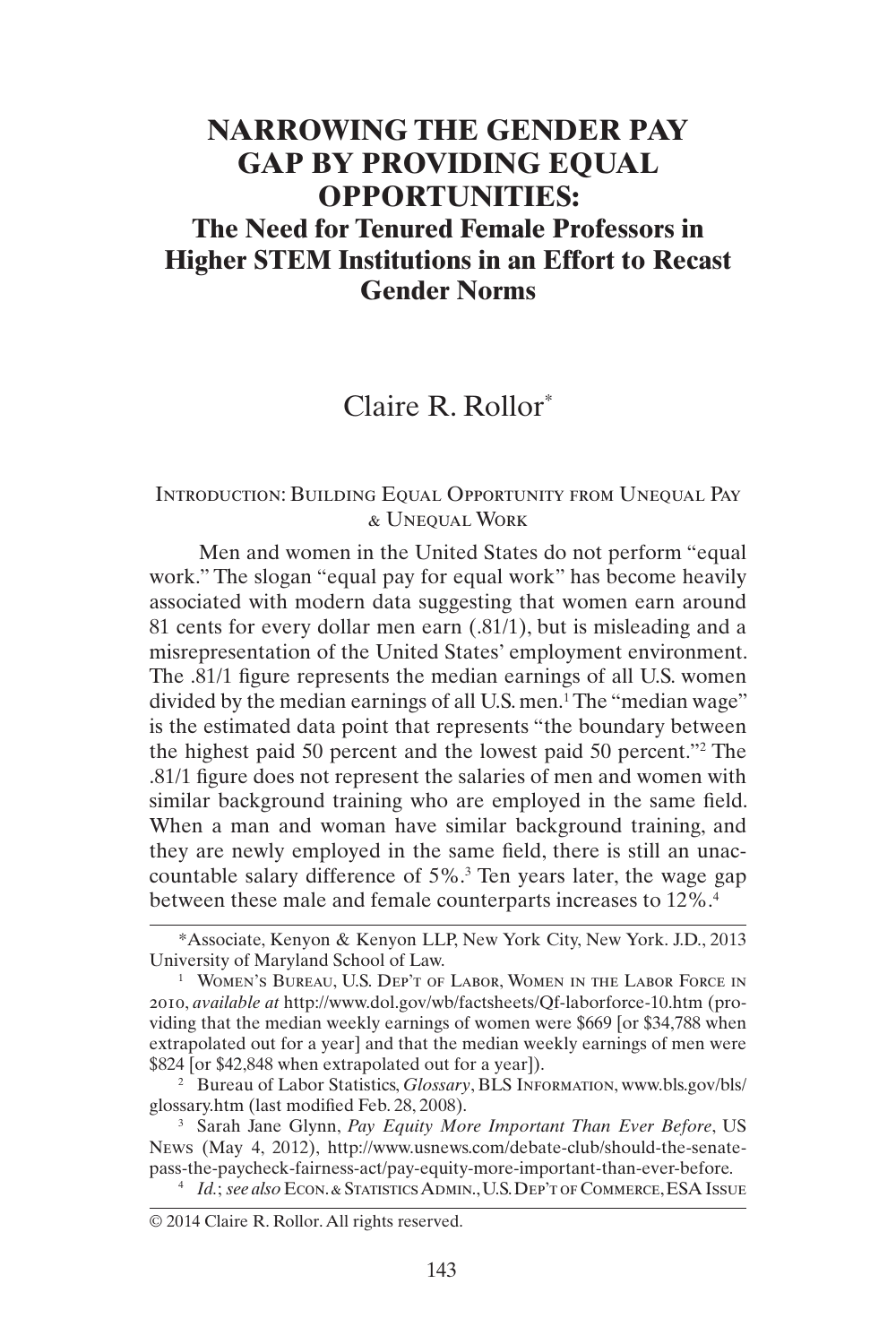These 5-12% salary differences, however, are a fairly small part of the problem. The median U.S. male's salary is \$42,848 ("Median U.S. Male pay").<sup>5</sup> A woman making 95% of the Median U.S. Male pay would earn \$40,705.60, and a woman making 88% of the Median U.S. Male pay would earn \$37,706.24 ("Median U.S. Female pay"). Shockingly, the Median U.S. Female pay is only \$34,788, which is still significantly less than either the  $95\%$  or  $88\%$  figures.<sup>6</sup> Aside from this unaccountable difference in salary, there remain mainstream societal issues that must be tackled to promote equal employment opportunities among men and women.

Unsurprisingly, men and women have traditionally gravitated to different types of employment. According to the Bureau of Labor Statistics, the top ten most common fields of employment for women in the U.S. ("Female Track Jobs") are secretaries and administrative assistants, elementary and middle school teachers, registered nurses, nursing, psychiatric, and home health aides, customer service representatives, first-line supervisors of retail sales workers, cashiers, accountants and auditors, first-line supervisors of office and administrative support workers, and receptionists and information clerks.<sup>7</sup> The top ten most common occupations for men in the United States ("Male Track Jobs") are driver/sales workers and truck drivers, managers, first-line supervisors of retail sales workers, janitors and building cleaners, laborers and freight, stock, and material movers, construction laborers, cooks, software developers, and sales representatives in wholesale and manufacturing.8 The average salary for the top twenty Female Track Jobs is around

Brief #04-11, Women in STEM: A Gender Gap to Innovation 5 (2011), *available at* http://esa.gov/sites/default/files/reports/documents/womeninstemagaptoinnovation8311.pdf (using regression analyses with several controlled factors, such as workers' age, educational attainment, and region of residence, to show that there is a 14% wage gap between men and women in science, technology, engineering and math fields).

<sup>5</sup> *See* Women's Bureau, U.S. Dep't of Labor, *supra* note 1.

<sup>6</sup> It should be noted here however, that as salary increases, so does the actual dollar amount of the corresponding gap between male and female earnings. For example, 95% of the Median U.S. Male pay may be \$40,705.60 (\$2,142.40 less), but 95% of a male earning \$100,000 would be \$95,000 (\$5,000 less). The amount of unaccountable differences become more pronounced at higher pay, which is more of an issue for women with advanced degrees, who tend to earn higher wages.

<sup>7</sup> *See* Bureau of Labor Statistics, 39. *Median weekly earnings of full-time*  wage and salary workers by detailed occupation and sex, LABOR FORCE STATIStics from the Current Population, <http://www.bls.gov/cps/cpsaat39.htm> (last modified Feb. 5, 2013).

<sup>8</sup> *Id.*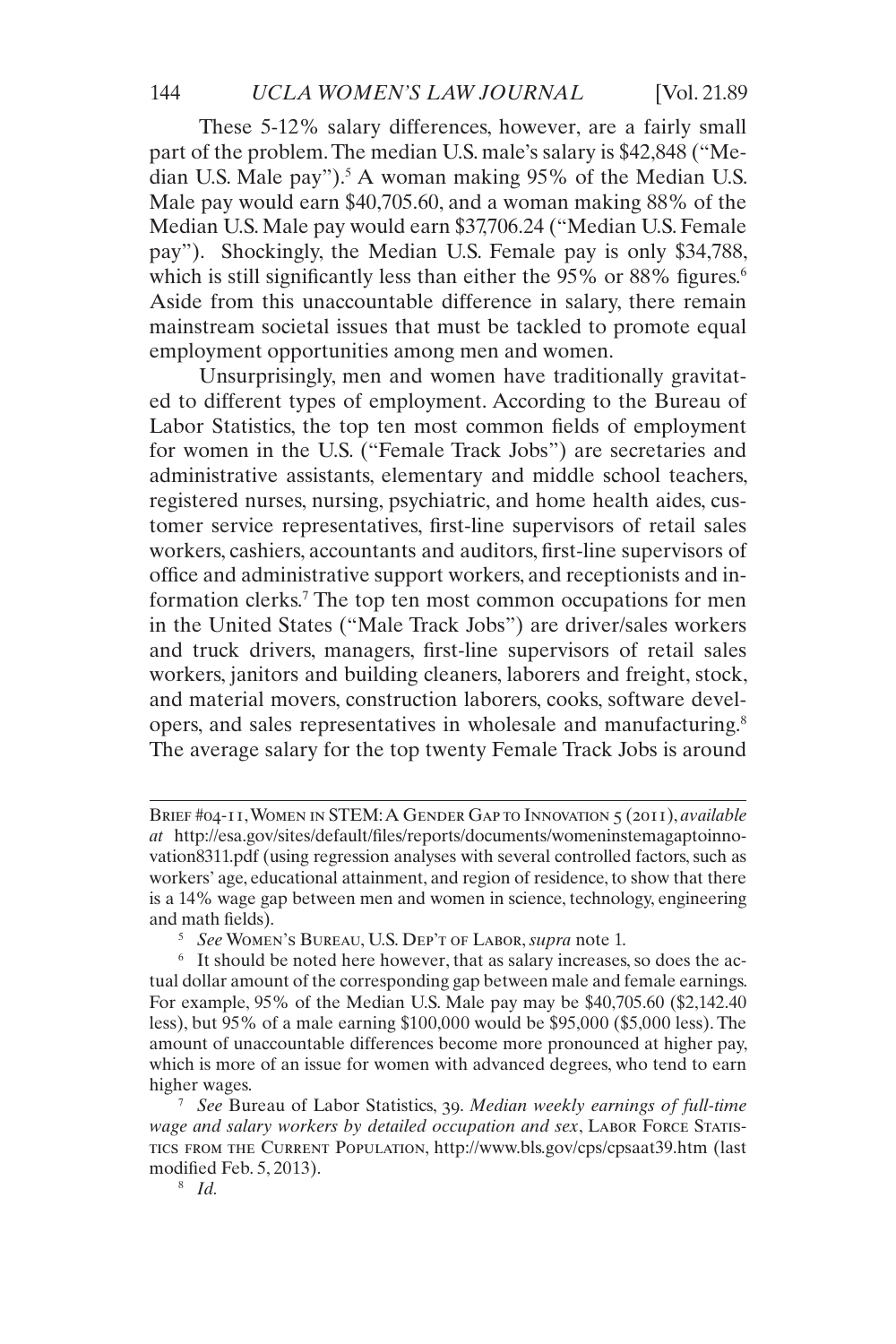\$34,534.21 a year, whereas the average salary for the top twenty Male Track Jobs is around \$45,452.63.9

A quick scan of these employment titles and corresponding salaries sparks several philosophical and theoretical discussions. First, are Female Track Jobs worth, on average, \$8,460.40 less than Male Track Jobs? Second, is the physical labor-intensive element found in many of the Male Track Jobs accountable for the pay differences? Third, do the Male Track Jobs pay more because they are more often populated by male employees, or do they pay more because the sort of work performed in these jobs is actually worth more to society?<sup>10</sup> These questions, while interesting to think about, do not lend themselves easily to solutions. However, a more useful series of propositions can be drawn from these employment and salary facts.

First, Male Track Jobs are associated with higher salaries than Female Track Jobs. Second, females tend to not populate Male Track Jobs. A combination of these two propositions and common sense yields the underlying premise: for females to earn, on average, higher salaries, they need to seek employment in more Male Track Jobs.11 The following discussion addresses barriers preventing women from entering science related fields (and all of the associated Male Track Jobs), and suggests how altering the interplay between legal redress and female faculty members who have been denied tenure in science related fields may increase equal employment opportunities for the next generation of women.

Women face extreme obstacles in breaking into the fields of science, technology, engineering, and math ("STEM"). The dearth of women in these higher paying fields has resulted in negative repercussions for female careers in today's economy.12 One particular-

<sup>11</sup> *See* Catherine Hill, Christianne Corbett & Andresse St. Rose, Am. Ass'n of Univ. Women, Why So Few? Women in Science, Technology, Engineering, and Mathematics 3 (2010) [hereinafter "AAUW"] (emphasizing that occupational segregation accounts for the majority of the wage gap).

<sup>12</sup> *See generally* Econ. & Statistics Admin., U.S. Dep't of Commerce, *supra* note 4, at 7 (stressing that college-educated women earn 20% more in STEM

<sup>9</sup> *Id.*

<sup>&</sup>lt;sup>10</sup> The data provided for Female Track Jobs and Male Track Jobs included salary representations for men and women who worked full-time positions only. One common theory that often pops up in gender wage gap discussions is that women tend to work fewer hours than men, and that women more often work part time jobs. *See, e.g.*, Glynn*, supra* note 3 (stating that some critics argue that the wage gap is perpetuated by men's longer hours and by women taking time out of the workforce when they have children). Although that information is pertinent to the gender pay gap discussion as a whole, the data included here represents full-time pay behavior only and allows for analysis beyond hourly discrepancies.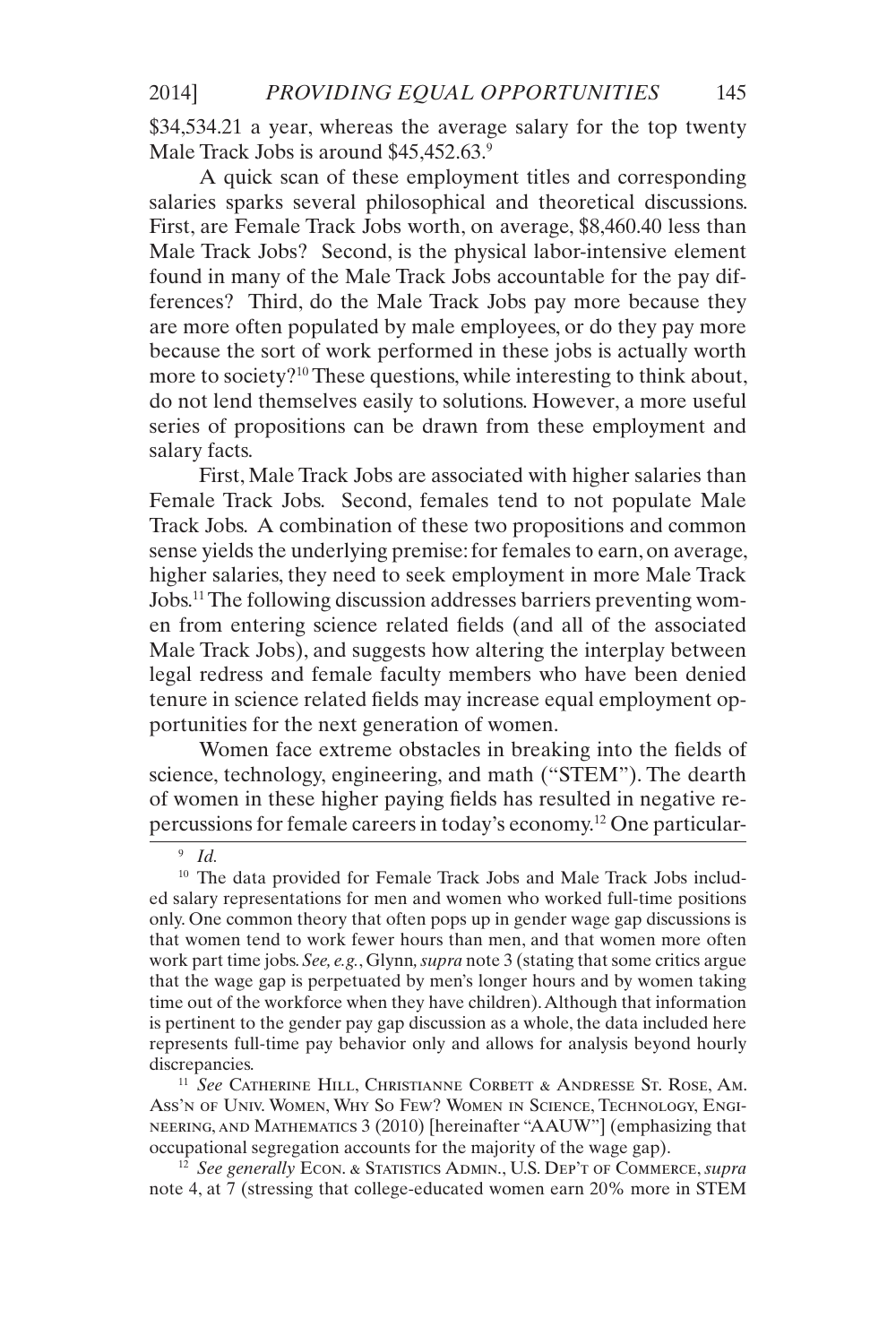#### 146 *UCLA WOMEN'S LAW JOURNAL* [Vol. 21.89]

ly challenging issue career STEM women face is achieving tenure status. Part I of this article describes the current role female faculty play in STEM fields and the typical tenure policies in higher educational institutions across the U.S.13 Part II then looks at the laws and regulations associated with females achieving tenure in the STEM fields,14 with Part III analyzing the discriminatory effects felt by STEM female faculty members.15 Finally, Part IV explores several approaches to cure the deficiency of tenured STEM females.16

# I. Unequal Work: Women Are Not Adequately Represented Among Tenured Academic Employees at Various STEM Educational Institutions

Across the country at higher-level educational institutions, female faculty members almost invariably remain in the minority among the tenured STEM faculty members.<sup>17</sup> Several factors must be considered in support of this assertion: a) the number of women entering into STEM fields;<sup>18</sup> b) the number of women entering into the STEM academia environment;<sup>19</sup> c) the number of women applying for STEM tenure track positions; $^{20}$  d) the factors considered in granting tenure for STEM applicants at various institutions; $^{21}$  e) the number of female faculty who are actually granted tenure at  $STEM$  institutions;<sup>22</sup> and f) the options available to  $STEM$  female faculty after being denied tenure.<sup>23</sup>

# A. *Women Entering STEM Fields*

After high school, men and women both enter into institutions of higher education in approximately equal numbers, but there are far fewer women entering STEM fields of study.24 STEM fields

jobs than in other career options).

<sup>16</sup> *See infra* Part IV.

<sup>17</sup> See generally JOAN BURRELLI, NAT'L SCIENCE FOUND., NSF 08-308 THIRty-Three Years of Women in S&E Faculty Positions 4 (2008), *available at* <http://www.nsf.gov/statistics/infbrief/nsf08308/>(discussing that tenure or tenure track faculty in science and engineering related fields were still only 28% female in 2006).

- <sup>18</sup> *See infra* Part I.a.
- <sup>19</sup> *See infra* Part I.b.
- <sup>20</sup> *See infra* Part I.c.
- <sup>21</sup> *See infra* Part I.d.
- <sup>22</sup> *See infra* Part I.e.
- <sup>23</sup> *See infra* Part I.f.

<sup>24</sup> Palash R. Ghosh, *Women Surpassing Men in U.S. Colleges*, Int't Bus. Times, Sept. 29, 2010, [http://www.ibtimes.co.uk/articles/66528/20100929/](http://www.ibtimes.co.uk/articles/66528/20100929/education-colleges-men-women.htm)

<sup>13</sup> *See infra* Part I.

<sup>14</sup> *See infra* Part II.

<sup>15</sup> *See infra* Part III.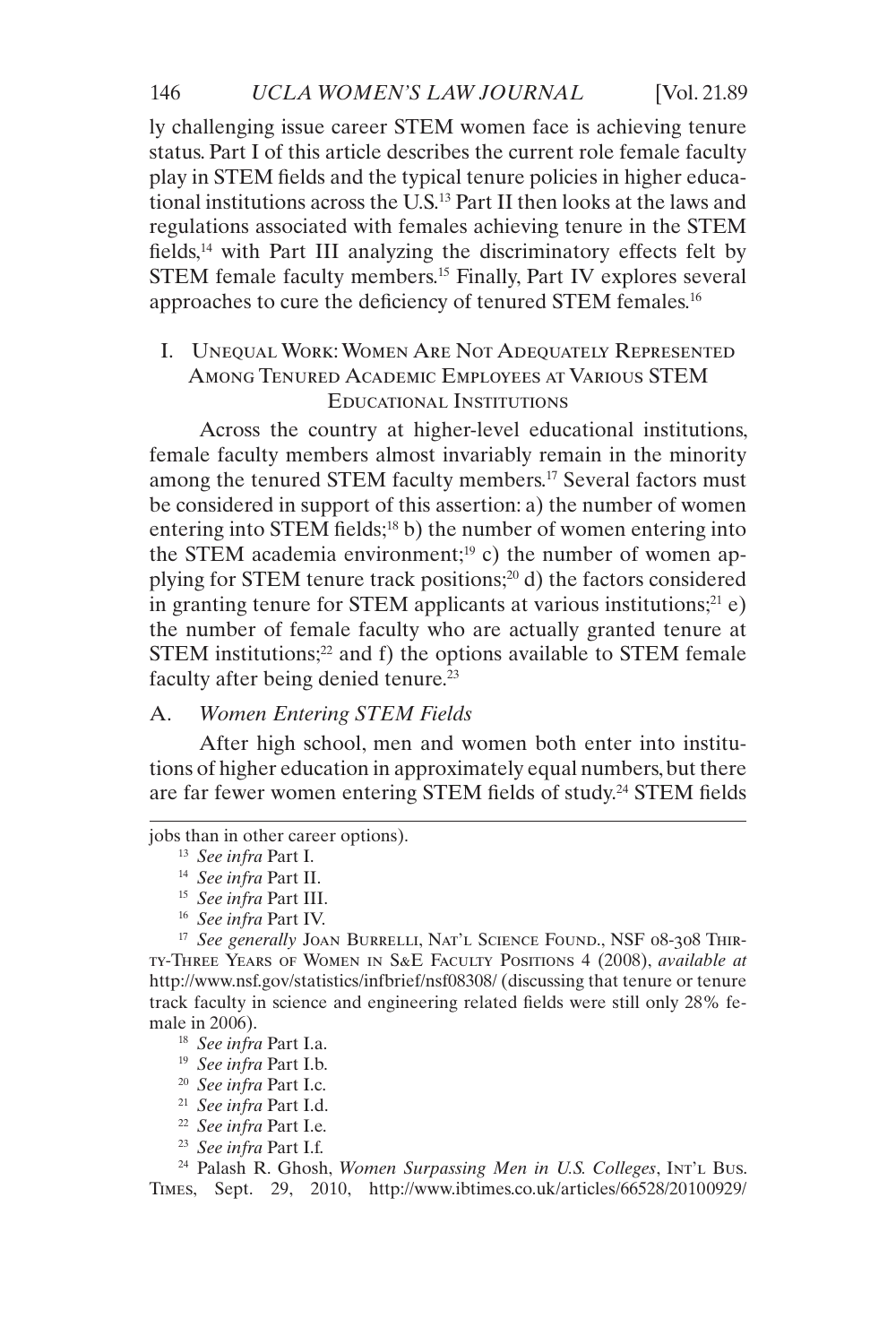of study may include, but are not limited to: engineering, biology, chemistry, physics, mathematics, and computer science.<sup>25</sup> One scholar has provided a variety of reasons why women are not well-represented in STEM fields, including women's scores on the SAT mathematics section, women's lack of interest in math and science, and women's inaccurate judgments of their mathematical abilities.<sup>26</sup> Others suggest that women's under-representation relates to "innate biological differences" between males and females.<sup>27</sup> However, most scholars argue that there is no empirical evidence suggesting females, generally, are not as capable as men in STEM fields, but rather that societal influences have impressed upon women

[education-colleges-men-women.htm](http://www.ibtimes.co.uk/articles/66528/20100929/education-colleges-men-women.htm) (providing that as of 2010, women represent around 57% of college students while men represent the remaining 43%). According to the 2010 Census, around 55.7% of college freshmen were female students and the remaining 44.3% were male students. U.S. Census Bureau, STATISTICAL ABSTRACT OF THE UNITED STATES: 2012, TABLE 286. COLLEGE FRESHmen—Summary Characteristics: 1980 to 2010, *available at* [www.census.gov/](http://www.census.gov/compendia/statab/2012/tables/12s0286.pdf) [compendia/statab/2012/tables/12s0286.pdf;](http://www.census.gov/compendia/statab/2012/tables/12s0286.pdf) *see also* AAUW*, supra* note 11, at 6-12 for statistical and graphical support that women are lagging behind male counterparts in entering almost every academic STEM field.

 $25$  The U.S. Immigration and Customs Enforcement lists STEM disciplines as including, in part: Physics, Actuarial Science, Chemistry, Mathematics, Computer Science, Biochemistry, Robotics, Computer Engineering, Electrical Engineering, Mechanical Engineering, Civil Engineering, Aerospace Engineering, Chemical Engineering, Astrophysics, Astronomy, Nanotechnology, Nuclear Physics, Mathematical Biology, Operations Research, Neurobiology, Biometrics, Bioinformatics, Engineering Acoustics, and Atmospheric Sciences. *See* U.S. Dep't of Homeland Sec., Stem Designated Degree Programs (2012), *available at* <http://www.ice.gov/doclib/sevis/pdf/stem-list.pdf.>

<sup>26</sup> VIRGINIA VALIAN, WHY SO SLOW?: THE ADVANCEMENT OF WOMEN 192 (1999).

<sup>27</sup> *See Psychoanalysis Q-and-A: Steven Pinker*, Harv. Crimson, Jan. 19, 2005, *available at* [http://pinker.wjh.harvard.edu/articles/media/2005\\_01\\_19\\_crimson.](http://pinker.wjh.harvard.edu/articles/media/2005_01_19_crimson.html) [html;](http://pinker.wjh.harvard.edu/articles/media/2005_01_19_crimson.html) see also The Science of Gender and Science: Pinker vs. Spelke, EDGE (May 16, 2005), [http://www.edge.org/3rd\\_culture/debate05/debate05\\_index.html](http://www.edge.org/3rd_culture/debate05/debate05_index.html ) (transcript, audio, and video of a debate between Professors Elizabeth Spelke and Steven Pinker discussing discrepancies between the abilities of men and women with respect to their quantitative and spatial reasoning); *see also* Lucy M. Stark, *Exposing Hostile Environments for Female Graduate Students in Academic Science Laboratories: The* McDonnell Douglas *Burden-Shifting Framework as a Paradigm for Analyzing the "Women in Science" Problem*, 31 Harv. J.L. & GENDER 101, 102 (2008) (referring to a group of MIT professors that noted the low incidence of women in the sciences was evidence of systemic discrimination).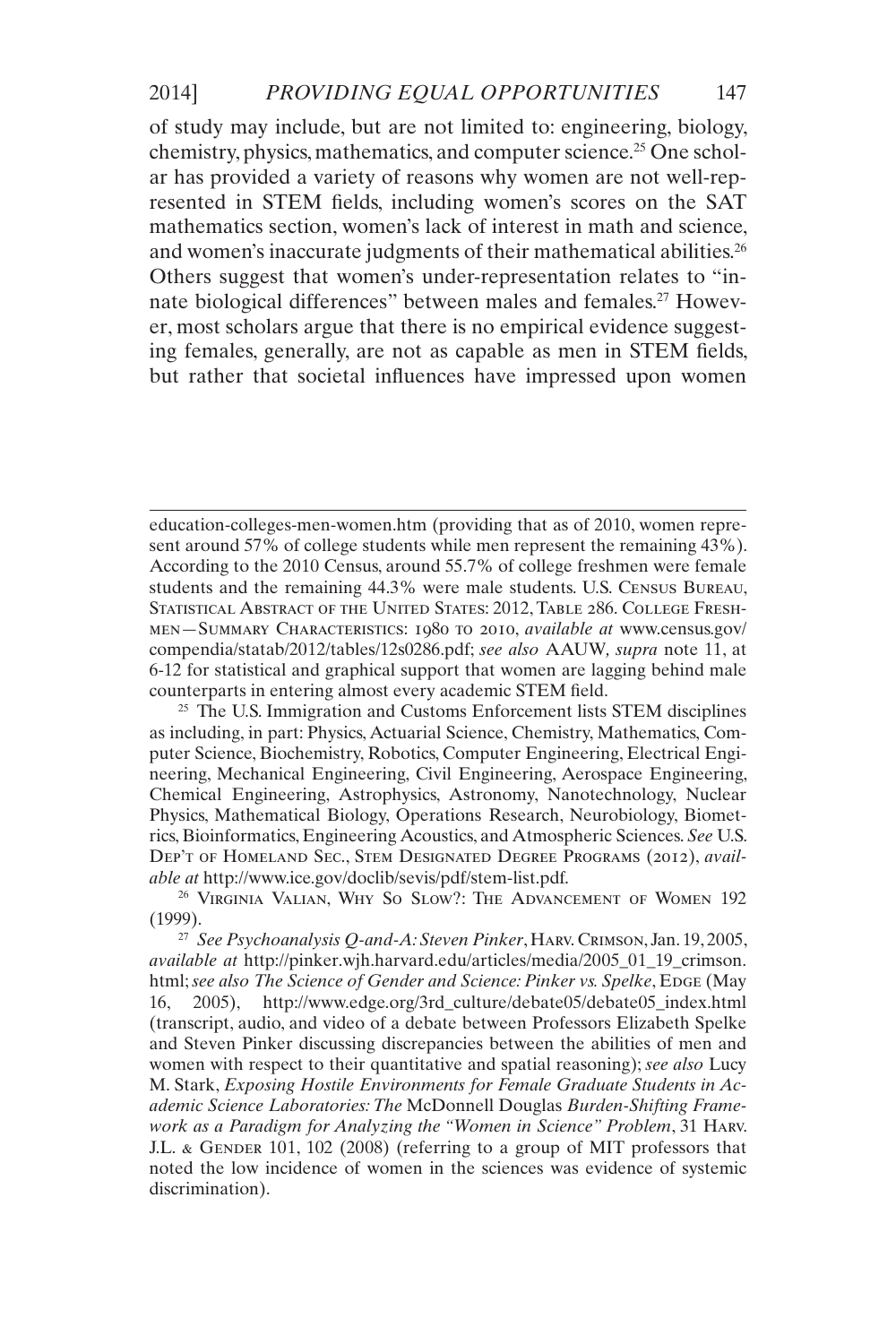that science and math are improper intellectual pursuits for females.28 Regardless of the reason, women tend to avoid majors in these fields.29

The lack of women studying in STEM fields has obvious negative consequences for post-graduate employment opportunities. Occupations in fields that pay well often involve engineering and natural sciences, which not only require that employees have strengths in science and math, $30$  but also almost always require that they have a degree in a STEM field. As a result, women are over-represented as employees in lower paying fields.<sup>31</sup> This over-representation has several effects.

First, women workers have traditionally been most susceptible to layoffs during a recession, and in the current recession, unemployed women have struggled to find work more than their male counterparts.32 Second, female employees are more likely than their male household partner to leave the workplace to care for a family. Finally, and perhaps most discouragingly, females earn less money on average than men.33

# B. *The STEM Academic Environment & Women*

Many women who intend to pursue a teaching career in STEM fields remain in school in order to obtain a postdoctoral degree. Women particularly face many challenges attempting to continue their studies in STEM fields. For example, the requirements

<sup>28</sup> *See* AAUW*, supra* note 11, at 22; *see also* Susan Fisk, *Negative + Math + Stereotypes= Too Few Women*, The Clayman Institute for Gender Research (Feb. 14, 2011), [http://gender.stanford.edu/news/2011/ negativemathstereotype](http://gender.stanford.edu/news/2011/ negativemathstereotypestoo-few-women-0.)[stoo-few-women-0.](http://gender.stanford.edu/news/2011/ negativemathstereotypestoo-few-women-0.)

<sup>29</sup> AAUW*, supra* note 11, at 5-12.

<sup>30</sup> *See* Valian, *supra* note 26, at 192; *see also* News Release, U.S Bureau of Labor Statistics, U.S. Dept' of Labor, USDL-12-0548, Occupational Employment and Wages – May 2011 (March 27, 2012), *available at* [http://www.bls.gov/](http://www.bls.gov/news.release/pdf/ocwage.pdf ) [news.release/pdf/ocwage.pdf](http://www.bls.gov/news.release/pdf/ocwage.pdf ) ("The highest paying occupational groups [in May 2011] were management, legal, *computer and mathematical, and architecture and engineering occupations* . . . [O]f the 35 architecture and engineering occupations, only one . . . had an average wage below the U.S. all-occupations mean.") (emphasis added).

<sup>31</sup> *See* Valian, *supra* note 26, at 192.

<sup>32</sup> Susan Gunelius, *Women Vulnerable to Layoffs During Recessions,* Women on Business (July 23, 2008); *see also* Annie Lowry, *Where's the Shecovery?*, Slate (Jul. 11, 2011, 6:06 PM), [http://www.slate.com/articles/double\\_x/](http://www.slate.com/articles/double_x/-doublex/2011/07/wheres_the_shecovery.html.) [doublex/2011/07/wheres\\_the\\_shecovery.html.](http://www.slate.com/articles/double_x/-doublex/2011/07/wheres_the_shecovery.html.)

<sup>&</sup>lt;sup>33</sup> *Id.*, at 2 (showing that in 2010 the median weekly earnings of women was only \$669, while men's earnings were \$824; women earned roughly 81% of the male earnings).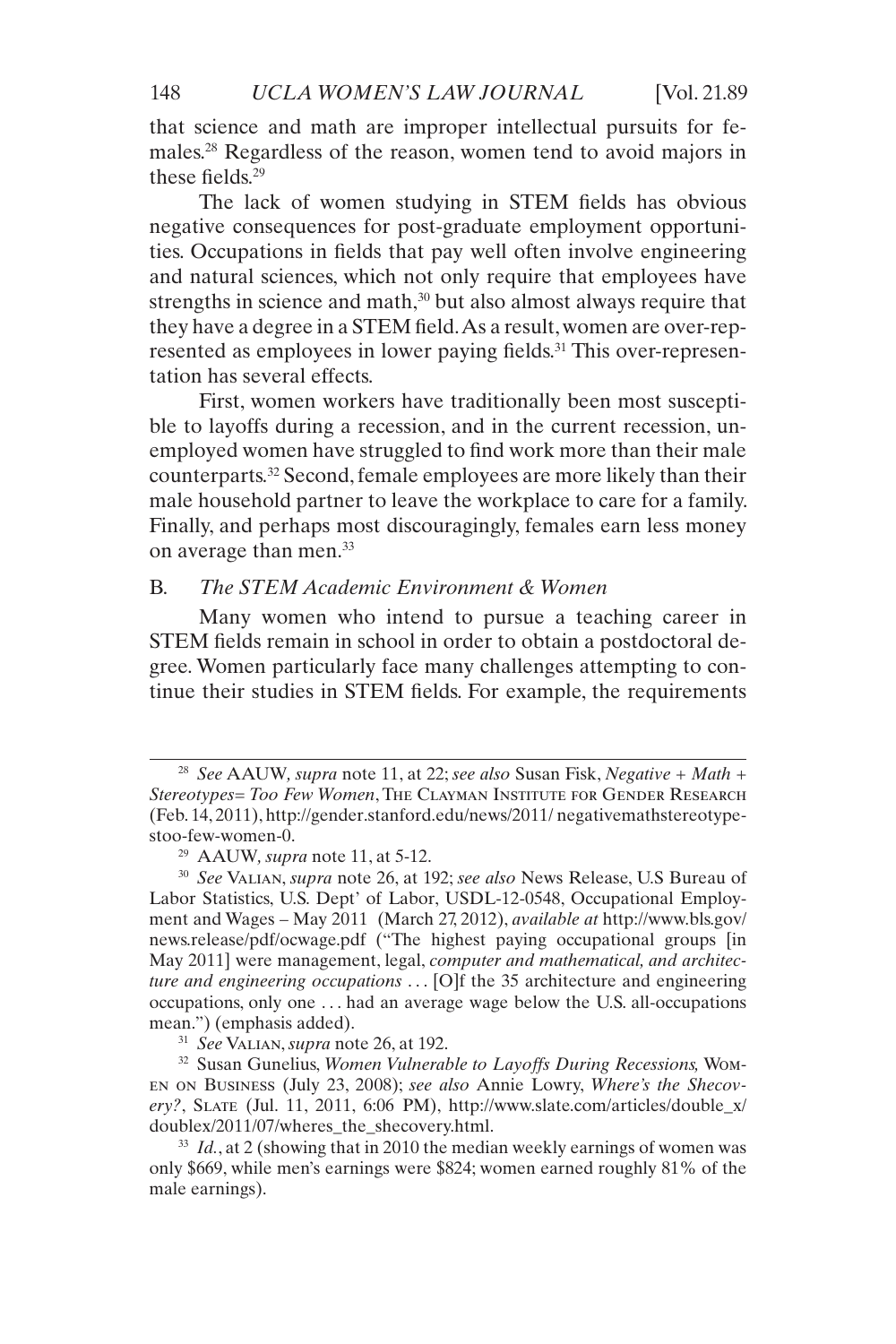driven by the inflexible laboratory environment place pressure on women who would like to start a family.<sup>34</sup>

Beyond the laboratory, there is rampant sex discrimination in awarding fellowships. Fellowships are commonly granted as a program, and an associated award, that allows the postdoctoral student to bypass a basic teaching requirement that tends to detract from their research opportunities.<sup>35</sup> In fact, an evaluation of fellowships granted by the Swedish Medical Research Council showed that women had to be objectively ranked around five times higher than the male applicants in order to achieve a similar subjective ranking from a senior scientist.<sup>36</sup> Furthermore, female applicants made up 46% of the applicants, but only 20% of those awarded fellowships.<sup>37</sup> This data seems to suggest that the odds are against a women's entry into STEM employment from the beginning.<sup>38</sup>

# C. *Female Applicants for STEM Tenure Track Positions*

In academia, the concept of tenure is widespread and well accepted. In a traditional academic environment, faculty members are hired to fill specific positions, such as assistant professorships, associate professorships, and professorships.<sup>39</sup> Some institutions also employ part-time professors called adjuncts, who may also maintain a parallel active position in their field.<sup>40</sup> Each of these positions is categorized by the educational institution as either tenure-track or non-tenure track. It is typical for the tenure decision to be made

<sup>37</sup> *Id.* at 234.

<sup>34</sup> *See generally* Stark, *supra* note 28, at 113-14; *see also AAUW*, *supra* note 11, at 12, fig. 9 (showing that although major progress has been made by women earning doctorates, as of 2006, women represent around 20% or fewer of the degrees earned in subjects such as computer science [21.3%], engineering [20.2%], and physics [16.9%]).

<sup>35</sup> *See* Stanley Coben, *Foundation Officials and Fellowships: Innovation in the Patronage of Science*, 14 Minerva 225, 226 (1976) (providing that post-doctorate students often use fellowship grants to escape the tedium of the basic teaching requirements and instead spend their time investigating math and science matters in laboratories).

<sup>36</sup> Valian, *supra* note 26, at 234-35.

<sup>&</sup>lt;sup>38</sup> Nonetheless, progress is being made on the postdoctoral front. In the 2000-2001 academic year, women represented around 44% of doctoral recipients. Am. Ass'n of Univ. Women Educ. Found. & Am. Ass'n of Univ. Women Legal Advocacy Fund, Tenure Denied: Cases of Sex Discrimination in Aca-DEMIA 1 (Susan K. Dyer ed., 2004) [hereinafter AAUW Educ. Found. & AAUW LEGAL ADVOCACY FUND]. Twenty years earlier, in 1980-1981, women had been only 32% of the doctoral recipients.

<sup>39</sup> Valian, *supra* note 26, at 218.

<sup>40</sup> *See* Marianna Torgovnick, *How to Handle an Adjunct*, 33 C. Composition & Comm. Dec. 1982, at 454-55.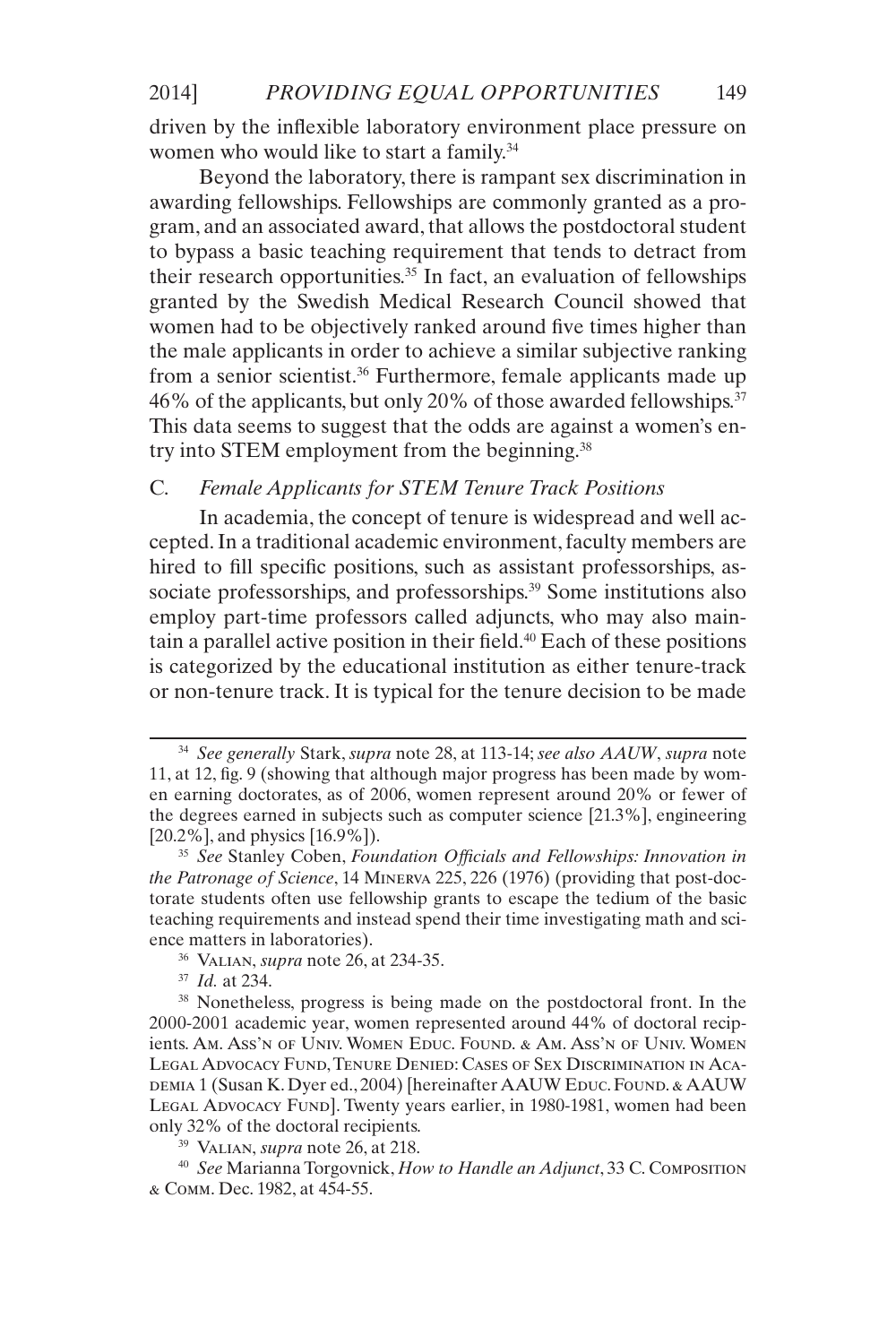and divulged to the faculty candidate at some point between her fifth and seventh year of employment at the institution. $41$ 

Tenure-track positions are highly coveted as they have a distinct likelihood of leading to tenure. Tenure is defined as "a promise of lifetime employment awarded to scholars who demonstrate excellence in scholarship, teaching, and service."<sup>42</sup> Most successful career paths to tenure begin with an assistant professorship position.43 A candidate most frequently receives tenure while either at the professional rank of full professorship or associate professorship.44 Statistics show that "95 percent of full professors, 83 percent of associate professors, 14 percent of assistant professors, 3 percent of instructors, and 2 percent of lecturers held tenure."45

Non-tenure track positions are generally considered less prestigious. Adjuncts are nearly always considered non-tenure track positions, which earn significantly less money and are reviewed on a semester or yearly basis.<sup>46</sup> Non-tenure track positions may last an indefinite number of contract terms, but these faculty members are often encouraged or required to leave if they are not promoted to a tenure position within a certain time period.

With respect to tenure-track positions, around 60% of STEM women were in tenured or tenure track positions, but 77% of their male counterparts were in tenured or tenure track positions in 1993.47 Unsurprisingly, there is a higher percentage of women in STEM non-tenure track positions, with 14 percent of women, as compared to 8 percent of men, in these positions.<sup>48</sup>

<sup>43</sup> *See* Valian, *supra* note 26, at 218.

<sup>41</sup> Valian, *supra* note 26, at 218.

<sup>42</sup> AAUW Educ. Found. & AAUW Legal Advocacy Fund, *supra* note 38, at 2. According to the landmark *Statement of Principles on Academic Freedom and Tenure* made in 1940 by the American Association of University Professors and the Association of American Colleges, tenured faculty can be fired "only for adequate cause except in the case of retirement for age, or under extraordinary circumstances because of financial exigencies." *Id.* at 2-3. Once a faculty member becomes tenured, she may be dismissed only for "adequate cause, financial exigency, or a change in university programs." Mary Hora, *The Courts and Academia: Tenure Discrimination Claims Against Colleges and Universities*, 30 J.L. & Educ. 349, 350 (2001).

<sup>44</sup> AAUW Educ. Found. & AAUW Legal Advocacy Fund, *supra* note 38, at 1, n.1.

 $45$  *Id.* (citing the U.S. DEP'T OF EDUC. tbl.242 (2002)).

<sup>46</sup> *See* Torgovnick, *supra* note 40, at 454-56 (describing that schools use adjuncts to avoid paying an assistant professor salary and to maintain flexibility within the department).

<sup>47</sup> *See* Valian, *supra* note 26, at 233.

<sup>48</sup> *Id.*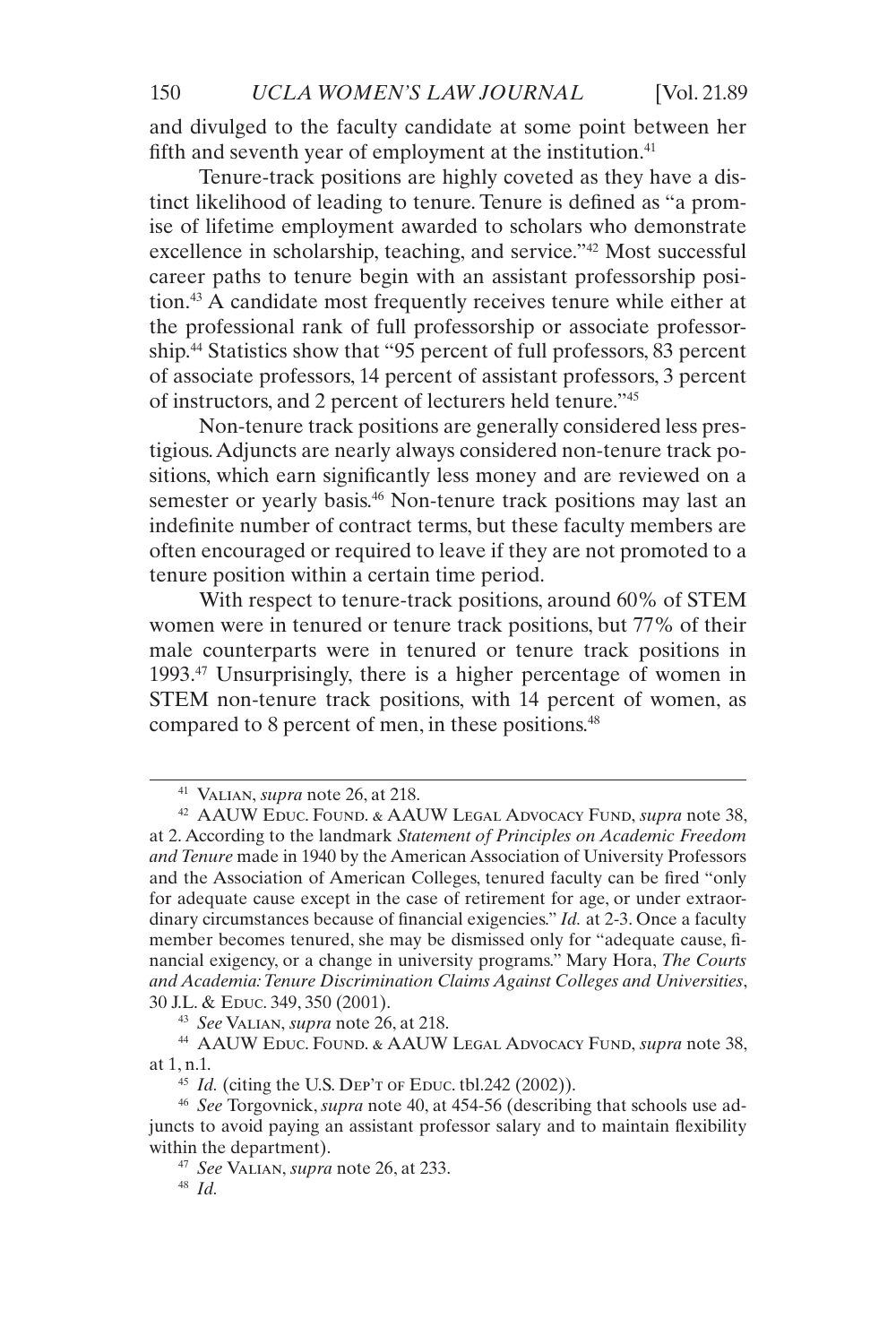# D. *Factors Considered in STEM Tenure Decisions*

Tenure decisions are highly regulated at each educational institution. The decisions take place after a "probationary period" review, which usually occurs within four years of the initial appointment, and also after a "tenure review,"49 which occurs around five to seven years after a candidate begins working at an institution. $50$ Typically, each institution has a predetermined policy regarding its "tenure clock," and there are varying rules as to when the tenure clock starts and stops.<sup>51</sup> Many institutions also offer policies that allow a candidate to pause the tenure clock for personal, health, or pregnancy absences.52

During the tenure review, a candidate's particular department within the institution will perform a detailed analysis of the candidate's credentials.53 The department, or a review committee from within, looks to a set of criteria ("Tenure Factors") when forming a recommendation. The Tenure Factors vary across institutions and departments, but they generally include a review of the candidate's research, teaching, and service.<sup>54</sup> Some institutions have also begun to include "Collegiality" as a fourth major factor.<sup>55</sup> Other criteria may include peer evaluations from faculty, outside expert recommendations, student evaluations, and projected needs.<sup>56</sup> The department review committee inspects the supporting Tenure Factors and reports on these credentials in an informal recommendation, which is forwarded to the dean of the institution. The dean of the

motion, and Tenure of Faculty, CONSOLIDATED USM AND UMD POLICIES AND Procedures 29-30 (2012), *available at* [http://www.president.umd.edu/policies/](http://www.president.umd.edu/policies/docs/II-100A.pdf) [docs/II-100A.pdf](http://www.president.umd.edu/policies/docs/II-100A.pdf) [hereinafter *UMCP Tenure Policy*].

<sup>52</sup> *See, e.g.*, *Faculty Tenure*, Policy Index: Human Resources §5.5 (2011), *available at* [http://regents.umn.edu/sites/default/files/policies/FacultyTenure1.](http://regents.umn.edu/sites/default/files/policies/FacultyTenure1.pdf) [pdf](http://regents.umn.edu/sites/default/files/policies/FacultyTenure1.pdf) [hereinafter *UMN Tenure Policy*] (allowing a 1 year extension for new parent, caregiver, or personal medical reasons).

<sup>53</sup> *See* AAUW Educ. Found. & AAUW Legal Advocacy Fund, *supra* note 38, at 3.

<sup>54</sup> *Id.* "Teaching" typically covers all teaching, advising, and mentoring categories. "Research" generally includes all research, scholarship, and creative activity, and "Service" is defined as professional service to the Institution, the profession, or the community. *Id.*

<sup>55</sup> *Id.* at 33. "Collegiality" is a much more modern consideration in tenure review. *See* Hora, *supra* note 42, at 351.

<sup>56</sup> AAUW Educ. Found. & AAUW Legal Advocacy Fund, *supra* note 38, at 3.

<sup>49</sup> Jared L. Bleak, *On Probation: The Pre-Tenure Period*, [http://www.eric.](http://www.eric.ed.gov/PDFS/ED446576.pdf.) [ed.gov/PDFS/ED446576.pdf.](http://www.eric.ed.gov/PDFS/ED446576.pdf.)

<sup>50</sup> AAUW Educ. Found. & AAUW Legal Advocacy Fund, *supra* note 38, at 3.51 *See, e.g.*, *II-1.00(A) University of Maryland Policy on Appointment, Pro-*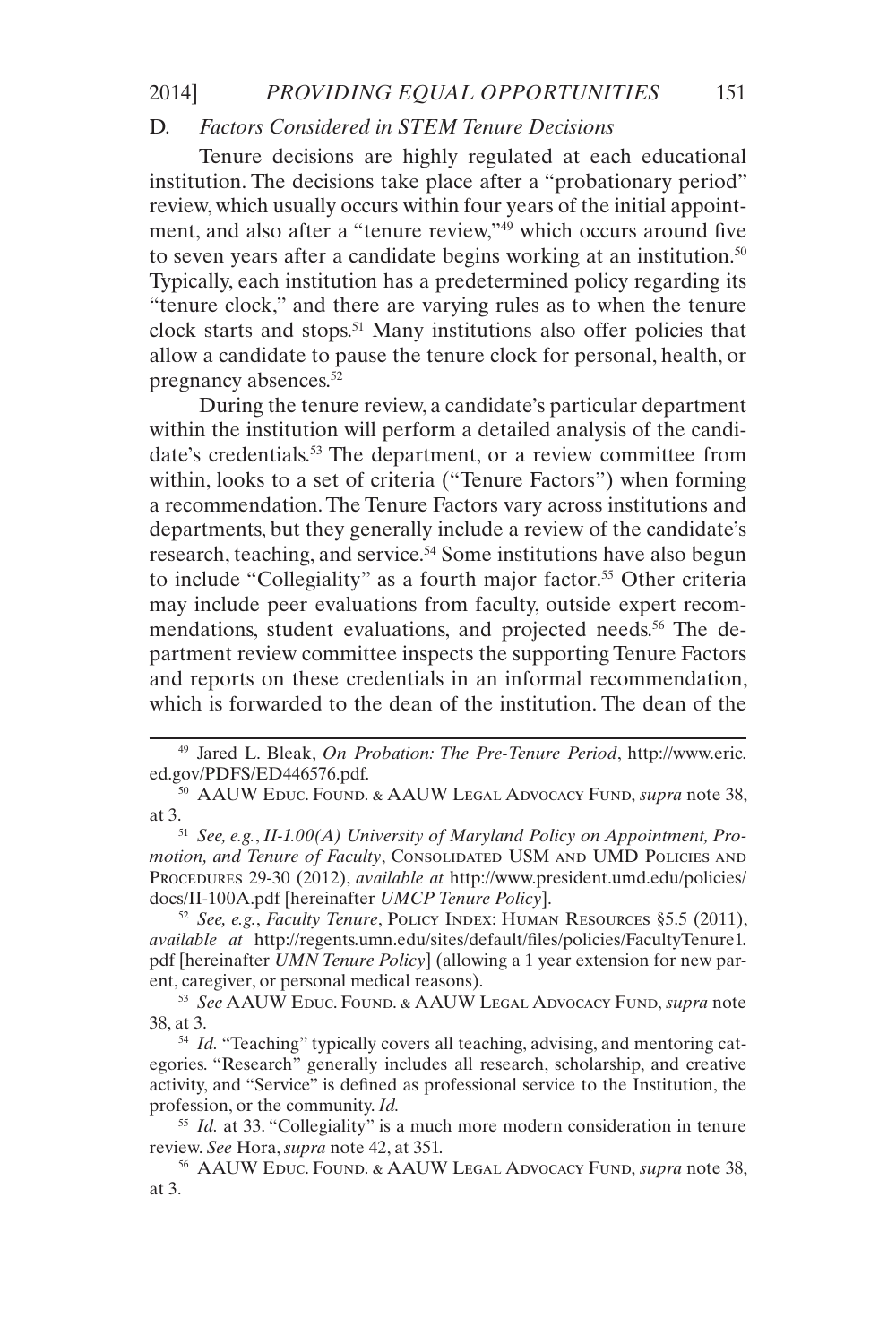institution then issues a formal recommendation. The dean's decision is then sent to the final decision-maker, either the institution's provost or a board of trustees, who almost always defer to the dean's recommendation. The provost or board of trustees then announces the tenure decision to the candidate.

This comment will review the detailed tenure policies of ten STEM higher education institutions; five public universities and five private universities. Tenure in public institutions tends to be governed by statute, and tenure in private institutions is more often governed by contract.<sup>57</sup> The five public institutions include the University of Maryland, College Park ("UMCP"), University of Minnesota ("UMN"), University of Illinois, Urbana-Champaign ("UIUC"), Purdue University ("Purdue"), and University of Michigan, Ann Arbor ("UMI"). The five private institutions include Johns Hopkins University ("JHU"), Carnegie Mellon University ("CMU"), Massachusetts Institute of Technology ("MIT"), Princeton University ("Princeton"), and Duke University ("Duke"). Overall, each institution generally reviews the three typical Tenure Factors.58

# *i. Public Institutions*

Each STEM higher education institution weighs the Tenure Factors in a different manner. UMCP mandates that "each of the categories shall be considered in every decision."59 However, the academic departments at UMCP are allowed to weigh the Tenure Factors differently according to their own needs.<sup>60</sup> The UMCP tenure policy states that "decisions must also take account of the academic needs of the department . . . and institution at the time of appointment and the projected needs at the time of consideration for tenure."61 UMI tenure policies mirror those of UMCP. They also require a traditional review of the three Tenure Factors and further allow each individual school "to develop…procedures" consistent with its overarching institutional policy.<sup>62</sup>

On the other hand, the UMN tenure policy requires the committee to review relevant material to the candidate's tenure application, including the candidate's "scholarly research or other creative

<sup>57</sup> Hora, *supra* note 42, at 351.

<sup>58</sup> *Id.*

<sup>59</sup> *UMCP Tenure Policy*, *supra* note 51, at 11-12.

<sup>60</sup> *Id.* at 11.

<sup>61</sup> *Id.*

<sup>62</sup> *201.50 Guidelines Related to Tenure Reviews and Reappointment Reviews*, STANDARD PRACTICE GUIDE POLICIES (1993), *available at* [http://spg.umich.edu/](http://spg.umich.edu/sites/default/files/201X50_0.PDF) [sites/default/files/201X50\\_0.PDF](http://spg.umich.edu/sites/default/files/201X50_0.PDF) [hereinafter *UMI Tenure Policy*].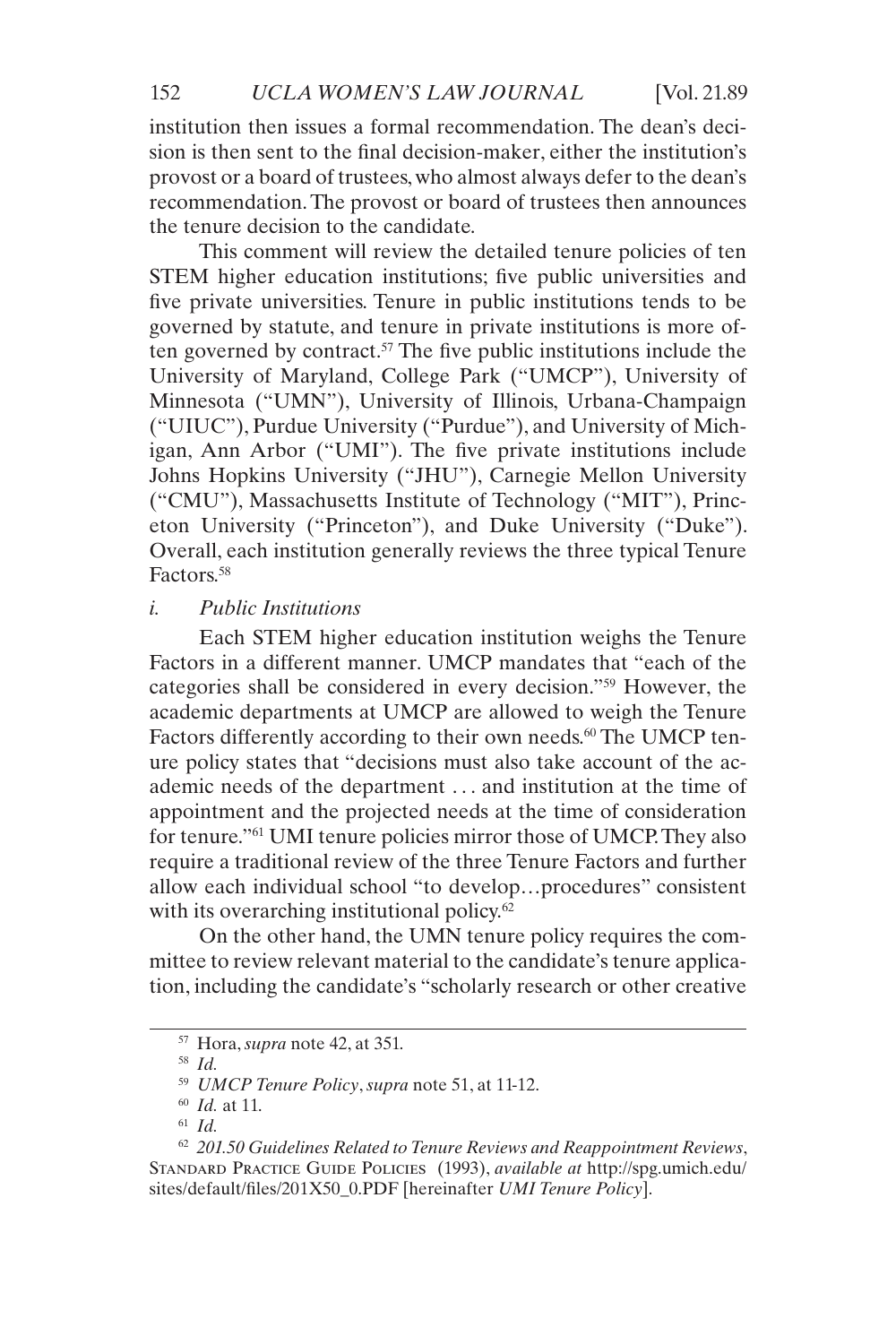work, teaching, and service."63 The UMN tenure policy states that scholarly achievement and teaching are to be given "primary emphasis" and that "service alone cannot qualify the candidate for tenure."64 UMN also considers, if applicable, "[i]nterdisciplinary work, public engagement, international activities and initiatives, attention to questions of diversity, technology transfer, and other special kinds of professional activity . . . "<sup>65</sup>

The UIUC tenure policy, however, states that the "overriding criterion" is whatever is in the best interest of the University of Illinois.66 In the UIUC review of the three typical criteria, the school recognizes that "the three need not be treated equally." At UIUC, the "primary basis" for tenure is evidence of teaching and research, while only some consideration is given to "evidence of valuable public engagement or service to the University and professional communities<sup>"67</sup>

Currently, Purdue is undergoing dramatic changes to its tenure policy. In the past, it has considered "discovery, learning and engagement" as the necessary elements of review, which are merely variations of the typical research, teaching, and service Tenure Factors.68 To update its tenure policy, Purdue is now considering the addition of a "Collegiality" factor, and it has also proposed additional tenure factors to measure interdisciplinary work and joint appointments.69

Although each public institution appears to be reviewing the same Tenure Factors, the Tenure Factors themselves vary from institution to institution. Each school's policy either describes the factor with broad, sweeping language or with extreme particularity that includes various additional factors. For instance, definitions of "research" vary across the public institutions. One school merely

<sup>68</sup> Provost Promotion and Tenure Guidelines on 2012-13, PURDUE UNIversity Office of the Provost 1 (2012), *available at* [http://www.purdue.edu/](http://www.purdue.edu/provost/documents/Promotion%20and%20Tenure%20Policy%20WL%20Campus%20fv%20-%202) [provost/documents/Promotion%20and%20Tenure%20Policy%20WL%20](http://www.purdue.edu/provost/documents/Promotion%20and%20Tenure%20Policy%20WL%20Campus%20fv%20-%202) [Campus%20fv%20-%202012-13AY%20Key.pdf](http://www.purdue.edu/provost/documents/Promotion%20and%20Tenure%20Policy%20WL%20Campus%20fv%20-%202) [hereinafter *Purdue Tenure Policy*].

<sup>69</sup> Purdue University Office of the Provost, *Charge to the Promotion and Tenure Task Force 2* (Nov. 7, 2011), *available at* [http://www.purdue.edu/provost/](http://www.purdue.edu/provost/documents/Promotion%20%20Tenure%20Task%20Force%20Charge%20-%20Final%20) [documents/Promotion%20%20Tenure%20Task%20Force%20Charge%20](http://www.purdue.edu/provost/documents/Promotion%20%20Tenure%20Task%20Force%20Charge%20-%20Final%20) [-%20Final%2011%2007%2011.pdf.](http://www.purdue.edu/provost/documents/Promotion%20%20Tenure%20Task%20Force%20Charge%20-%20Final%20)

<sup>63</sup> *UMN Tenure Policy*, *supra* note 52, §9.2.

<sup>64</sup> *Id.*

<sup>65</sup> *Id.*

<sup>&</sup>lt;sup>66</sup> Communication No. 9: Promotion and Tenure, OFFICE OF THE PROVOST 1 (2012), *available at* [http://www.provost.illinois.edu/communication/09/2013/](http://www.provost.illinois.edu/communication/09/2013/Communication_9.pdf) [Communication\\_9.pdf](http://www.provost.illinois.edu/communication/09/2013/Communication_9.pdf) [hereinafter *UIUC Tenure Policy*].

<sup>67</sup> *Id.* at 6.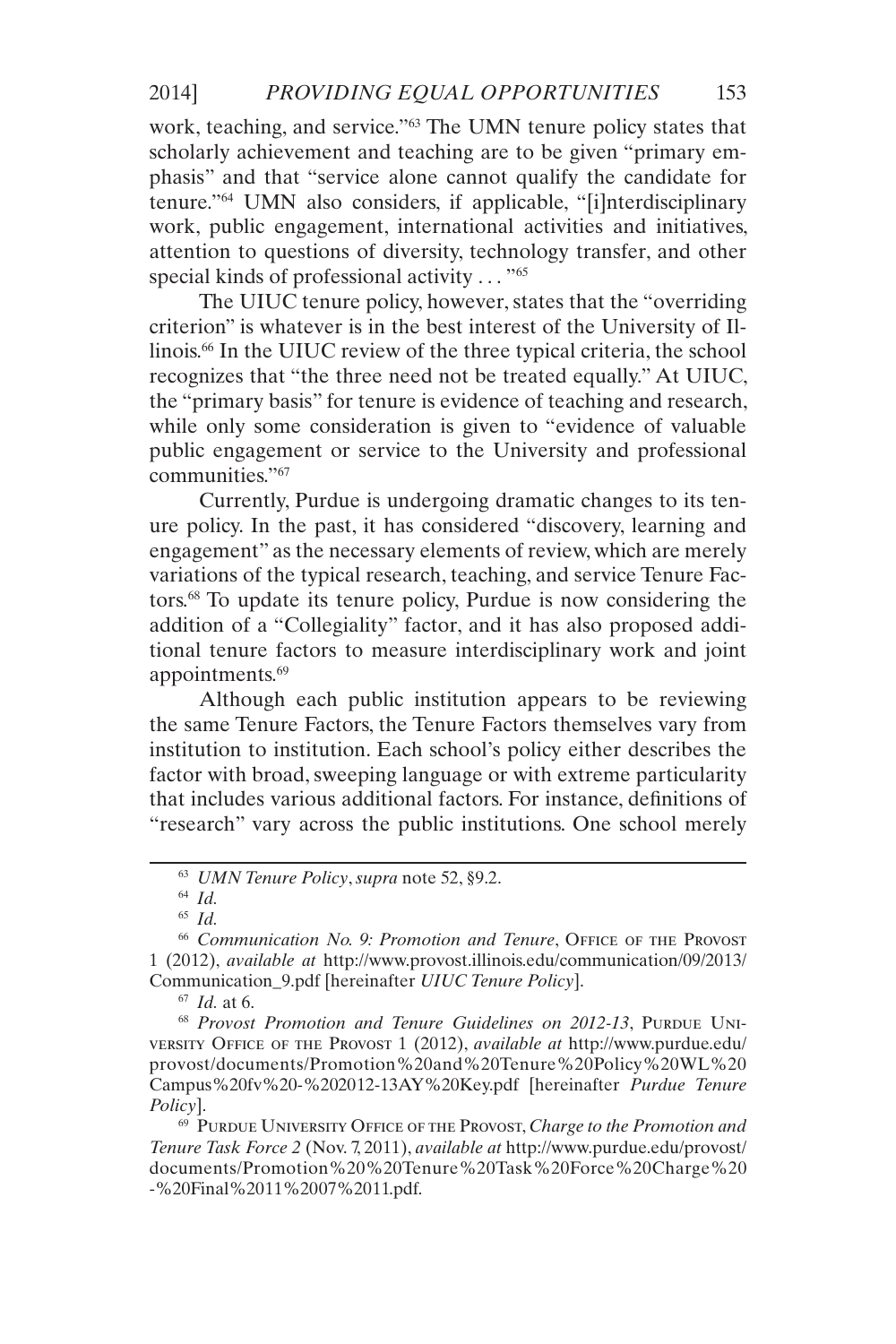describes the Tenure Factor as an evaluation of "performance in research, scholarship, and creative activity."70 At another institution, the research factor is defined as including "research or other scholarly contributions or creative work" that is conducted on the "basis of descriptions and evaluations" of the scholarship, not the actual scholarship itself, and a research statement from the candidate including plans for future work.<sup>71</sup> The third school, UIUC, focuses on the "two most important publications or creative works," "the departmental evaluation of future potential," "a statement of research goals and accomplishments," and the "quality of execution, the significance of the topics, and the impact on the field."72 Research at Purdue and UMI, however, is even more complex. At Purdue, the research factor requires a review of a laundry list of aspects including "citations and h-indices vs. number of publications in high impact journals" and "licensed technology instead of invention disclosures or both."73 At UMI, a candidate's reviewable research includes both "scholarly ability and attainments," where attainments may include successes "in the realm of scientific investigation, in the realm of constructive contributions, or in the realm of creative arts."74

The Tenure Factor "service" also includes a range of review criteria. The criteria may merely include "performance of professional service to the university, the profession, or the community."<sup>75</sup> Alternatively, service may be reduced to a review of a "summary and narrative of the candidate's service activities."76 Meanwhile,

<sup>73</sup> Change to the Promotion and Tenure Task Force, OFFICE OF THE PROvost, Nov. 7, 2011, available at [http://www.purdue.edu/provost/documents/](http://www.purdue.edu/provost/documents/Promotion%20%20Tenure%20Task%20Force%20Charge%20-%20Final%20) [Promotion%20%20Tenure%20Task%20Force%20Charge%20-%20Final%20](http://www.purdue.edu/provost/documents/Promotion%20%20Tenure%20Task%20Force%20Charge%20-%20Final%20) [11%2007%2011.pdf.](http://www.purdue.edu/provost/documents/Promotion%20%20Tenure%20Task%20Force%20Charge%20-%20Final%20) Purdue also looks to "outcomes of sponsored research instead of or in addition to dollars awarded." *Id.*

<sup>74</sup> *5.B Criteria for Appointment and Promotion of Instructional Faculty*, The University of Michigan Faculty Handbook (1954), [http://www.provost.umich.](http://www.provost.umich.edu/faculty/handbook/5/5.B.html) [edu/faculty/handbook/5/5.B.html](http://www.provost.umich.edu/faculty/handbook/5/5.B.html) [hereinafter "*UMI Criteria for Promotion*"]. For research factors, UMI also looks to the traditional "quality of their published and other creative work, the range and variety of their intellectual interests, their success in training graduate and professional students in scholarly methods, and their participation in professional associations and in the editing of professional journals."

<sup>75</sup> *UMCP Tenure Policy*, *supra* note 51, at 11.

<sup>76</sup> *Procedures for Reviewing Tenure and/or Promotion: Tenure-Track and Tenured Faculty*, Human Resources Policies: Contracts and Governing Documents, II.F.4.v, [http://policy.umn.edu/Policies/hr/Contracts/TENURE\\_](ttp://policy.umn.edu/Policies/hr/Contracts/TENURE_PROC01.html.) [PROC01.html.](ttp://policy.umn.edu/Policies/hr/Contracts/TENURE_PROC01.html.)

<sup>70</sup> *UMCP Tenure Policy*, *supra* note 51.

<sup>71</sup> *UMN Tenure Policy*, *supra* note 52.

<sup>72</sup> *UIUC Tenure Policy*, *supra* note 66, at 13.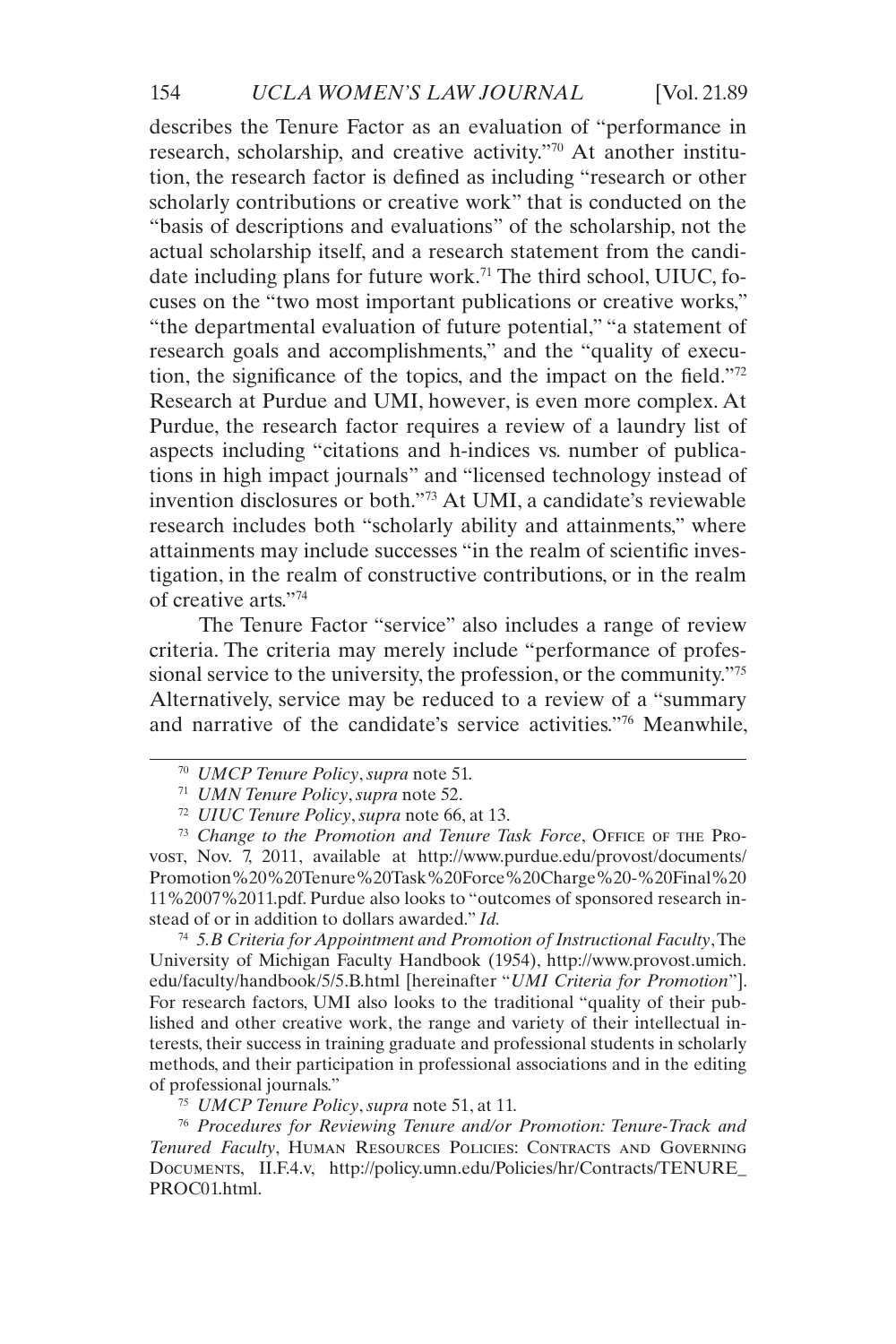UIUC, provides in its tenure policy that the service factor encompasses "public engagement activities, professional/disciplinary service and university service" matters. UIUC's policy goes on to state that public engagement efforts will be evaluated with the same rigor that is used in evaluations of "Teaching" and "Research."77 It is unclear from the UIUC tenure policy if this heightened review of service is intended to increase or diminish the role of that Tenure Factor, especially given that elsewhere in the tenure policy, it is described as playing a secondary role to the other two Tenure Factors.78 Service may also include a review of the candidate's "impact on policy as well as or instead of participation on committees."79 Other criteria that may go into a service review are "administrative tasks, counseling, clinical duties, and specialty training programs" along with rendering "extramural services."80

The criteria for "teaching" follow the same ambiguous mold as the other two Tenure Factors. UMCP requires a Teaching evaluation to review candidates with the expectation of "[s]uperior teaching and academic advisement."81 Both UMN and UIUC evaluate the candidates in part on a statement by the candidate regarding her teaching philosophy.<sup>82</sup> Additionally, most of the programs require student and peer evaluations regarding teaching prowess, although they differ on whether current students should be included in the student evaluations.<sup>83</sup> Some schools also look to less typical review criteria, including "the number and kind of courses and students taught vs. how creative pedagogy changed the teaching and learning of a discipline."<sup>84</sup>

### *ii. Private Institutions*

Private STEM institutions also vary in their balancing of the importance of the three Tenure Factors. Overall, the language of the

<sup>83</sup> *Id..*; *see also UIUC Tenure Policy*, *supra* note 66, at 11-12 (specifying that students not currently enrolled in the candidate's classes should be approached); *see also UMCP Tenure Policy*, *supra* note 51, at 12 (opinions of students should be generally included in a teaching evaluation).

<sup>84</sup> *Change to the Promotion and Tenure Task Force, supra* note 73. UIUC also advocates strongly for peer observation and classroom visits conducted by other faculty members. *UIUC Tenure Policy*, *supra* note 66, at 11. Michigan looks to numerous factors not discussed in other policies including: "ability to stimulate youthful minds, capacity for cooperation, and enthusiastic devotion to teaching." *UMI Tenure Policy*, *supra* note 74.

<sup>77</sup> *UIUC Tenure Policy*, *supra* note 66, at 12-13.

<sup>78</sup> *UIUC Tenure Policy, supra* note 66, at 7.

<sup>79</sup> *Change to the Promotion and Tenure Task Force*, *supra* note 73.

<sup>80</sup> *UMI Criteria for Promotion*, *supra* note 74.

<sup>81</sup> *UMCP Tenure Policy*, *supra* note 51, at 12.

<sup>82</sup> *See Procedures for Reviewing Tenure and/or Promotion, supra* note 76.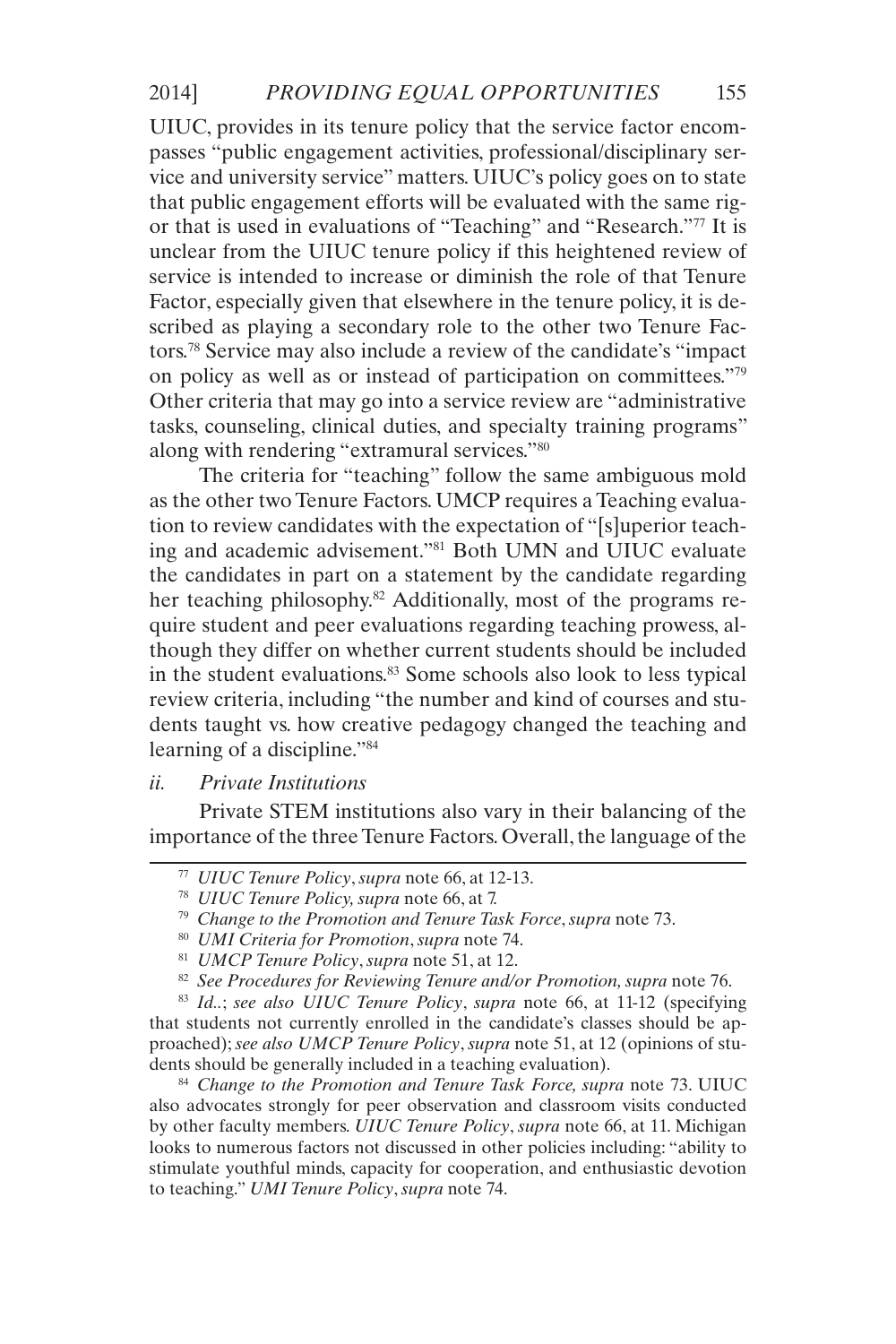private STEM tenure policies promotes agendas that, in particular, encourage competitive faculty retention. For example, JHU Engineering School's tenure policy states, "[e]ach appointment or promotion should be conducted so as to attract or retain faculty whose scholarly achievements, teaching ability, and qualities of university citizenship are superb."85 In comparison to public STEM institutions, these five private STEM institutions place less emphasis on the service factor.86 MIT tenure policy also requires a review of the same three Factors, but renames the service factor, which by itself is not a sufficient basis to award tenure, "extramural activity."87 However, at CMU, the tenure policy includes only two factors, including "Teaching and Other Educational Activities" and "Research, Scholarly or Artistic Activities."<sup>88</sup> Although a quick glance might suggest that CMU has scrapped the service Tenure Factor entirely, it has instead definitively re-delegated it to a level subsidiary to the other prominent Tenure Factors.<sup>89</sup> Different than the other institutions, Duke requires its tenure candidates to "document a continuous high-quality performance in at minimum two of the . . . three components . . . " without suggesting that teaching and research factors always take the primary roles.<sup>90</sup>

"Research" at these STEM institutions plays even more of an important role. Scholarly achievements are measured by their peer acceptance and by comparisons to other work performed by peers

<sup>87</sup> *3.2 Tenure Process*, MIT Policies & Procedures [http://web.mit.edu/ pol](http://web.mit.edu/ policies/3/3.2.html)[icies/3/3.2.html](http://web.mit.edu/ policies/3/3.2.html) [hereinafter *MIT Tenure Policy*].

<sup>88</sup> *Appointment and Tenure Policy of Carnegie Mellon University*, Carnegie Mellon University Faculty and Research Policies, [http://www.cmu.edu/](http://www.cmu.edu/policies/documents/Tenure.html) [policies/documents/Tenure.html](http://www.cmu.edu/policies/documents/Tenure.html) (last updated Feb. 8, 2000) [hereinafter *CMU Tenure Policy*].

<sup>89</sup> *Id.* (providing the essence of the service factor in a category called "other considerations").

<sup>85</sup> *Appointment and Promotion Procedures for Tenure Track Faculty in the Krieger School of Arts and Sciences and the Whiting School of Engineering*, Whiting School of Engineering Faculty and Staff Resources 1 (2004), *available at* [http://engineering.jhu.edu/include/content/pdf/adr/Procedures2.](http://engineering.jhu.edu/include/content/pdf/adr/Procedures2.pdf) [pdf](http://engineering.jhu.edu/include/content/pdf/adr/Procedures2.pdf) [hereinafter *JHU Tenure Policy*].

<sup>86</sup> *See, e.g.*, *Rules and Procedures of the Faculty of Princeton University and Other Provisions of Concern to the Faculty*, OFFICE OF THE DEAN OF THE FACULty Policies and Procedures, [http://www.princeton.edu/dof/policies/publ/fac/](http://www.princeton.edu/dof/policies/publ/fac/rules_toc/chapter4/#comp000045d572a900000003204af9) [rules\\_toc/chapter4/#comp000045d572a900000003204af9](http://www.princeton.edu/dof/policies/publ/fac/rules_toc/chapter4/#comp000045d572a900000003204af9) (last updated October 2012) [hereinafter *Princeton Tenure Policy*] ("the quality of scholarship and teaching shall be primary considerations and service to the University community an important consideration*)*.

<sup>&</sup>lt;sup>90</sup> DUKE UNIVERSITY OFFICE OF THE PROVOST THE DUKE UNIVERSITY FACULTY Handbook 3-2 (2011*), available at* [http://www.provost.duke.edu/pdfs/fhb/FHB.](ttp://www.provost.duke.edu/pdfs/fhb/FHB.pdf ) [pdf](ttp://www.provost.duke.edu/pdfs/fhb/FHB.pdf ) [hereinafter *Duke Tenure Policy*].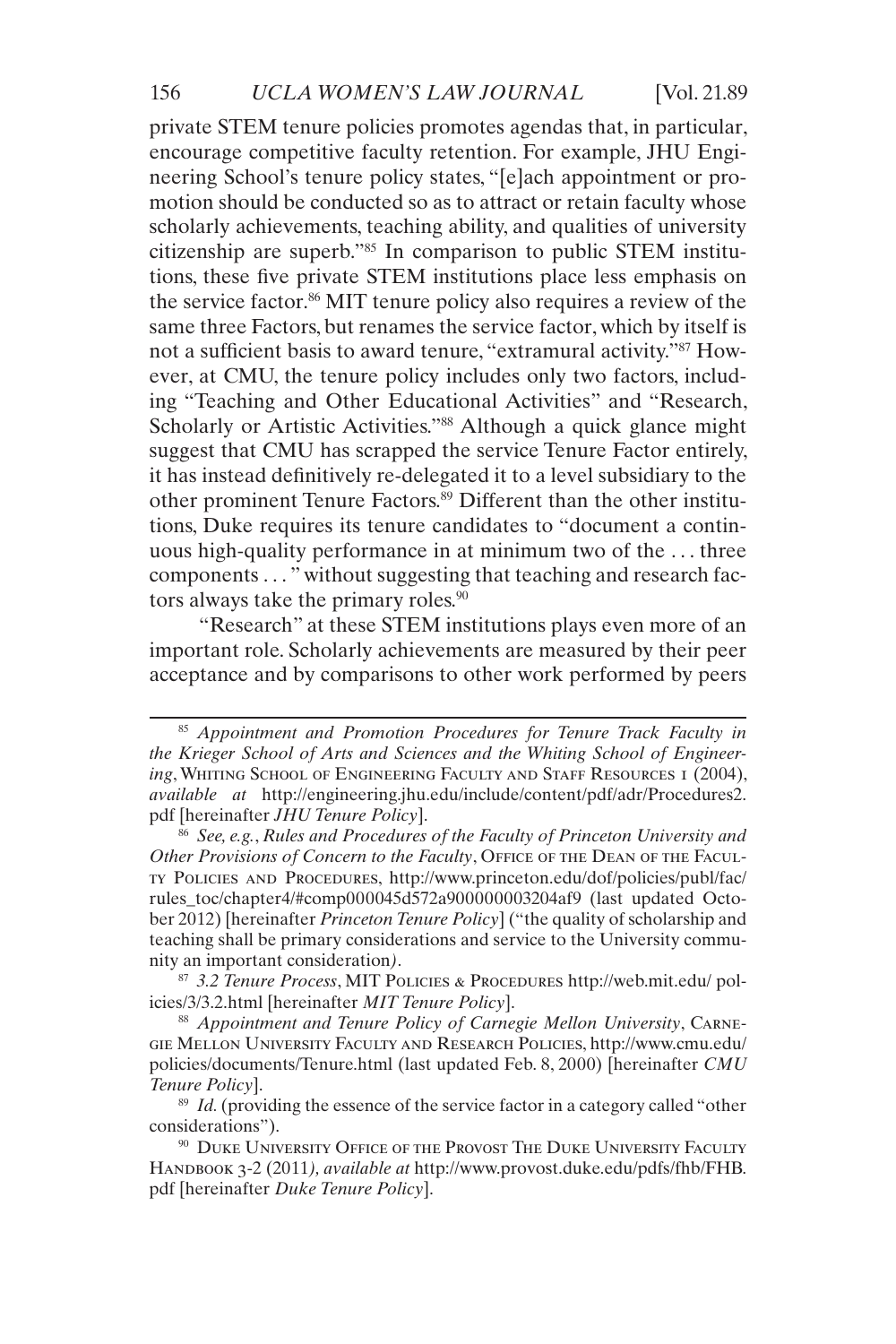in the field.91 Private institutions, like CMU, require their STEM faculty to have more of a record of their accomplishments. This includes "publications, commissions, inventions and works of art; the record of recognition, including prizes, honors from professional societies, exhibitions and critical reviews of publications, artistic production and research proposals, and the considered opinions of outstanding experts in the candidate's field . . . "<sup>92</sup> These scholars must be "of first rank" and "show promise of continued contribution to scholarship."<sup>93</sup> Princeton, on the other hand, merely requires that their candidates prove "abilities as an outstanding scholar."94 Duke follows suit and asks only that candidates demonstrate "intellectual development and leadership" that "reflect a serious and sustained commitment to the life of scholarship."95

With respect to "teaching," the private STEM institutions have instituted a somewhat secondary review process. According to an opinion column in *The Daily Princetonian* in December of 2003, the University President went so far as to advise "junior faculty not to focus so much on teaching undergraduates" and instead suggested that "if they want to obtain the holy grail of tenure they should concentrate on scholarly research…as their 'first and foremost' priority."96 However, the Princeton tenure policy itself states that candidate's "[p]roved abilities as an outstanding…teacher with the capacity to make important contributions to the department shall be essential qualifications for appointment as professor," and does not express such a disregard for the teaching Tenure Factor. MIT tenure policy follows the University President's advice from *The Daily Princetonian* and deemphasizes teaching.<sup>97</sup> Nonetheless, CMU, JHU, and Duke take a more traditional approach to the teaching Tenure Factor. CMU policy dictates that STEM faculty must show "competence in teaching," and states that this can be demonstrated through "colleague evaluations and meaningful student evaluations" in addition to a review of new course development, advising undergraduate and graduate students, laboratory or classroom instruction, and educational publications.98 The JHU

<sup>96</sup> William Potter, *Taming Tenure*, The DAILY PRINCETONIAN, Feb. 16, 2011, *available* at <http://www.dailyprincetonian.com/2011/02/16/27610/>.

<sup>97</sup> *MIT Tenure Policy*, *supra* note 87. MIT documentation states that these candidates "must also demonstrate outstanding teaching and university service; however, teaching and service are not a sufficient basis for awarding tenure." *Id.*

<sup>98</sup> *CMU Tenure Policy*, *supra* note 88.

<sup>91</sup> *See JHU Tenure Policy*, *supra* note 85, at 2.

<sup>92</sup> *CMU Tenure Policy*, *supra* note 88.

<sup>93</sup> *MIT Tenure Policy*, *supra* note 87.

<sup>94</sup> *Princeton Tenure Policy*, *supra* note 86.

<sup>95</sup> *Duke Tenure Policy*, *supra* note 90, at 3-1, 3-2.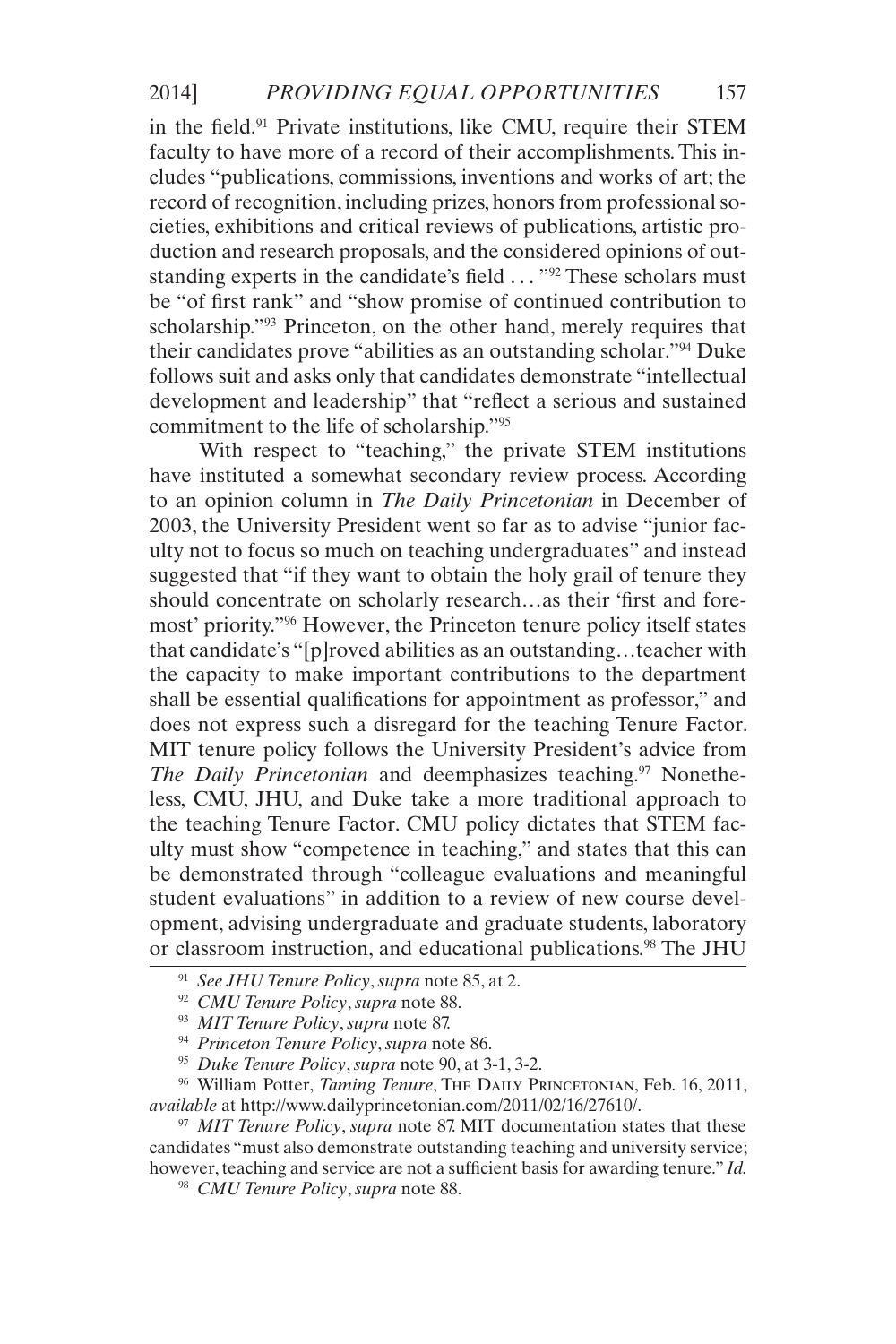teaching Tenure Factor focuses on a consultation of student evaluations and a review of the record of work performed in graduate dissertations.<sup>99</sup> At Duke, "[g]ood teaching...should be expected."<sup>100</sup>

As stated previously, "service" is not really a serious consideration in these private STEM institutions. Of the policies reviewed, the most attention provided to the subject is available from the JHU tenure policy. JHU's tenure policy suggests looking to see whether "the candidate's expertise is helpful or necessary to the support of other programs at Hopkins  $\dots$ <sup>"101</sup>"

Overall, a review of ten STEM tenure policies suggests that the use of these "objective" Tenure Factors has become a façade that actually facilitates subjective tenure decision-making. At private STEM institutions, the ultimate emphasis for a tenure decision is almost entirely on the research Tenure Factor. However, these institutions place an inordinate amount of emphasis on scholarly acceptance of that research, which may run contrary to the objectives of tenure.102 At public STEM institutions, there is more of a balanced weighing of the three Tenure Factors, but the variety of un-weighted criteria that are used in the decision-making process for each Tenure Factor allow for arbitrary results and little accountability.

### E. *Women with Tenure for STEM Positions*

Females who have achieved tenure in STEM positions are still not on equal footing with their male peers. Women in tenured STEM positions are still likely to experience inequality in terms of pay.103 In addition, the tenured women in STEM fields remain greatly outnumbered by their male counterparts. In science and engineering fields around 61% of men had tenure as opposed to around 35% of women in 1993.104 In their paths to tenure, STEM female faculty as compared to social science female faculty, have also fallen behind. Women with STEM Ph.Ds tend to be a rank behind their male peers, while women with doctorates in the social sciences tend to be slightly closer in rank to their male peers.105 The largest discrepancies are visible in engineering, where female engineering faculty members make up only 4% of the faculty in engineering departments in 1993.<sup>106</sup>

<sup>99</sup> *JHU Tenure Policy*, *supra* note 85, at 2.

<sup>100</sup> *Duke Tenure Policy*, *supra* note 90, at 3-2.

<sup>101</sup> *JHU Tenure Policy*, *supra* note 85, at 2.

<sup>102</sup> *See infra* Part IV.c.

<sup>103</sup> *See* AAUW Educ. Found. & AAUW Legal Advocacy Fund, *supra* note 38, at 1.

<sup>104</sup> Valian, *supra* note 26, at 233.

<sup>105</sup> *Id.* at 234.

<sup>106</sup> *Id.* at 233.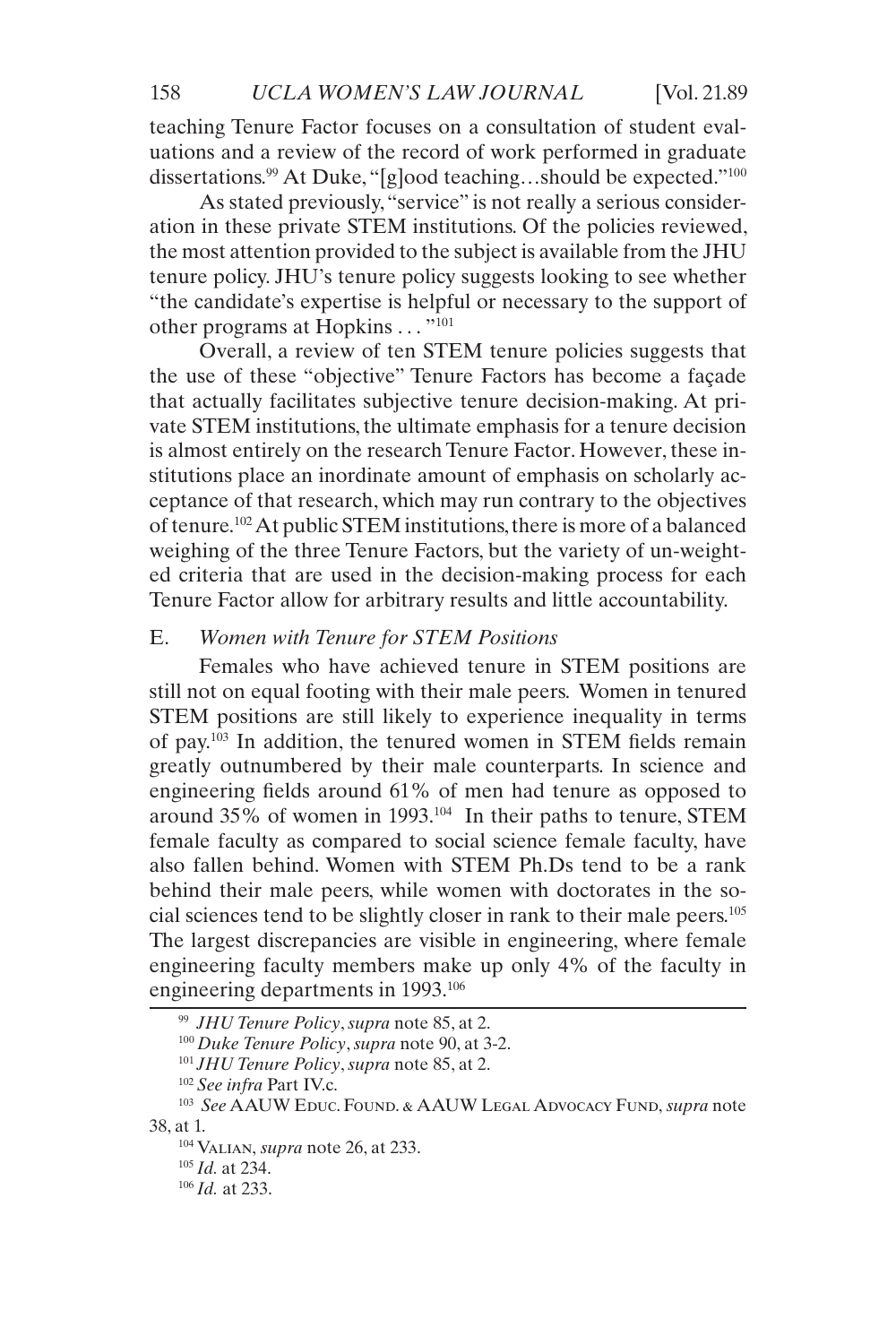However, some modern trends provide an encouraging outlook for future female STEM faculty pursuing tenure. Women who have more recently obtained doctorates in STEM fields are more likely to be on a tenure track status than women with doctorates had previously. There is only a 7% differential in percentages of tenure-track applicants who achieved a Ph.D after 1985, but there is a 16% differential between male and female applicants who achieved their Ph.Ds prior to 1985.107

# F. *Tenure Denial: Options Available for STEM Female Faculty*

Once female STEM faculty members are denied tenure at their educational institution, they have a few options. First, the female faculty member could stay at the institution. It is unlikely that her contract will expire at the same time she receives the tenure review decision, and she will likely have to finish out her contract-term. Some institutions allow for applicants who have been denied tenure to seek renewal of their current positions, or to shift to a definitively non-tenure track position. This option is available at many institutions and provides for little change in the faculty member's life, but carries with it emotional disappointment, professional embarrassment, and career stagnation.

Alternatively, the female faculty member could leave the institution or the profession. This female faculty member would stay until the end of her contract-term and then not seek renewal. She would then find an alternative institution where she could begin the tenure-seeking process again, seek an industry-oriented career, leave the profession entirely to become a primary caregiver in her home, or leave the profession entirely to find an alternate career. The first option most likely means that the candidate will have to start working at a less reputable school. No similarly ranked school will likely take a candidate denied tenure, as that denial carries with it implications of either professional or character failures.<sup>108</sup> Should the candidate choose the second option, she will likely have a difficult time entering the industry if she has maintained a fulltime faculty position without industry-related experience. The most common results involve options three and four. These options relegate well-educated women to careers outside of their expertise and below their deserved pay.

The last option available to a female faculty candidate denied tenure is to appeal the decision. This could be done either through the internal institutional appeals process or through an appeal to

<sup>107</sup> *Id.*.

<sup>108</sup> *See* Hora, *supra* note 43, at 350-51 (emphasizing that professors who do not receive tenure "may find it impossible to obtain another academic job").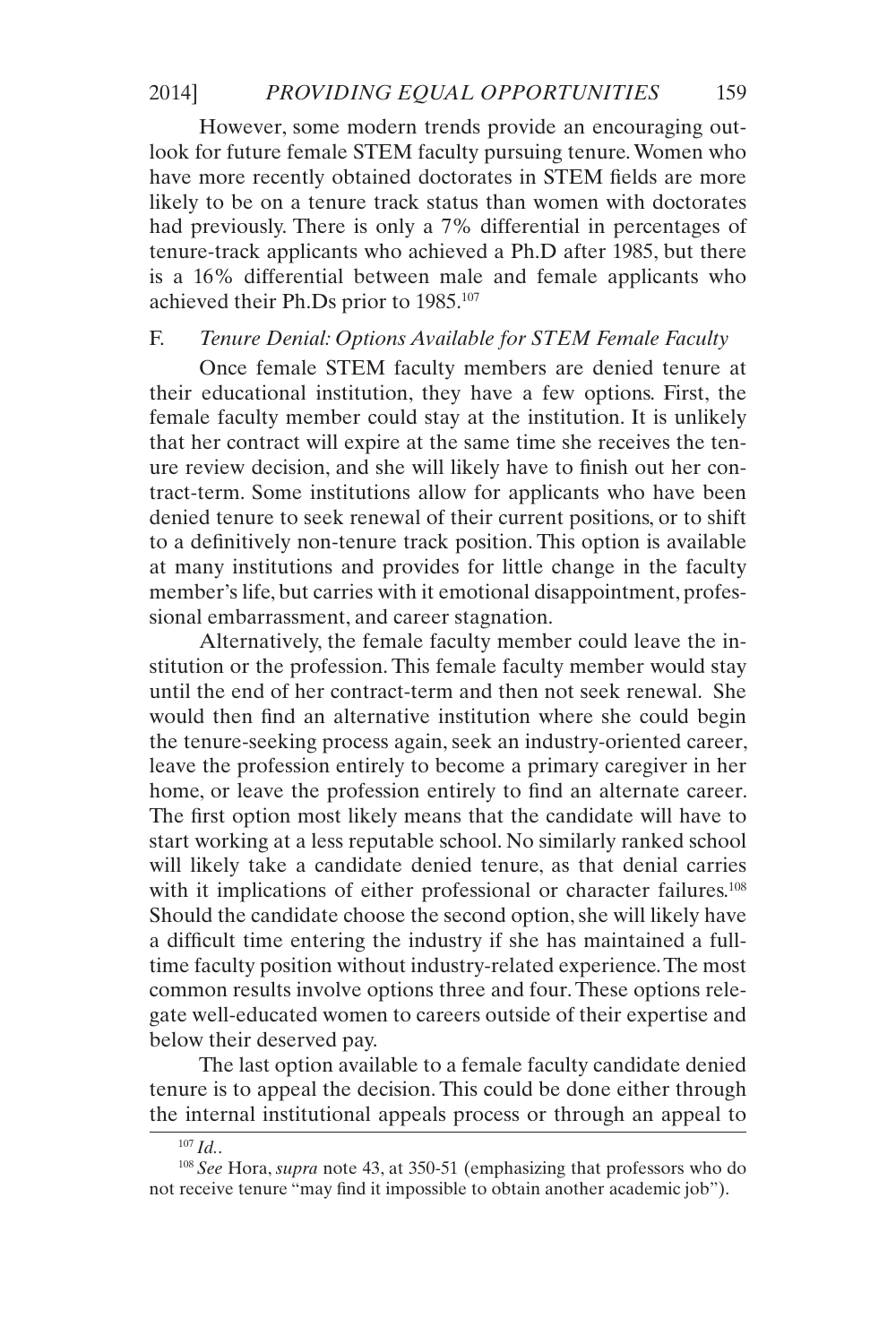the judiciary. An appeal to the institution usually involves the candidate appearing before a review committee and presenting her case. The committee may, in a fairly liberal appeals setting, turn over documents to the faculty member with some redactions providing her with insight into the personal details of the decision. The details of the decision may be helpful in revealing the level at which the denial took place (e.g., department review committee, dean, or provost/board of trustees).

Internal institutional appeals are unlikely to result in a positive outcome for the applicant and a reversal of the initial decision. The difficulties of inter-institutional tenure appeals was fully recognized by Dr. Quinetta Shelby, a chemistry professor at DePaul University in Chicago, who tried to appeal her tenure denial.<sup>109</sup> Dr. Shelby had many reputable publications (some that had been cited more than 300 times), was thought of highly by her students, and had been the winner of an NSF CAREER Award.110 Appallingly, despite her above-average credentials, Dr. Shelby was denied tenure.111 The internal institutional appeals committee at DePaul found that the Department had changed policies after the tenure review started, some of the female candidate's publications and awards were not considered despite meeting objective criteria, and that there had been too much of a focus on small negative elements of the application.112 Despite the appeals committee's findings that favored Dr. Shelby, the decision to deny her tenure was shockingly upheld.113

# II. Laws and Regulations On Denial of Tenure

When a female candidate has exhausted institutional appeals, she may attempt to pursue a judicial appeal available to candidates who have been denied tenure. Different statutes provide approaches and remedies to assist a plaintiff seeking redress. The following

<sup>109</sup> *See Group of Professors Alleges Racism at DePaul*, CBS Chi. (Nov. 17, 2010, 5:30 PM), [http://chicago.cbslocal.com/2010/11/17/group-of-professors-al](http://chicago.cbslocal.com/2010/11/17/group-of-professors-allege-racism-at-depaul/)[lege-racism-at-depaul/](http://chicago.cbslocal.com/2010/11/17/group-of-professors-allege-racism-at-depaul/).

<sup>110</sup> David Kroll, *Tenure Denial Case of DePaul Chemistry Prof, Quinetta Shelby*, PLOS Blog (November 22, 2010), [http://blogs.plos.org/takeasdirect](http://blogs.plos.org/takeasdirected/2010/11/22/tenure-denial-case-of-depaul-chemistry-prof-quinetta)[ed/2010/11/22/tenure-denial-case-of-depaul-chemistry-prof-quinetta-shelby/.](http://blogs.plos.org/takeasdirected/2010/11/22/tenure-denial-case-of-depaul-chemistry-prof-quinetta)

<sup>111</sup> *See* Deanna Iasaacs, *More Tenure Troubles at DePaul*, Chi. Reader, (April 7, 2011), [http://www.chicagoreader.com/chicago/depaul-tenure-prob](http://www.chicagoreader.com/chicago/depaul-tenure-problems/Content?oid=3553432)[lems/Content?oid=3553432.](http://www.chicagoreader.com/chicago/depaul-tenure-problems/Content?oid=3553432)

<sup>&</sup>lt;sup>112</sup> *DePaul Accused of Bias in Tenure Denial*, INSIDE HIGHER ED (November 18, 2010), [http://www.insidehighered.com/quicktakes/2010/11/18/depaul-ac](http://www.insidehighered.com/quicktakes/2010/11/18/depaul-accused-bias-tenure-denial.)[cused-bias-tenure-denial.](http://www.insidehighered.com/quicktakes/2010/11/18/depaul-accused-bias-tenure-denial.)

<sup>113</sup> *Id.*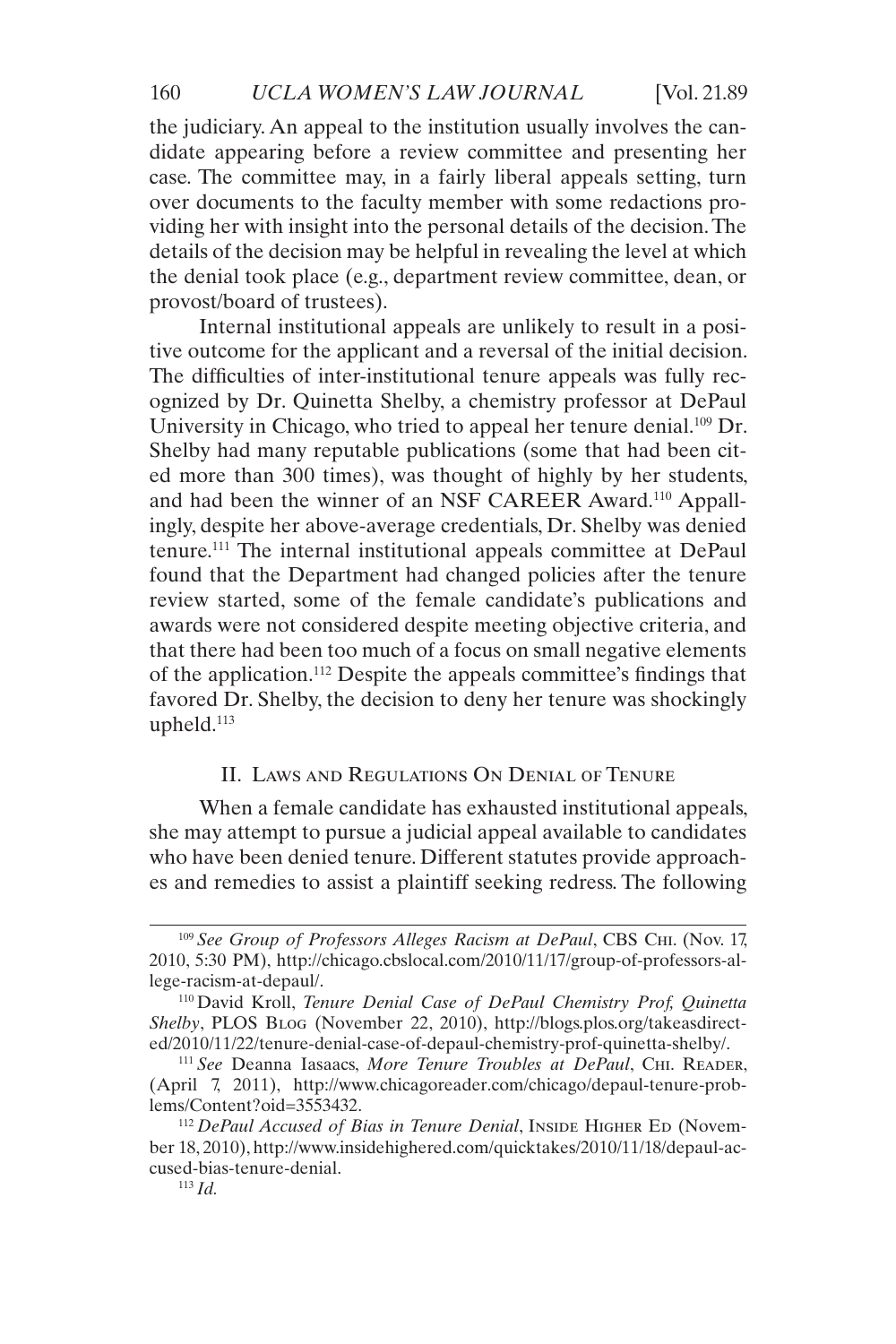sections address the standard of review in a typical tenure suit, $114$ Title IX of the Education Amendments,<sup>115</sup> the Fourteenth Amendment's Due Process Clause and Equal Protection Clause,<sup>116</sup> and the Civil Rights Acts, Title VII, and the Pregnancy Discrimination Act.117

### A. *Typical Tenure Suit*

A typical tenure suit is fairly limited. Courts will ask whether there was "noncompliance with the internal rules of the institution, and whether the decision was made arbitrarily, capriciously, or if it is clearly wrong."118 The reviewing court will not focus on the "correctness" of the decision, but only on whether proper procedures were followed by the institution.<sup>119</sup> Usually plaintiffs bringing suit are required to have exhausted their institution's internal appeals process.120

However, it has quickly become obvious that state courts are unwilling to intervene in most tenure and hiring-related decisions. In *Hooker v. Tufts University*, 121 a female physical education faculty member, Mrs. Hooker, brought suit against Tufts University alleging that she was wrongfully denied tenure pursuant to Title VII.122 After analyzing all relevant factors, the District Court for the District of Massachusetts found that Mrs. Hooker failed to make an adequate showing of sex discrimination on the tenure issue. In its analysis, the court noted that it was "clearly bound to accord the university decision-makers certain deference."123 Similarly, in Keddie v. Pennsylvania,<sup>124</sup> an assistant university professor sued Pennsylvania State University for his tenure denial.<sup>125</sup> In the court's review of the circumstances, it became evident that a variety of subjective criteria, along with some objective criteria, were used to dismiss him. The criteria considered included publications below

<sup>119</sup> *Id.*

<sup>121</sup> Hooker v. Tufts Univ., 581 F. Supp. 104 (D. Mass. 1983).

<sup>123</sup> *Id.* (citing Sweeney v. Bd. of Trs. of Keene State Coll., 569 F.2d 169, 176 (1st Cir. 1978)). The court went on to state, "it is neither appropriate nor necessary for me to make an independent academic evaluation of plaintiff. Rather, the court's task is to scrutinize defendants' evaluation in order to ascertain whether it was both procedurally fair and substantively reasonable." *Id.*

<sup>114</sup> *See infra* Part II.a.

<sup>115</sup> *See infra* Part II.b.

<sup>116</sup> *See infra* Part II.c.

<sup>117</sup> *See infra* Part II.d.

<sup>118</sup> 14A C.J.S. *Colleges and Universities* § 24 (2011).

<sup>120</sup> *Id; see also* Neiman v. Yale Univ., 851 A.2d 1165, 1171-72 (Conn. 2004).

<sup>122</sup> *Id.* at 112.

<sup>124</sup> Keddie v. Pa. State Univ., 412 F. Supp. 1264 (M.D. Pa. 1976).

<sup>125</sup> *Id.* at 1267.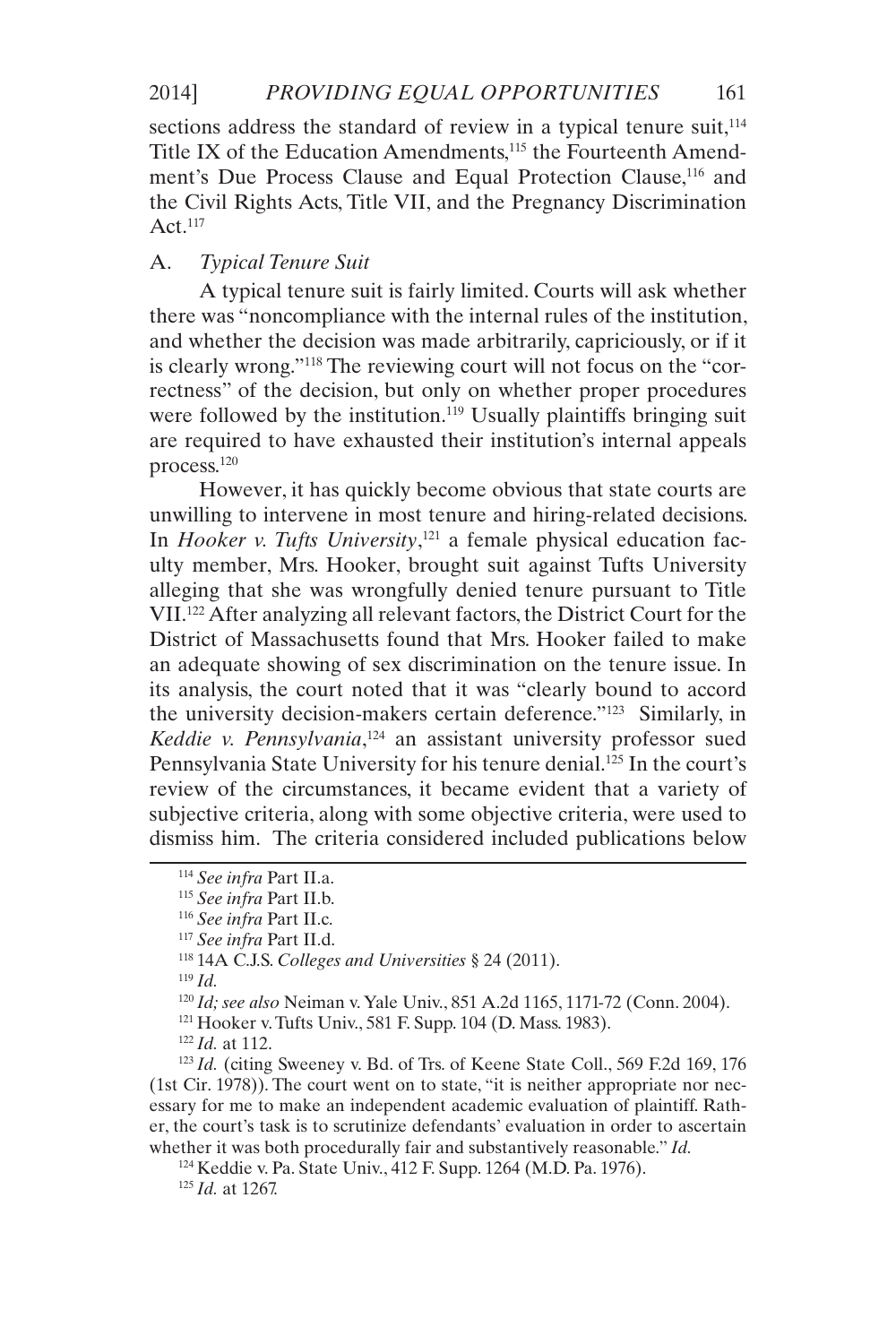minimum publishing standards, some positive and some negative teaching reviews, and minimal contributions to the service of the University.126 His tenure denial was affirmed.127

A professor-plaintiff is likely to find similar reasoning and outcomes in federal courts. Federal courts have been equally concerned about interfering in tenure and hiring review decisions. In *Namenwirth v. Board of Regents of the University of Wisconsin System*, 128 a female professor brought suit alleging that she had been denied tenure on the basis of her sex. After reviewing the factors, the court could not find clear and convincing evidence that her tenure denial was made on an impermissible basis, and instead the court deferred to the University's conclusion that she was not well-qualified for the tenured position.129 The court drew a distinction between being a qualified candidate and being a candidate that "ought to have been awarded tenure."130 A federal court further emphasized this narrow and hands-off approach in *Zahorik v. Cornell University*. 131 In *Zahorik*, the court stated that "determination of the required level [of achievement] in a particular case is not a task for which judicial tribunals seem aptly suited."<sup>132</sup>

# B. *Title IX of the Education Amendments*

Title IX of the Education Amendments $133$  was passed to prohibit sex discrimination in educational programs and to prevent educational activities endorsing sex discrimination from receiving federal funds.134 Title IX, like Title VII, covers employees facing

<sup>129</sup> *Id.* at 1243.

<sup>131</sup> Zahorik v. Cornell Univ., 729 F.2d 85 (2d Cir. 1984).

<sup>134</sup> *Id.*

<sup>126</sup> *Id.* at 1279-81.

<sup>127</sup> *Id.* at 1278.

<sup>128</sup> Namenwirth v. Bd. of Regents of the Univ. of Wis., 769 F.2d 1235, 1236-37 (7th Cir. 1985).

<sup>130</sup> *Id.* at 1242.

<sup>132</sup> *Id.* at 93; *see also* Kunda v. Muhlenberg Coll., 621 F.2d 532, 548 (3d Cir. 1980) ("Determinations about such matters as teaching ability, research scholarship, and professional stature are subjective, and unless they can be shown to have been used as the mechanism to obscure discrimination, they must be left for evaluation by the professionals, particularly since they often involve inquiry into aspects of arcane scholarship beyond the competence of individual judges.).

<sup>133</sup> Mink Equal Opportunity in Education Act of 1972, 20 U.S.C. §§ 1681- 1688 (2010) ("No person in the United States shall, on the basis of sex, be excluded from participation in, be denied the benefits of, or be subjected to discrimination under any educational program or activity receiving Federal financial assistance.").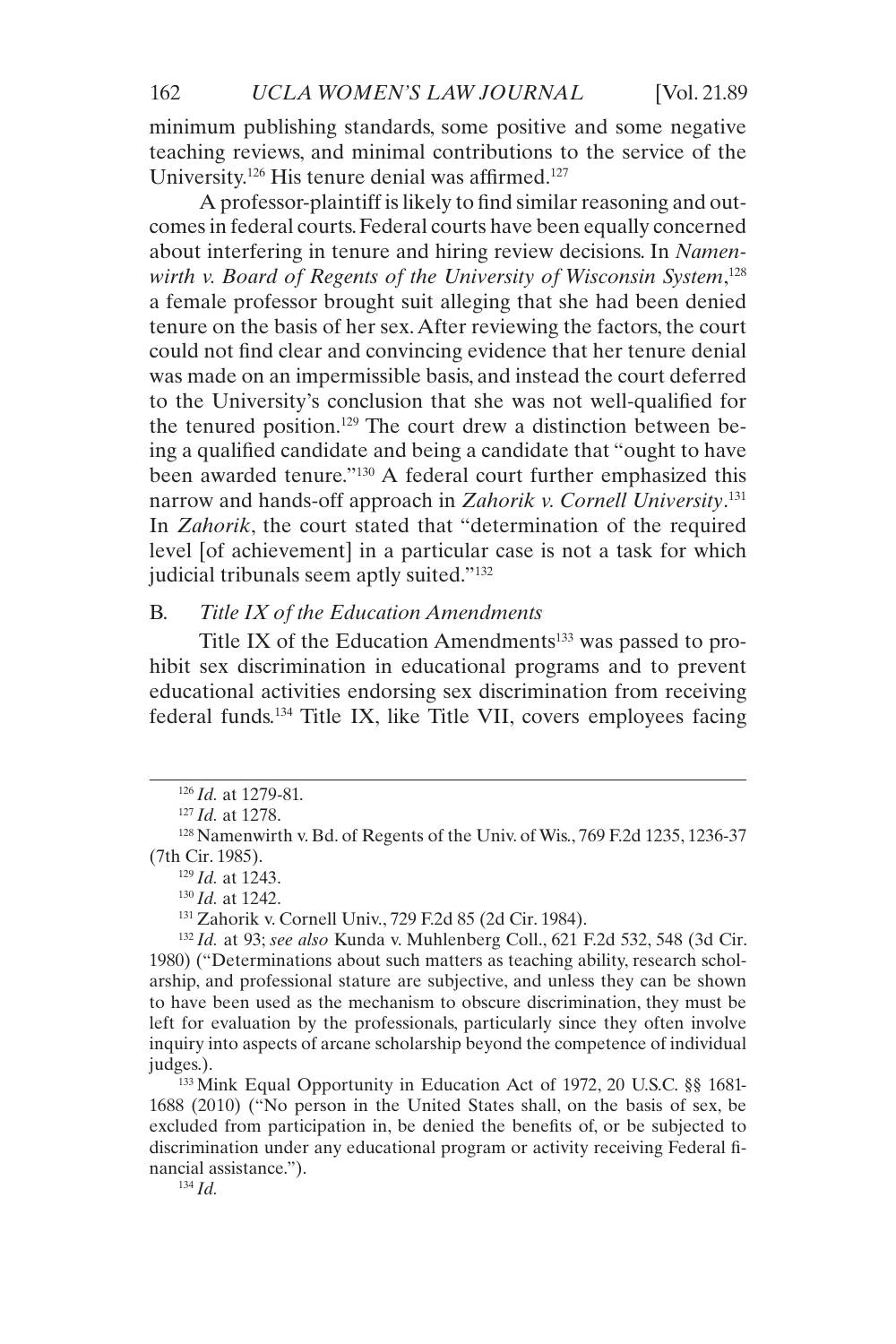discrimination from an educational institution, but most tenure cases are filed under Title VII.135

Title IX operates by granting federal agencies the authority to promulgate regulations that support the enforcement of the Act's purposes.136 The result of current noncompliance however, is only the discontinuance of federal funding.137 Such a lackluster remedy has resulted in suits brought under the Title merely becoming a temporary annoyance to the institution, primarily due to the associated media and news involvement.

# C. *The Fourteenth Amendment: The Due Process and Equal Protection Clauses*

### *i. The Due Process Clause*

The Due Process Clause of the Fourteenth Amendment to the Constitution provides "nor shall any State deprive any person of life, liberty, or property, without due process of law…"138 For a plaintiff to show that she has a valid claim, she must show that there is either a property or liberty interest that is entitled to procedural due process.139 A property interest may still be valid even if it is not typical tangible property such as real estate, chattels, or money.140

In *Board of Regents of State Colleges v. Roth*, 141 the Supreme Court reviewed a claim by a professor who had been denied tenure pursuant to the Due Process Clause. The Court found his property interest in continued employment insufficient given that there was no university policy or regulation that allowed him this interest in the first place.142 Most tenure claims brought pursuant to the Due Process Clause share the same fate as in *Roth*.

<sup>138</sup> U.S. Const. amend. XIV, § 1.

<sup>139</sup> *Id. See generally* Cleveland Bd. of Educ. v. Loudermill, 470 U.S. 532 (1985) (holding that the property interest in continued employment may be terminated if there is good cause); Paul v. Davis, 424 U.S. 693 (1976) (creating the caveat that a due process liberty interest may only be found if there is an associated stigma with the deprivation of that liberty interest).

<sup>140</sup> *See, e.g.*, Goldberg v. Kelly, 397 U.S. 254, 264 (1970) (providing the plaintiff with a due process property interest in an intangible entitlement).

<sup>135</sup> AAUW Educ. Found. & AAUW Legal Advocacy Fund, *supra* note 38, at 6, n.2.

<sup>136</sup> Mink Equal Opportunity in Education Act, *supra* note 133, at §1682. The Department of Education is the federal agency that has taken the lead on Title IX enforcement.

<sup>&</sup>lt;sup>137</sup> This is largely an empty threat. The government has not ever actually removed funding from a higher education institution.

<sup>141</sup> Board of Regents of State Colleges v. Roth, 408 U.S. 564 (1972). <sup>142</sup> *Id.* at 578.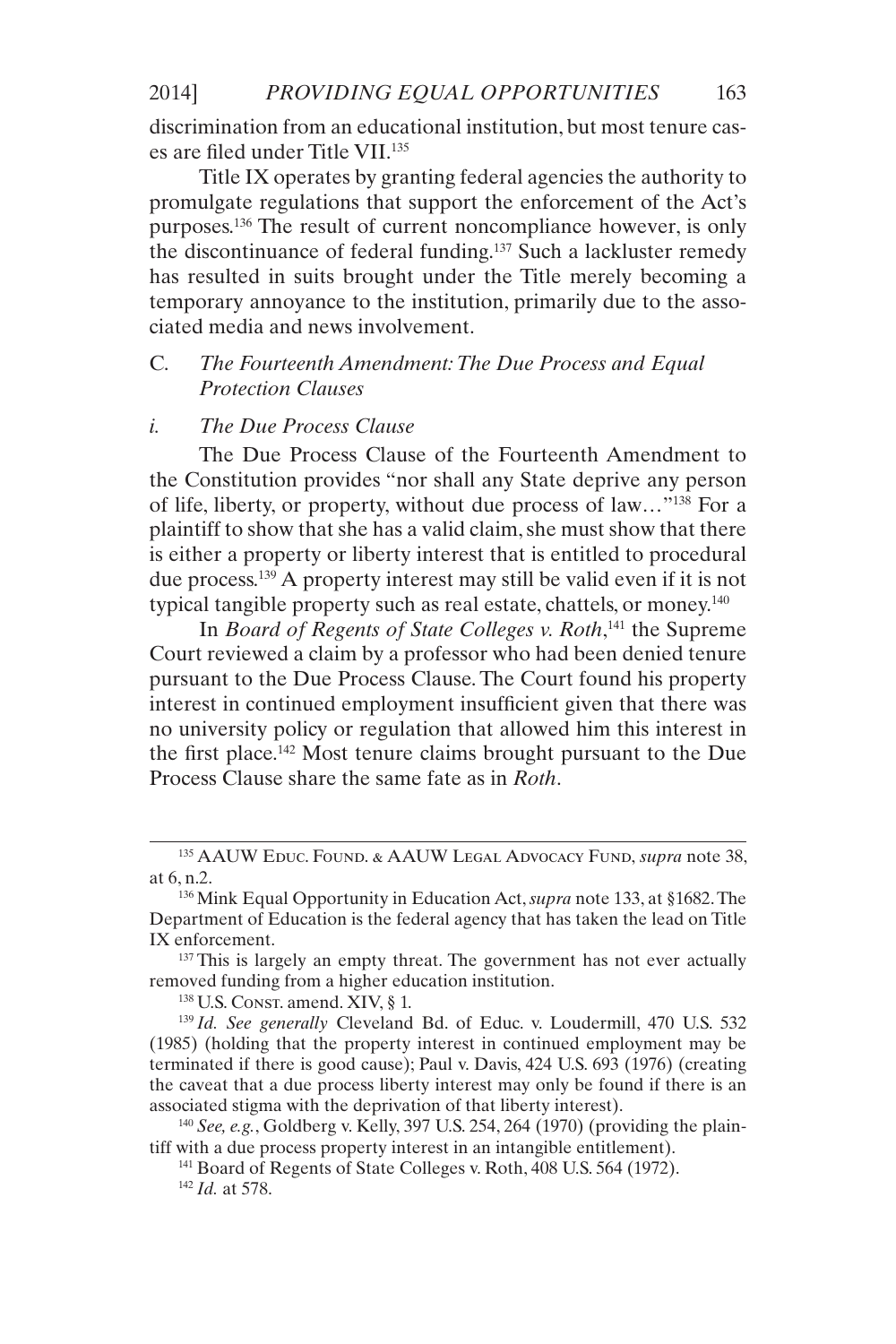### *ii. The Equal Protection Clause*

The Equal Protection Clause of the Fourteenth Amendment to the Constitution provides that "[n]o State shall… deny to any person within its jurisdiction the equal protection of the laws."143 Based on the legislative history of the amendment, it is clear that the amendment targeted race discrimination and is ambiguous in respect to sex discrimination.<sup>144</sup> Nevertheless, equal protection has since been extended to women as a class as a result of the Supreme Court's decision in *Reed* v*. Reed*. 145

Discrimination suits are reviewed with a specific scrutiny that is dependent upon the targeted class. The default scrutiny standard, rational basis, evaluates whether a party's particular contested action is a reasonable means to a legitimate governmental end.146 A heightened scrutiny standard, strict scrutiny, is applied in contexts involving race, affirmative action, religion, ethnicity, and state regulation of aliens.147 Strict scrutiny evaluates whether the law under question is a necessary means to a compelling government end.<sup>148</sup> For a long time, gender discrimination was evaluated under the rational basis standard.149

The standard of review was arguably changed in the Supreme Court case *United States* v*. Virginia*. 150 In *Virginia*, the Court was asked to review the admissions policy for the Virginia Military Institute and evaluate its constitutionality.<sup>151</sup> The Court did so with an "intermediate scrutiny" test.152 The Court described intermediate scrutiny as needing either an "exceedingly persuasive justification"

<sup>146</sup> *See, e.g.*, City of Cleburne v. Cleburne Living Ctr., Inc., 473 U.S. 432, 454 (1985); Loving v. Virginia, 388 U.S. 1, 9 (1967).

<sup>147</sup> *See, e.g.*, Clark v. Jeter, 486 U.S. 456, 461 (1988) (noting that strict scrutiny is applied to classifications based on race or national origin or affecting national origin).

<sup>148</sup> *See* Adarand Constructors, Inc. v. Pena, 515 U.S. 200, 227 (1995) (citing Wygant v. Jackson Bd. of Educ., 476 U.S. 267, 274 (1986)).

<sup>149</sup> *See, e.g.*, Reed, 404 U.S. at 77 (applying the rational basis standard to gender based estate preferences); *see also* Goesaert v. Cleary, 335 U.S. 464, 466 (1948) (instituting the rational basis standard in a dispute over whether certain women could act as bartenders).

<sup>150</sup> United States v. Virginia, 518 U.S. 515 (1996).

<sup>151</sup> *Id..*

<sup>152</sup> *Id.*; *see also* David K. Bowsher, Note, *Cracking the Code of* United States v. Virginia, 48 Duke L.J. 305, 306 (1998).

<sup>&</sup>lt;sup>143</sup> U.S. Const. amend. XIV, § 1.

<sup>144</sup> *See* Eric Schnapper, *Affirmative Action and the Legislative History of the Fourteenth Amendment*, 71 Va. L. Rev. 753, 753-58 (1985).

 $145$  Reed v. Reed, 404 U.S. 71, 77 (1971) (finding that estate administrator codes granting mandatory preference to male administrators violated the Equal Protection Clause).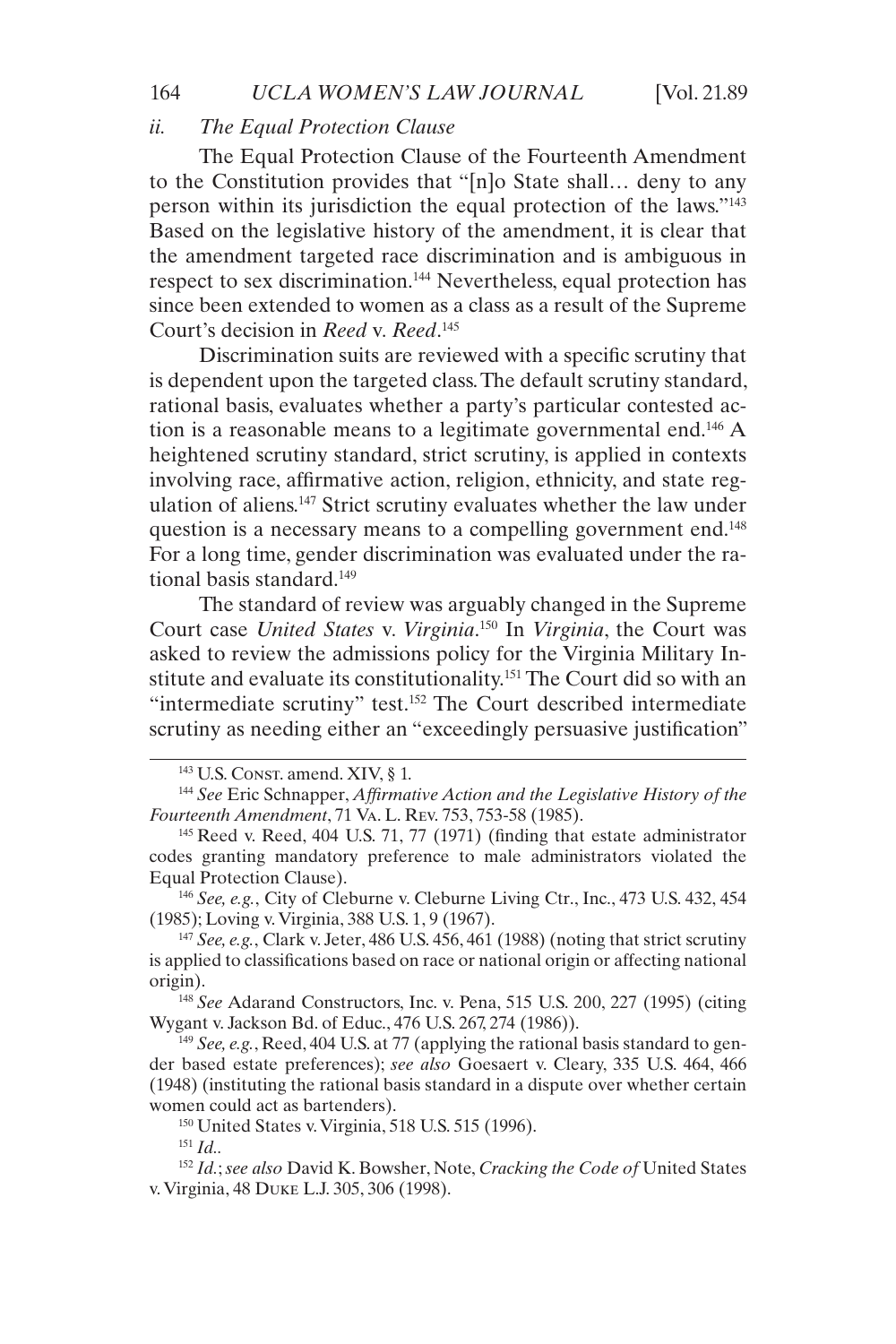or "substantial relation to an important objective" for the policy at hand. The Court on one occasion titled the requirement "skeptical scrutiny."<sup>153</sup> Some scholars argue that the Court used "needlessly confusing language" in its opinion and that the standard of review for gender matters remains the rational basis standard.154

The Equal Protection Clause has been used on many occasions to challenge sex discrimination. Beginning as early as *Reed*  v*. Reed*, the Supreme Court found matters of sex discrimination a valid basis for suit.155 Since *Reed*, numerous sex discrimination challenges have been brought before the Court based on the Equal Protection Clause.<sup>156</sup> To prevail in an Equal Protection Clause suit, the plaintiff must provide evidence that she was treated differently on the basis of gender from someone else who is prima facie identical in all relevant respects.157 To assist in this respect, modern courts will also apply a Title VII burden-shifting analysis, discussed in the following section, to determine if there was a violation of the Equal Protection Clause.158

Some legal scholars, however, have voiced strong opinions that the Fourteenth Amendment's Equal Protection Clause was "not penned for the goal of preventing sex discrimination."<sup>159</sup> Justice Scalia, who often employs an originalist interpretive approach to the U.S. Constitution, has stated that "[t]he only issue is whether [the Constitution] prohibits [sex discrimination]. It doesn't."160 The

<sup>155</sup> *See generally* Reed, 404 U.S. 71, 71 (1971) (holding that a "mandatory preference" for of an Idaho law violated the Equal Protection Clause).

<sup>156</sup> *See, e.g.*, Frontiero v. Richardson, 411 U.S. 677 (1973); *see also* Craig v. Boren, 429 U.S. 190 (1976); *see also* Kirchberg v. Feenstra, 450 U.S. 455 (1981).

<sup>157</sup> *See* Neilson v. D'Angelis, 409 F.3d 100, 104 (2d Cir. 2005); *see also* Vill. of Willowbrook v. Olech, 528 U.S. 562, 564 (2000).

<sup>158</sup> *See, e.g.*, Molthan v. Temple Univ. 778 F.2d 955, 961 (3d Cir. 1985).

<sup>159</sup> Jonathon M. Seidl, *Scalia: Sex Discrimination Not Inherently Prohibited in Constitution*, The Blaze (Jan. 4, 2011, 11:03 AM), [http://www.theblaze.com/](http://www.theblaze.com/stories/scalia-sex-discrimination-not-inherently-prohibited-in-constitution/) [stories/scalia-sex-discrimination-not-inherently-prohibited-in-constitution/.](http://www.theblaze.com/stories/scalia-sex-discrimination-not-inherently-prohibited-in-constitution/)

<sup>160</sup> The Constitution states that there is a "judicial Power" but fails to provide further clues as to what that means. The Supreme Court has attempted to interpret the extent of the judiciary's authority; as one commentator has said, "[W]ith five votes anything is possible." Antonin Scalia, *The Rule of Law as a Law of Rules*, 56 U. Chi. L. Rev. 1175, 1184-85 (1989) (voicing his opinion that originalism and "textual anchors" are necessary for proper judicial interpretation of the law); *see also* John O. McGinnis & Michael B. Rappaport, *Originalism and the Good Constitution*, 98 Geo. L.J. 1693, 1695 (2010) (advocating interpreting the Constitution through originalism). *But cf.* Mitchell N. Berman, *Originalism Is Bunk*, 84 N.Y.U. L. Rev. 1, 24 (2009) ("[O]riginalism threatens

<sup>153</sup> Virginia, 518 U.S. at 531.

<sup>154</sup> *See* Bowsher, *supra* note 152, at 308 (arguing that the judges promoting intermediate scrutiny as the standard of review are mistaken and that the rational basis standard is appropriate).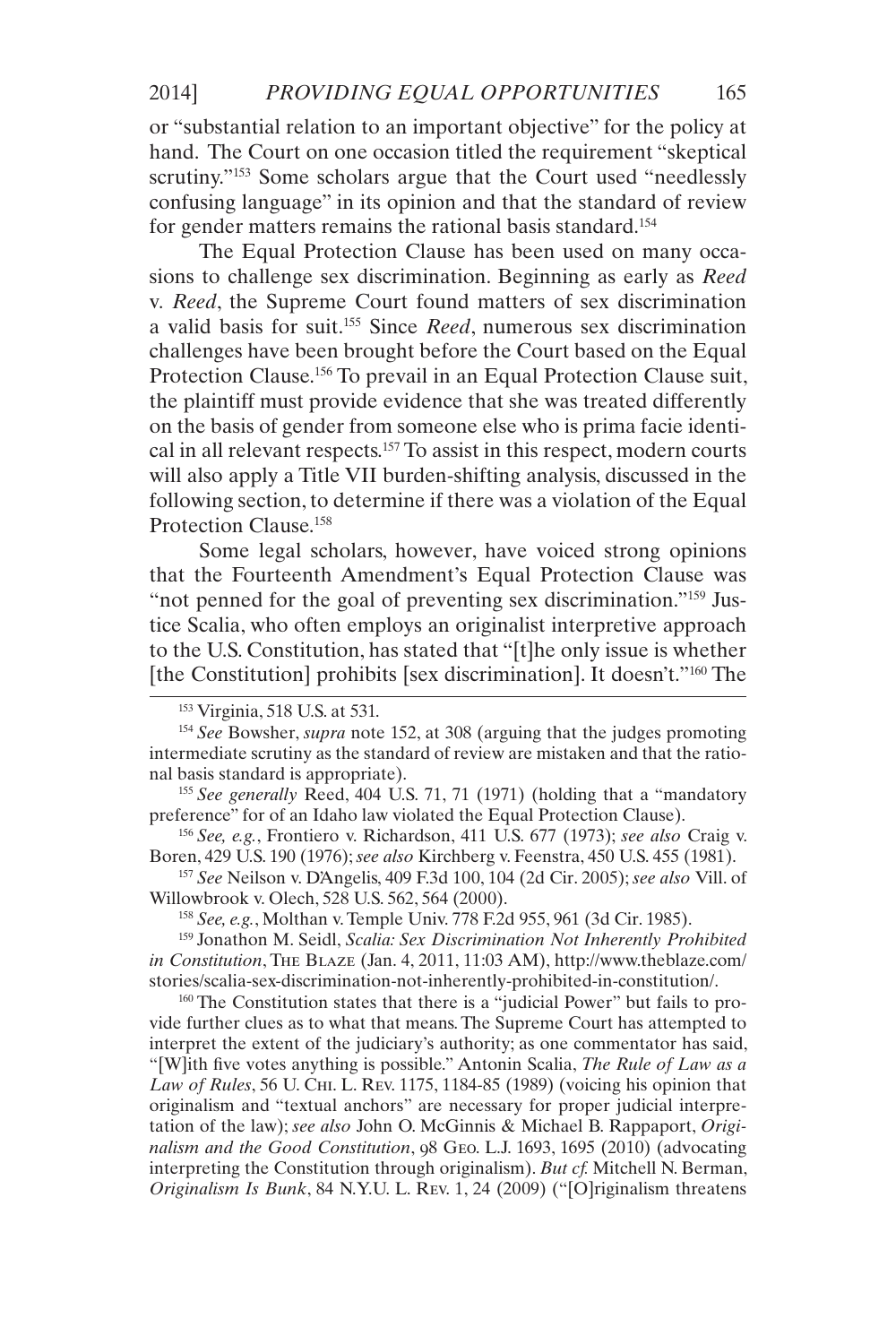#### 166 *UCLA WOMEN'S LAW JOURNAL* [Vol. 21.89]

solution, Justice Scalia says, is for active citizens to convince the legislature of the need for laws banning sex discrimination.<sup>161</sup>

# D. *Civil Rights Acts, Title VII, and the Pregnancy Discrimination Act*

### *i. Background*

Title VII of the Civil Rights Act of 1964162 is the backbone of employment suits involving sex discrimination.<sup>163</sup> Under the provision, employers cannot discriminate against employees on the basis of sex without facing legal repercussions.164 Specifically, Title VII prohibits employers from discriminating with respect to hiring, employment terms, or other opportunities because of the individual's race, color, religion, sex, or national origin.<sup>165</sup>

Congress intended Title VII to have broad application.<sup>166</sup> Title VII has a distinctive legislative history that includes an express congressional intent to apply Title VII broadly, and that its enactment would remedy the nationwide issue of employment discrimination.167 In numerous opinions, courts have highlighted this congressional intent as indicating that the purpose of the Act was to

to undermine the judiciary's unique and essential role in our system of government.").

<sup>161</sup> Seidl, *supra* note 159.

<sup>162</sup> 42 U.S.C. §§ 2000e-2000e-17 (2006). The text of the statute, in relevant part, reads:

It shall be an unlawful employment practice for an employer—

(*1*) to fail or refuse to hire or to discharge any individual, or otherwise to discriminate against any individual with respect to his compensation, terms, conditions, or privileges of employment, because of such individual's race, color, religion, sex, or national origin; or

(*2*) to limit, segregate, or classify his employees or applicants for employment in any way which would deprive or tend to deprive any individual of employment opportunities or otherwise adversely affect his status as an employee, because of such individual's race, color, religion, sex, or national origin.

*Id.* at § 2000e-2(a).

<sup>163</sup> *See, e.g.*, Hora, *supra* note 42, at 351 (stating that discrimination claims for tenure decisions are most commonly made under the Civil Rights Act).

 $164$  42 U.S.C. § 2000e-2(a) (2006) (creating a cause of action for an individual who experienced employment discrimination because of his or her sex).

<sup>165</sup> *Id.*

<sup>166</sup> *See generally* Civil Rights Act of 1964, Pub. L. No. 88-352, 78 Stat. 241 (1964) (codified at 42 U.S.C. §§ 2000e-2000e-17 (2006)).

<sup>167</sup> H.R. REP. NO. 92-238, at 1062 (1972), *reprinted in* 1972 U.S.C.C.A.N. 2137, 2138-39 (stating Congress's intent was to end employment discrimination); H.R. Rep. No. 88-914 at 788 (1963) (describing the primary purpose of Title VII as addressing the problems associated with employment discrimination).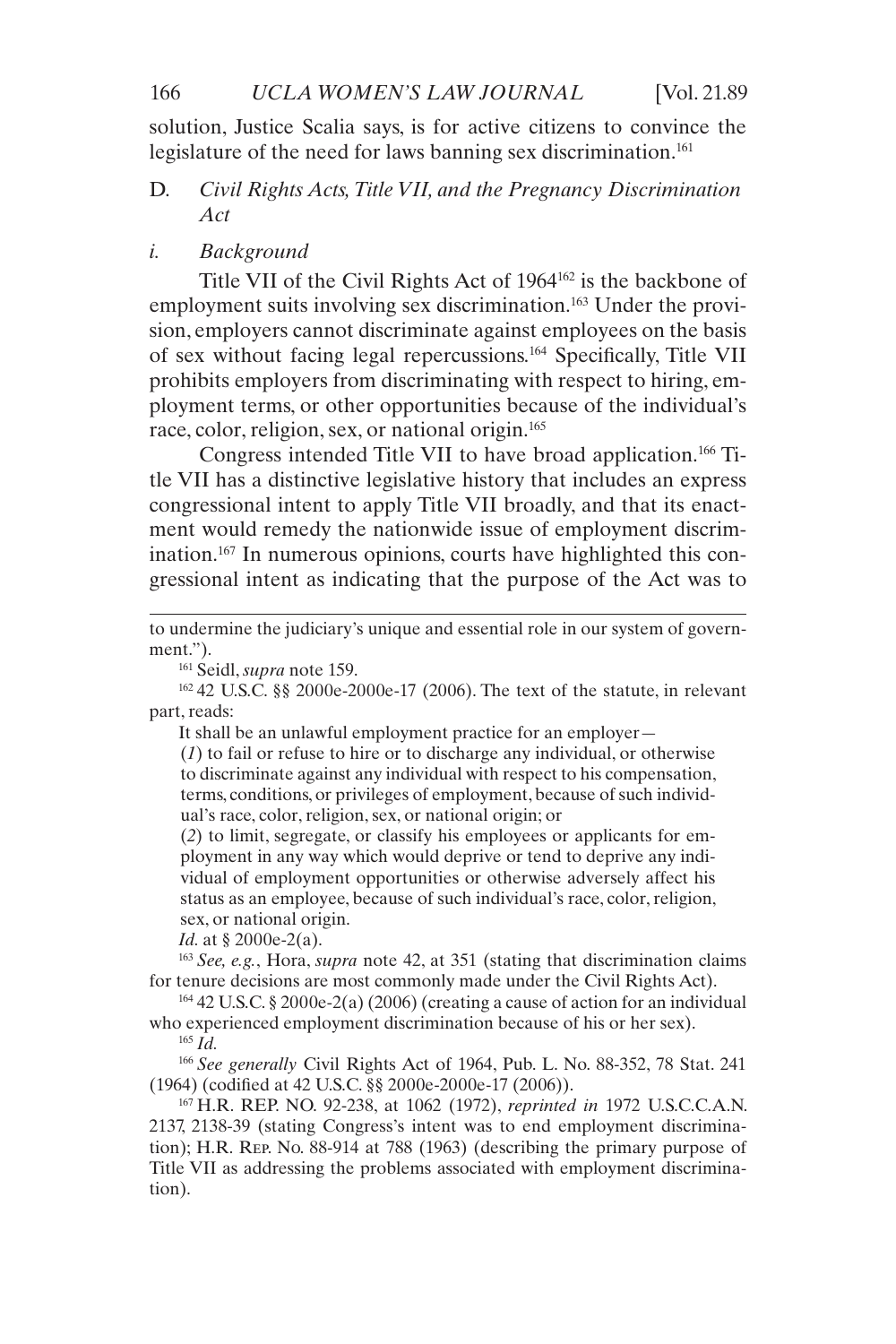specifically end employment discrimination.<sup>168</sup> Congress has also on two separate occasions amended Title VII to include further remedies and increase the scope of Title VII.169 The provision also had emphatic support from President Nixon, who stated that "discrimination of any kind based on factors not relevant to job performance must be eradicated completely from Federal employment."170

Alternatively, some women facing gender discrimination may find a sufficient legal remedy through provisions provided by the Pregnancy Discrimination Act of 1978.<sup>171</sup> The Act amended Title VII and "prohibits discrimination on the basis of pregnancy, childbirth, and related medical conditions."172

Given that professor-plaintiffs bringing suit have traditionally faced difficulties meeting the necessary discovery burden, courts have ordered that the university-defendants meet the burdens of production.173 In *University of Pennsylvania v. EEOC*, 174 the Supreme Court took this discovery issue to heart and definitively disallowed universities special privileges relating to the nondisclosure of hiring or tenure records.175 Instead, the burden of production is required to be borne by the academic institution.176

### *ii. Analytical Framework of Title VII Claims*

Most sex discrimination cases are brought under Title VII, with plaintiffs taking one or the other of two judicially developed approaches to sex discrimination litigation.177 One approach used by plaintiffs seeking remedies for sex discrimination in tenure decisions is often called the "disparate impact" theory.<sup>178</sup> The disparate impact theory provides remedies for practices that appear facially

<sup>169</sup> 42 U.S.C. § 1981(a) (1994) (amending Title VII by providing plaintiffs with the right to demand jury trials); *see also* 42 U.S.C. § 2000e-1 (1976) (amending Title VII to no longer provide exemptions for educational institutions).

<sup>170</sup> Exec. Order No. 11,478, 3 C.F.R. 803 (1966-1970) (memorandum accompanying).

<sup>171</sup> Pub. L. No. 95-555, 92 Stat. 2076 (codified as amended at 42 U.S.C. § 2000e(k) (2006)).

<sup>172</sup> AAUW Educ. Found. & AAUW Legal Advocacy Fund, *supra* note 38, at 7, n.3.

<sup>173</sup> *See generally* Univ. of Pa. v. EEOC, 493 U.S. 182 (1990).

<sup>174</sup> *Id.* at 182.

<sup>175</sup> *Id.* at 192.

<sup>176</sup> *See id.* at 199-200.

<sup>177</sup> *See* AAUW Educ. Found. & AAUW Legal Advocacy Fund, *supra* note 38, at 6.

<sup>178</sup> *Id.*

<sup>168</sup> *See, e.g.*, Int'l Bd. of Teamsters v. United States, 431 U.S. 324, 364 (1977); *see also* Albemarle Paper Co. v. Moody, 422 U.S. 405, 421 (1975); *see also* Hart v. J.T. Baker Chem. Co., 598 F.2d 829, 831 (3d Cir. 1979); *see also* Rogers v. EEOC, 454 F.2d 234, 238 (5th Cir. 1971).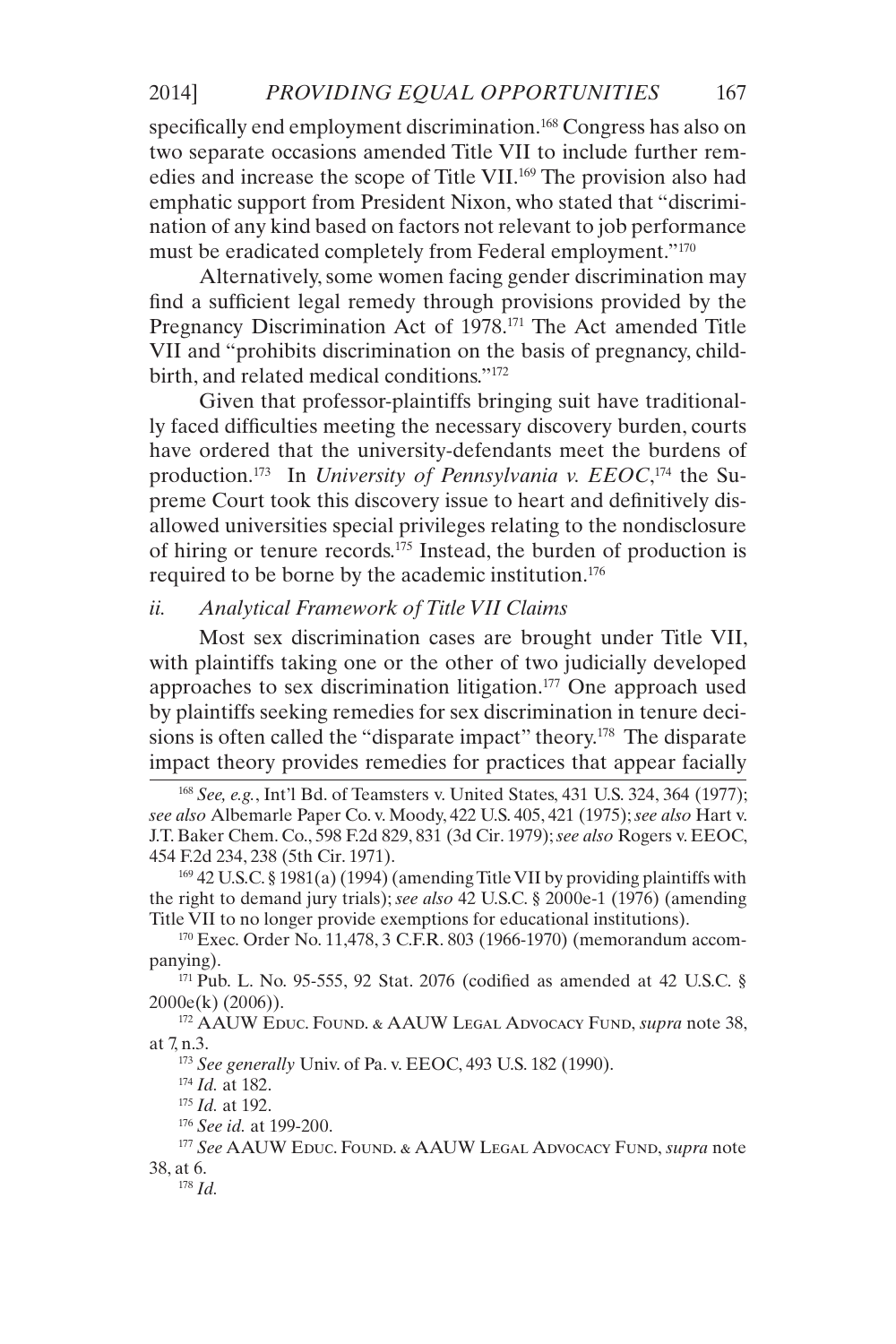neutral but actually discriminate against a protected class.179 Few tenure cases pursuing the disparate impact theory, however, have been successful.180

The majority of Title VII sex discrimination plaintiffs pursue their claims under the theory of "disparate treatment."181 A disparate treatment claim is available if plaintiffs can prove intentional discrimination by direct or circumstantial evidence.<sup>182</sup> The process of making the initial prima facie case, and in turn countering all necessary burdens, is sometimes labeled the McDonell-Douglas context analysis.183 To create a prima facie case for discrimination, the plaintiff must prove she: 1) is a member of a protected class; 2) is qualified for the position at hand; 3) suffered an adverse employment action; and 4) was replaced with someone outside the protected class.184

After the prima facie case is met, the burden shifts to the employer who then must provide a legitimate, nondiscriminatory reason for the employment decision.<sup>185</sup> According to the Supreme</sup> Court's decision in *Texas Dept. of Community Affairs v. Burdine*, 186 the burden has become a less weighty challenge for defendants. A defendant employer must now only provide a nondiscriminatory explanation for the employment decision, and courts do not hear evidence on whether or not the employer's provided explanation was the actual motivation behind the decision.<sup>187</sup> Strikingly, the court takes the defendant at its word.188

<sup>180</sup> AAUW Educ. Found. & AAUW Legal Advocacy Fund, *supra* note 38, at 7*; see also* Campbell v. Ramsay, 631 F.2d 597 (8th Cir. 1980); *see also* Davis v. Weidner, 596 F.2d 726 (7th Cir. 1979); *see also* Scott v. Univ. of Del., 601 F.2d 76 (3d Cir. 1979) (all rejecting disparate treatment claims).

<sup>181</sup> AAUW Educ. Found. & AAUW Legal Advocacy Fund, *supra* note 38, at 7.<br> $^{182}$  *Id.* 

<sup>183</sup> *See* McDonnell Douglas Corp. v. Green, 411 U.S. 792 (1973).

<sup>184</sup> *Id.* at 792-93. A showing that a comparable non-protected person received favorable treatment may suffice to satisfy element four. AAUW EDUC. FOUND. & AAUW LEGAL ADVOCACY FUND, *supra* note 39, at 7. Classes sufficient to qualify for element one protected class status are listed by Title VII as race, sex, religion, and national origin. 42 U.S.C. § 2000e-2(a))(1).

<sup>185</sup> McDonnell Douglas, 411 U.S. at 802.

186 Texas Dept. of Comm'y Affairs v. Burdine, 450 U.S. 248 (1981).

<sup>187</sup> *Id.* at 260.

<sup>188</sup> *Id.* at 259. The burden then shifts back to the plaintiff for the remainder of the case. *Id*. at 248-49.

<sup>179</sup> AAUW Educ. Found. & AAUW Legal Advocacy Fund, *supra* note 38, at 7; *see also* Griggs v. Duke Power Co., 401 U.S. 424 (1971) (applying the disparate impact theory to hiring practices involving aptitude tests and high school diploma required for employment that discriminated against a protected class, African American men).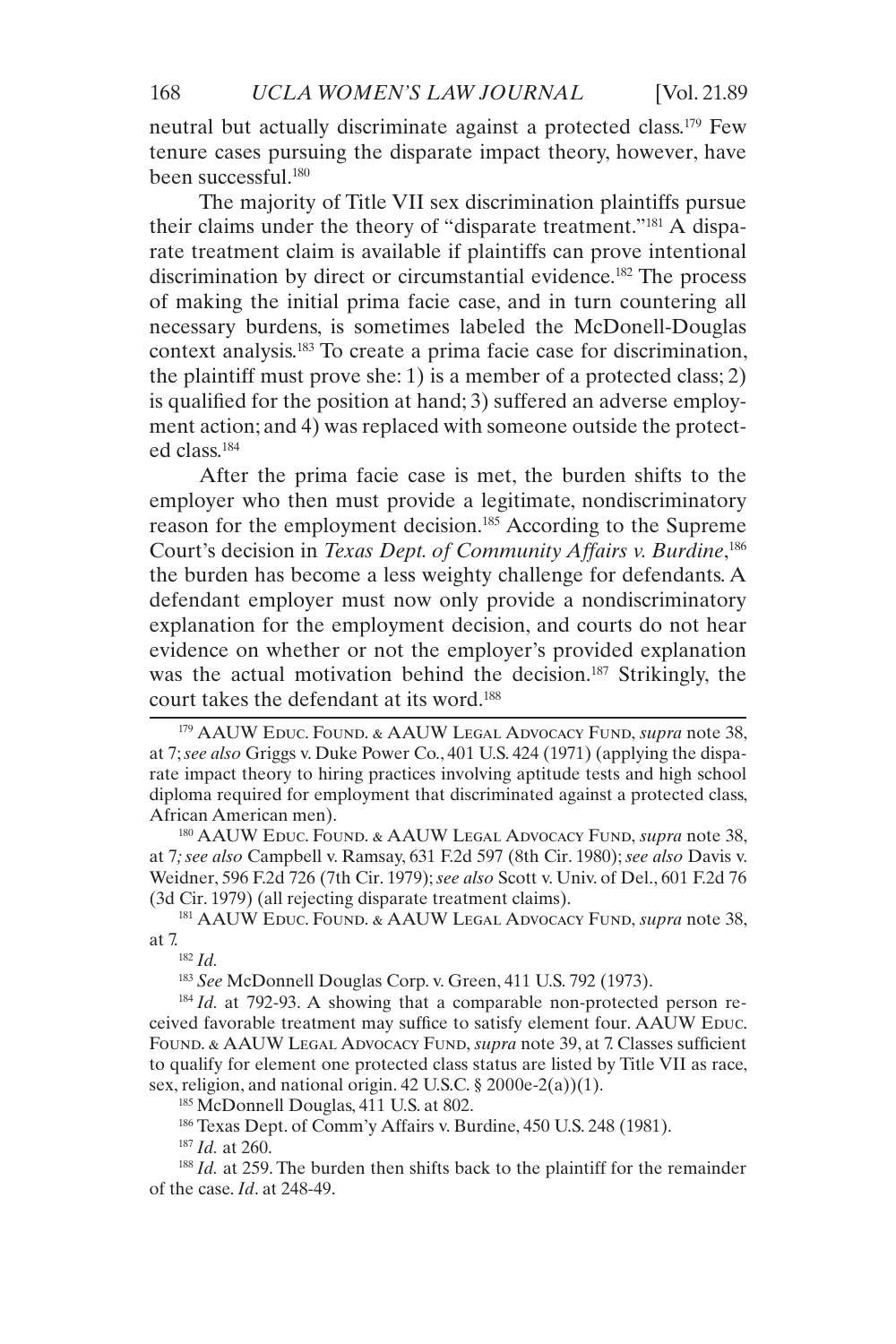If the employer is able to satisfactorily provide a nondiscriminatory reason, the burden then shifts back to the employee.<sup>189</sup> The plaintiff's only option is to show that the employer's presented motivation was a pretext for actual discrimination.<sup>190</sup> The Supreme Court has approached plaintiffs skeptically in sex discrimination suits, which has resulted in a higher burden being placed on these plaintiffs.191 In *St. Mary's Honor Center v. Hicks*, 192 the Court noted that even if a plaintiff managed to show that an employer lied about its motivation in making hiring decisions, the plaintiff must further prove that the lie was an effort to further discriminatory practices.193

Title VII claims using the McDonnell-Douglas context analysis also require that in the event that a professor-plaintiff proves discriminatory practices are afoot, the professor-plaintiff is also responsible for providing evidence that these discriminatory practices were what led to the tenure denial. In other words, the analysis looks for a nexus between the discrimination and the tenure result. This nexus element has been exceedingly difficult for plaintiffs to prove. In *Harel* v*. Rutgers*, 194 a plaintiff attempted to prove that two members who submitted reports as part of his tenure review were likely to have discriminated against him because of his Israeli national origin.195 However, that demonstration was not enough by itself to overcome the pretext element of the McDonnell-Douglas analysis. The court emphasized that the plaintiff would be required to show that there was some link between the faculty with purported anti-Israeli tendencies and alleged deviations from procedure or improper conduct.196

A similar fate befell a plaintiff-professor at Cornell University in *Grant* v. *Cornell University*. 197 Although the plaintiff was able to show that some exchanges had been made between himself and an administrator with racial undertones, the fact that the administrator did not play a role in the tenure decision process rendered the plaintiff's argument insufficient in establishing discrimination in the actual tenure decision.198 Most relevant to the discussion at

<sup>190</sup> *Id.*

<sup>192</sup> *Id.*

<sup>194</sup> Harel v. Rutgers, 5 F. Supp. 2d 246 (D.N.J. 1998).

<sup>195</sup> *Id.* at 269.

<sup>189</sup> McDonnell Douglas, 411 U.S. at 804.

<sup>191</sup> St. Mary's Honor Ctr. v. Hicks, 509 U.S. 502 (1993).

<sup>&</sup>lt;sup>193</sup> *Id.* at 508 (stating that a viable reason for the lie might merely be personal dislike for the plaintiff).

<sup>196</sup> *Id.* at 269-71.

<sup>197</sup> Grant v. Cornell Univ., 87 F. Supp. 2d 153 (N.D.N.Y. 2000).

<sup>198</sup> *Id.* at 161.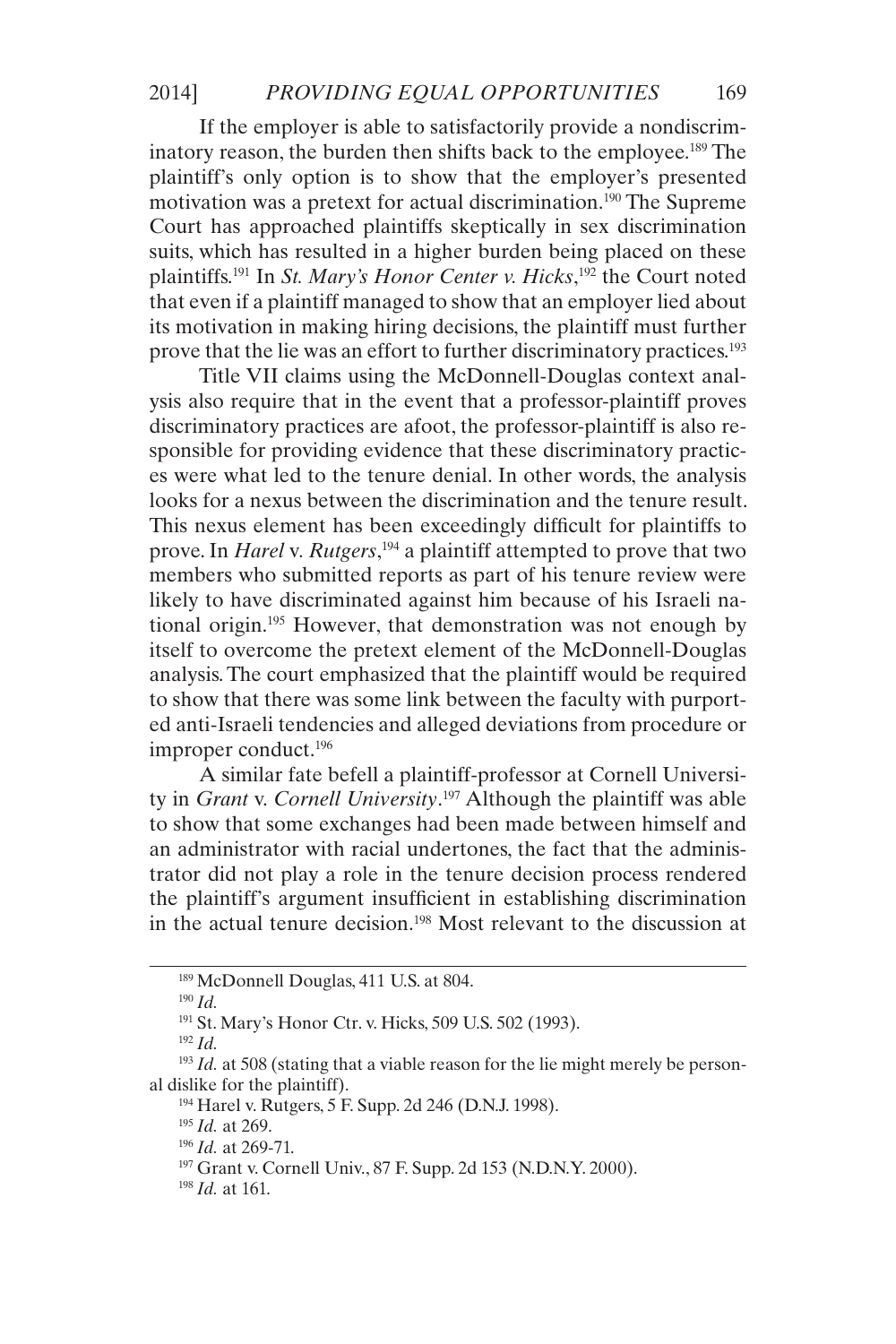hand is the case of *Weinstock* v*. Columbia University*. 199 In *Weinstock*, the female Chemistry professor-plaintiff was able to show that she had been described as "nice" and "nurturing" by members of the tenure review committee.200 However, evidence of her name being associated with traditionally female phrases by members of the review committee was still not enough to present evidence of discrimination in the tenure decision.201 The court stated that "'nice' and 'nurturing' are simply not qualities that are stereotypically female," and continued to argue that "any reasonable person of either sex would like to be considered 'nice.'" 202

A redeeming element of the sex discrimination jurisprudence is available in judicial doctrine surrounding "mixed motive" hiring decisions.203 If the record before a court reveals both discriminatory and non-discriminatory motives for an employment decision, the court will look to whether "gender was a factor in the employment decision at the moment it was made."204 The Court in *Price Waterhouse* v*. Hopkins*205 held that evidence of sex discrimination in a mixed motive decision provides direct evidence of discrimination.206 Such a finding does not then require a plaintiff to demonstrate pretext.<sup>207</sup>

# *iii. Evidence of Discrimination Sufficient for a Title VII Claim*

Generally, courts hear two types of evidence in order to prove sex discrimination, including gender stereotyping and procedural irregularities.208 Gender stereotyping may be described as including "the use of gendered words to describe an employee, or general assumptions based on the individual's gender."209 Procedural irregularities may constitute changes or alterations in employment decisions based on an individual's gender.<sup>210</sup>

<sup>203</sup> Price Waterhouse v. Hopkins, 490 U.S. 228, 241 (1989).

<sup>204</sup> *Id.*

<sup>205</sup> *Id.* at 247 & n.12.

 $207$  Price Waterhouse, 490 U.S. at 247 & n.12.

<sup>208</sup> Courtney T. Nguyen, Note, *Employment Discrimination and the Evidentiary Standard for Establishing Pretext:* Weinstock v. Columbia University, 35 U.C. Davis L. Rev. 1305, 1320 (2002).

<sup>199</sup> Weinstock v. Columbia Univ., 224 F.3d 33 (2d Cir. 2000).

<sup>200</sup> *Id.* at 44.

<sup>201</sup> *Id.*

<sup>202</sup> *Id.*

<sup>206</sup> *Id.* This matter was later codified in the Civil Rights Act of 1991. *See* Civil Rights Act of 1991, Pub. L. 102-166, 105 Stat. 1072 (1991) (codified as amended at 42 U.S.C. §§ 1981-1988 et. seq. (2006)).

<sup>209</sup> *Id.*

<sup>210</sup> *Id.*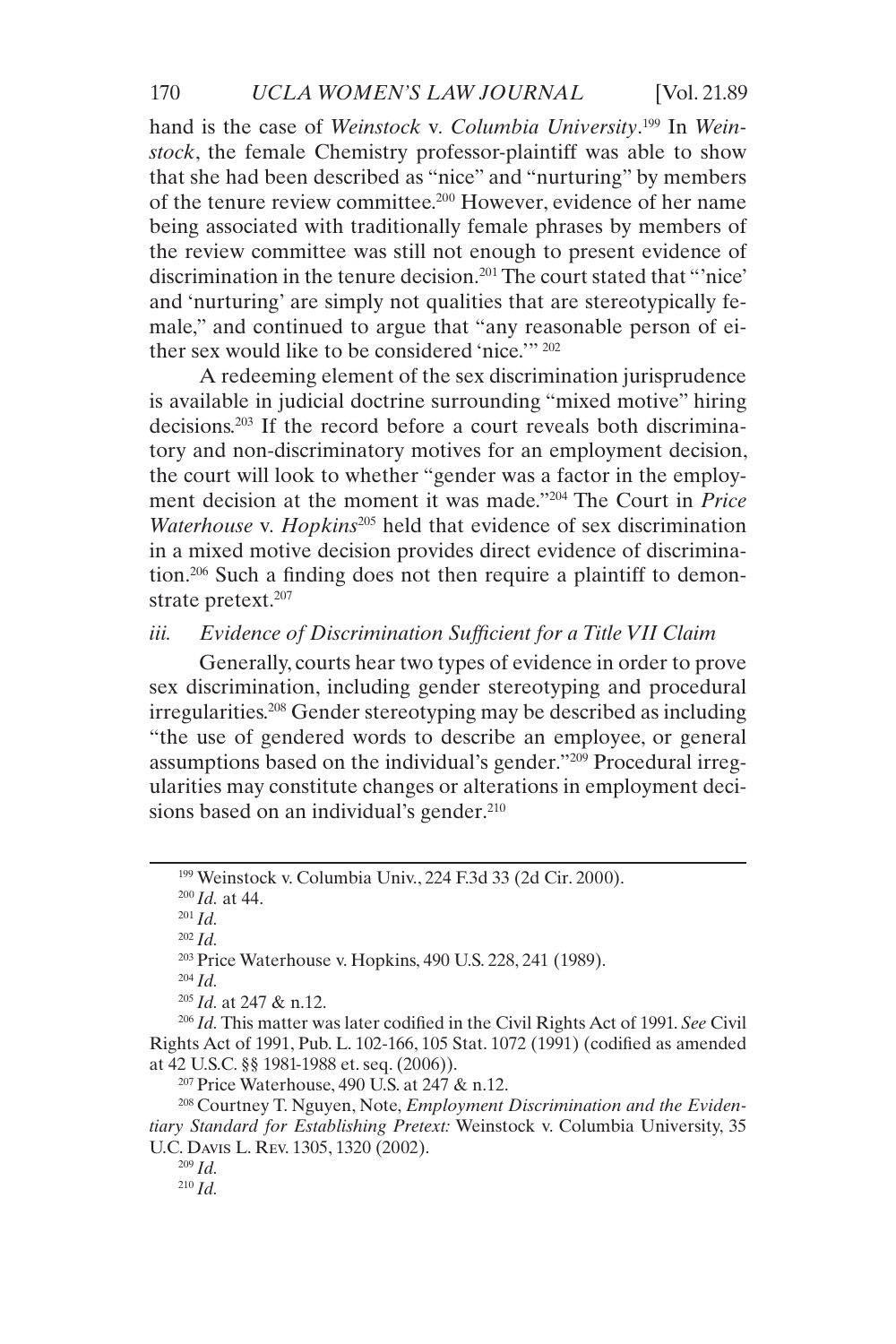# III.Inherent and Direct Discrimination in Tenure Review Processes for STEM Female Faculty Members and the Failure of Judicial Appeals

At even the most prestigious STEM institutions, tenure-track female faculty members face bias capable of negatively influencing either their Tenure Factors or the tenure decision-making process. The bias that these women face is documented as both unintentional and actual discrimination, and the bias is pervasive in both private and public institutions. Female faculty members who face these destructive biases, however, have found little success in either federal or state litigation. The following discussion reviews the challenges facing female STEM faculty regarding unintentional bias, actual discrimination, and family  $\&$  timing bias<sup>211</sup> and the corresponding failure of the judicial process in providing adequate remedies for these female faculty members.<sup>212</sup>

# A. *Discrimination and Bias in STEM Faculty Workplaces That Influence Female Tenure Decisions*

While maintaining active STEM faculty positions, women face unintentional bias from their environments that influence Tenure Factors and departmental recommendations. With respect to the teaching Tenure Factor, most female faculty are surrounded by peers and students who are unaccustomed to interacting with females in more typically masculine roles. Studies have shown that women have a narrower range of socially acceptable personalities than men and females at institutions have found that there is "an expectation of niceness, sweetness. It's everywhere. Students, collaborators all make this mistake."213 Women are also often placed in either undesirable teaching positions or teaching positions that vary dramatically from semester to semester, causing women to spend significantly more time on lecture preparation than their colleagues.214

The most important of the Tenure Factors, research, is also often affected by unintentional bias. The research factor places great weight on publication, and even more so on publication in prestigious journals. Prestigious publications, however, may be harder for

<sup>211</sup> *See infra* Part III.a.

<sup>212</sup> *See infra* Part III.b.

<sup>&</sup>lt;sup>213</sup> SCH. OF SCI. & SCH. OF ENG'G, MASS. INST. OF TECH., A REPORT ON THE STAtus of Women Faculty in the Schools of Science and Engineering at MIT, 2011 16 (2011) [hereinafter MIT Report](noting that another woman in the study restated the other premise that "the acceptable personality range is narrower for women than men").

<sup>214</sup> *Id.* at 24.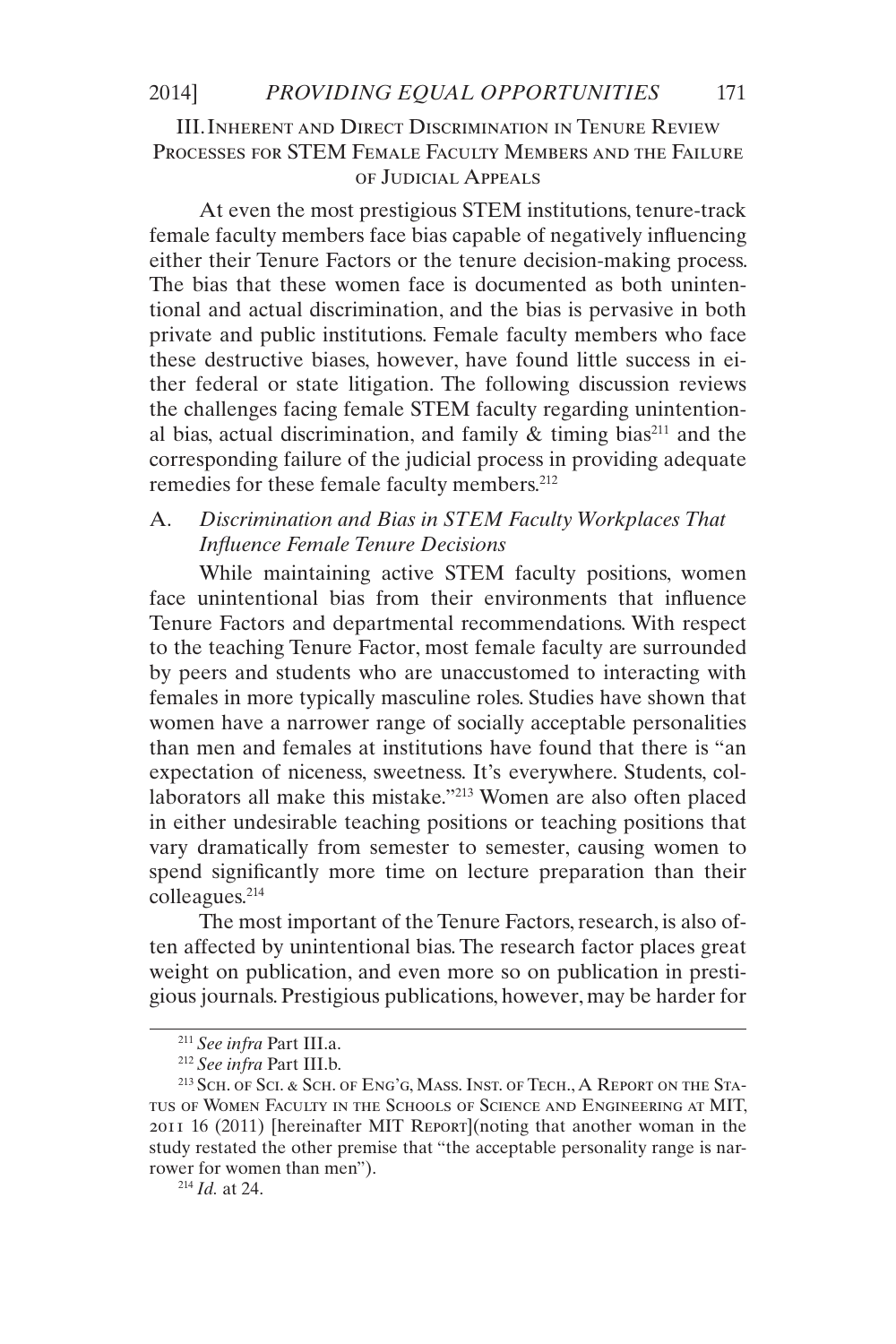these STEM female faculty candidates to secure: studies suggest that applications face inherent bias when associated with traditional female names.215 The research factor is often bolstered by general acceptance in the applicant's field. This again puts female tenure applicants at a disadvantage. Men tend to boast about and draw attention to their successes, but women tend to devalue their successes or attribute them to luck.216 To complicate the situation, other parties writing letters of recommendation for women will also tend to downplay the candidate's intellectual characteristics and focus instead on the applicant's temperament.<sup>217</sup>

The research factor mainly considers the variables of funding and collaboration. Women also fall behind in both of these driving forces due to unintentional bias. Women are provided with fewer funding opportunities and do not necessarily feel comfortable filling out as many grant requests.218 In the collaboration realm, one female faculty member at MIT stated that "many men who are in positions of power within and outside MIT still only work with men, or with women ten or more years younger than they are, but seldom seem able to work with women their own age as equals."<sup>219</sup> These women also have a hard time finding collaborative partners outside of the country because the science programs in other countries are even less accepting of the female STEM community than those in the U.S.220

In terms of service, which is often the least important Tenure Factor, women sometimes come out ahead. Frustratingly, this does nothing to put women ahead of their male colleagues who have spent more time focusing on "research" and "teaching." Women at many institutions have expressed concern that they are "on too many committees" and that up to "25-50% of … research time was wasted."<sup>221</sup> Some of the women on these panels and committees are not even necessarily comfortable with the fact that female candidates are asked to discuss their personal issues in work/life panels, while men are able to keep their work and personal lives

<sup>215</sup> *See* Valian, *supra* note 26, at 127-28.

<sup>216</sup> *See, e.g.*, Lynn S. Muster, Note, *A Proposal for the Hire and Tenure of Faculty of Color in Higher Education*, 20 T. Marshall L. Rev. 45, 66-67 (1994).

<sup>217</sup> *See, e.g.*, MIT Report, *supra* note 213, at 14 ("The proportion [of a recommendation letter] devoted to intellectual brilliance compared to temperament is much less than for men.").

<sup>&</sup>lt;sup>218</sup> *Id.* at 17 ("[T]here were some concerns that women did not ask for resources as frequently as men, and did not have the same level of support.").

<sup>219</sup> *Id.* at 13.

<sup>220</sup> *Id.* ("My field is bad [for women] in Europe.").

 $^{221}$  *Id.* at 6, 16.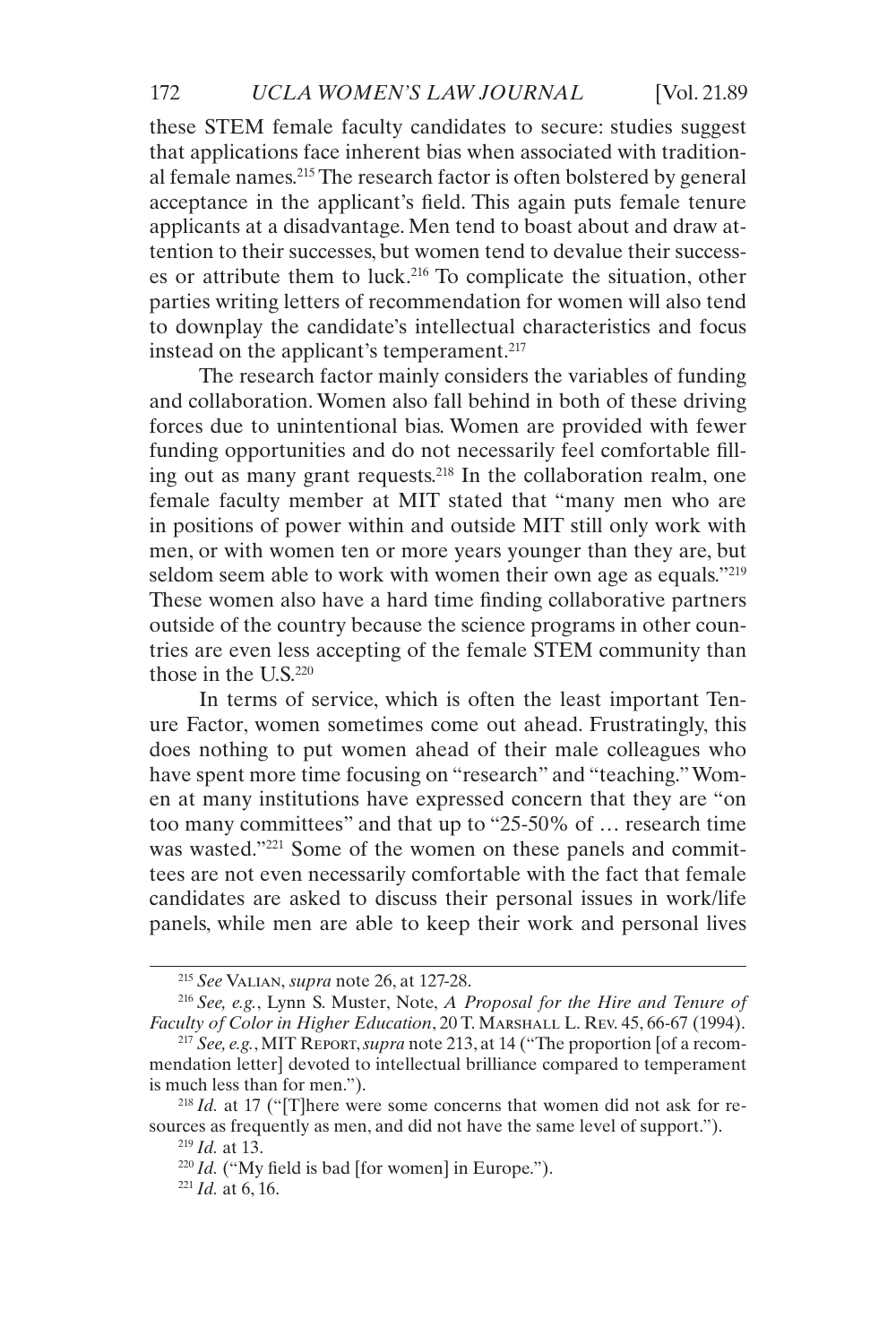separate.<sup>222</sup> The "service" component also seems to take away time from women that could be used to seek "lucrative consultancies."223 Despite the hyper-involvement of women in panels and committees, there is still a severe lack of female representation in academic leadership roles.224

These unintentional biases in Tenure Factors are further compounded by the departmental tenure recommendation process, which also has some inherent biases. The statistics cannot lie; the STEM higher education departments are stacked with male faculty. The departmental tenure review committees are therefore filled with men. These male dominated decision-making groups perpetuate the problem as they "give too much weight to paper credentials, overvalue old-boy connections, and misevaluate the quality of written work."225 And these male-dominated decisions are not only made at the departmental level, but are perpetuated throughout the entire tenure review chain, where each reviewer (university presidents, provosts, and trustees) has another opportunity to lay down a decision adverse to the female STEM candidate's interests.

At some STEM academic institutions, female faculty also must deal with actual discrimination in their environment before and during their tenure decision process. First of all, there is direct evidence that some men in STEM higher education environments are unresponsive to the influx of female faculty members. At Princeton University, 24% of the women faculty in natural science and engineering reported that their colleagues "occasionally" or "frequently" engage in unprofessional behavior on gender-related matters.226 Around the same number of responses indicated that their colleagues "occasionally" or "frequently" excluded women.<sup>227</sup> In addition to the direct confrontation issues, there is evidence of intentional redirection of women away from research. MIT has gone so far as to tell its department heads that they must ensure that teaching and committee assignments are fair and that faculty mem-

<sup>222</sup> *Id.* at 16.

<sup>223</sup> *Id*.

<sup>224</sup> *Id.* at 7.

<sup>225</sup> Muster, *supra* note 216, at 65; *see also* Stephen L. Carter, *Academic Tenure and "White Male" Standards: Some Lessons from the Patent Law*, 100 Yale L.J. 2065, 2075 (1991).

<sup>226</sup> Virginia Zakian et al., Report of the Task Force on the Status of Women Faculty in the Natural Sciences and Engineering at Princeton 4-5 (2003).

 $^{227}$ *Id.* at 4; *see also* MIT REPORT, *supra* note 213, at 17 ("The senior [male] STEM faculty [at MIT] split into three groups: (1) those with no respect for women; (2) those that think they are inclusive; and (3) those that get it. Things are changing.").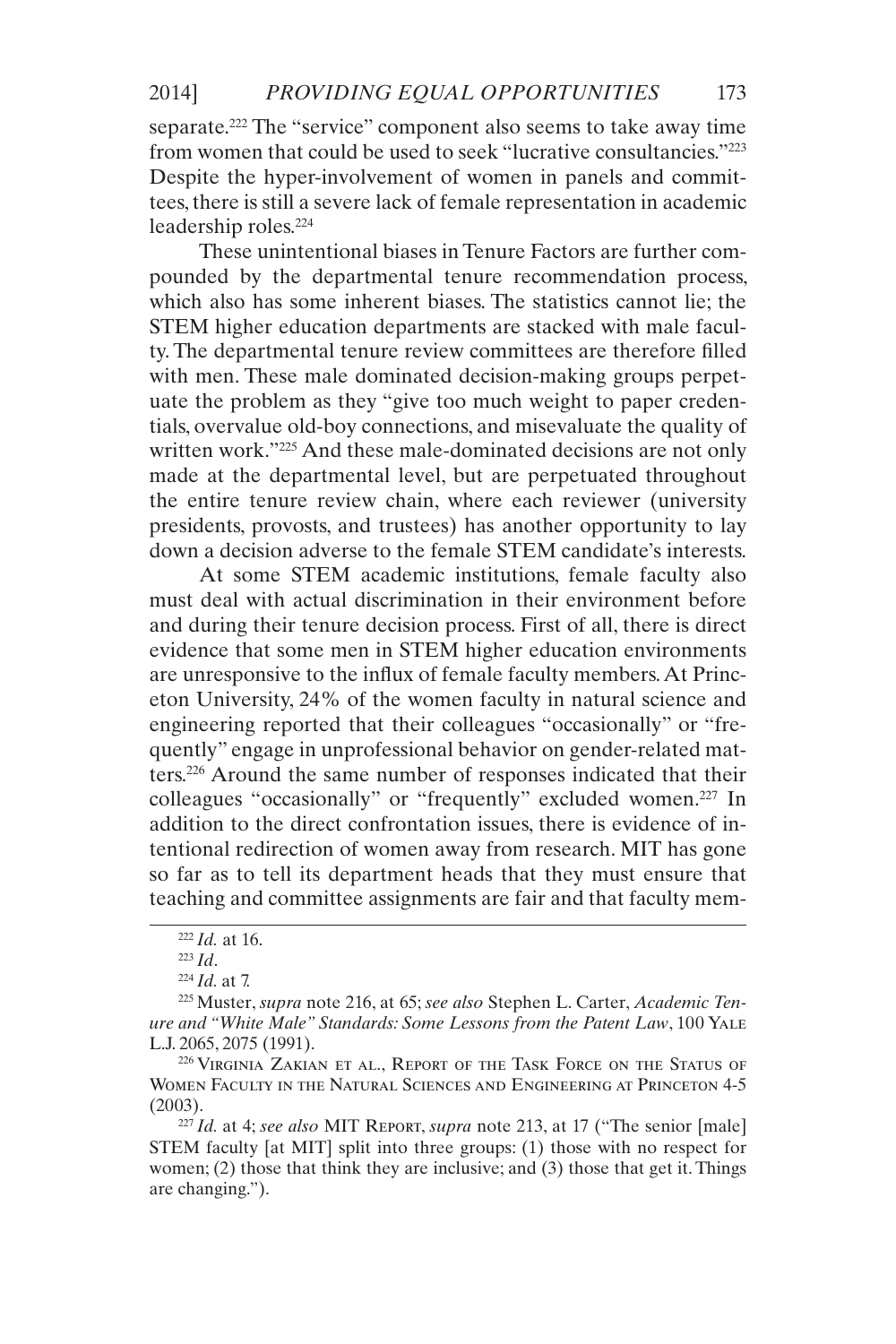bers are treated with respect."228 Women attempting to research also often find themselves with smaller or unequal allotments of laboratory space, and they are regularly excluded from group research grants or doctoral committees.<sup>229</sup>

Actual discrimination is also currently being introduced more formally into some tenure decisions with the addition of "collegiality" as a Tenure Factor. Women regularly report that they do not find their departments to be as comfortable of an environment as that reported by their male counterparts.230 Such feelings of unease may be compounded by the salary differentials in place at most institutions. A Princeton publication revealed that across the board in natural sciences, physical sciences, life sciences, and engineering from 1991 to 2003, women have received lower salaries than men. Data shows that there has not been a distinguishable improvement over time in narrowing the gap between these salaries.<sup>231</sup>

In addition to actual and unintentional bias, female faculty members also regularly face bias that results from their responses to institutional policies regarding tenure timing and family matters. As a result of their childcare, partner, and familial roles, female STEM faculty face responses from other faculty that range from unintentional bias to actual discrimination. The pressure on these women has possibly contributed to female STEM faculty falling statistically below the national average marriage rates and averages for children.232 Some women face actual discrimination from older colleagues stating that they will "not get tenure if [they are] bouncing a kid on [their] knee at night."233 Meanwhile, other STEM women face possible unintentional bias from others' evaluations of

<sup>231</sup> *Id.* at 24; *see also* MIT Report, *supra* note 213, at 24 ("[A] single raise to bring a woman faculty member's salary up to what it should be does not compensate for the lost salary over the years when she was underpaid.").

<sup>232</sup> *See generally* Mary Ann Mason & Marc Goulden, *Do Babies Matter (Part II)? Closing the Baby Gap*, 90 Academe 10, 10 (2004), *available at* [http://www.](http://www.aaup.org/publications/Academe/2004/04nd/04ndmaso.htm) [aaup.org/publications/Academe/2004/04nd/04ndmaso.htm](http://www.aaup.org/publications/Academe/2004/04nd/04ndmaso.htm) (supporting the tendency for female academics to have more of an unfulfilled desire to have children as compared to their male academic peers). *But see* Jennifer Glass et al., Retention of Women in the STEM Labor Force: Gender Similarities and Differences with a Focus on Destination Status, Presentation at the Annual Meeting of the Population Association of America 14 (May 4, 2012), *available at* <http://paa2012.princeton.edu/papers/121492> (finding a statistically negligible difference between STEM women with children and without children).

<sup>233</sup> MIT Report, *supra* note 213, at 15.

<sup>228</sup> MIT Report, *supra* note 213, at 6.

<sup>229</sup> *Id.* at 7.

<sup>230</sup> *See, e.g.,* Zakian et al., *supra* note 226, at 5 ("Women faculty rated their departments as being less collegial than men did: 29% of women and 52% of men rated the collegiality in their departments as 'very good.'").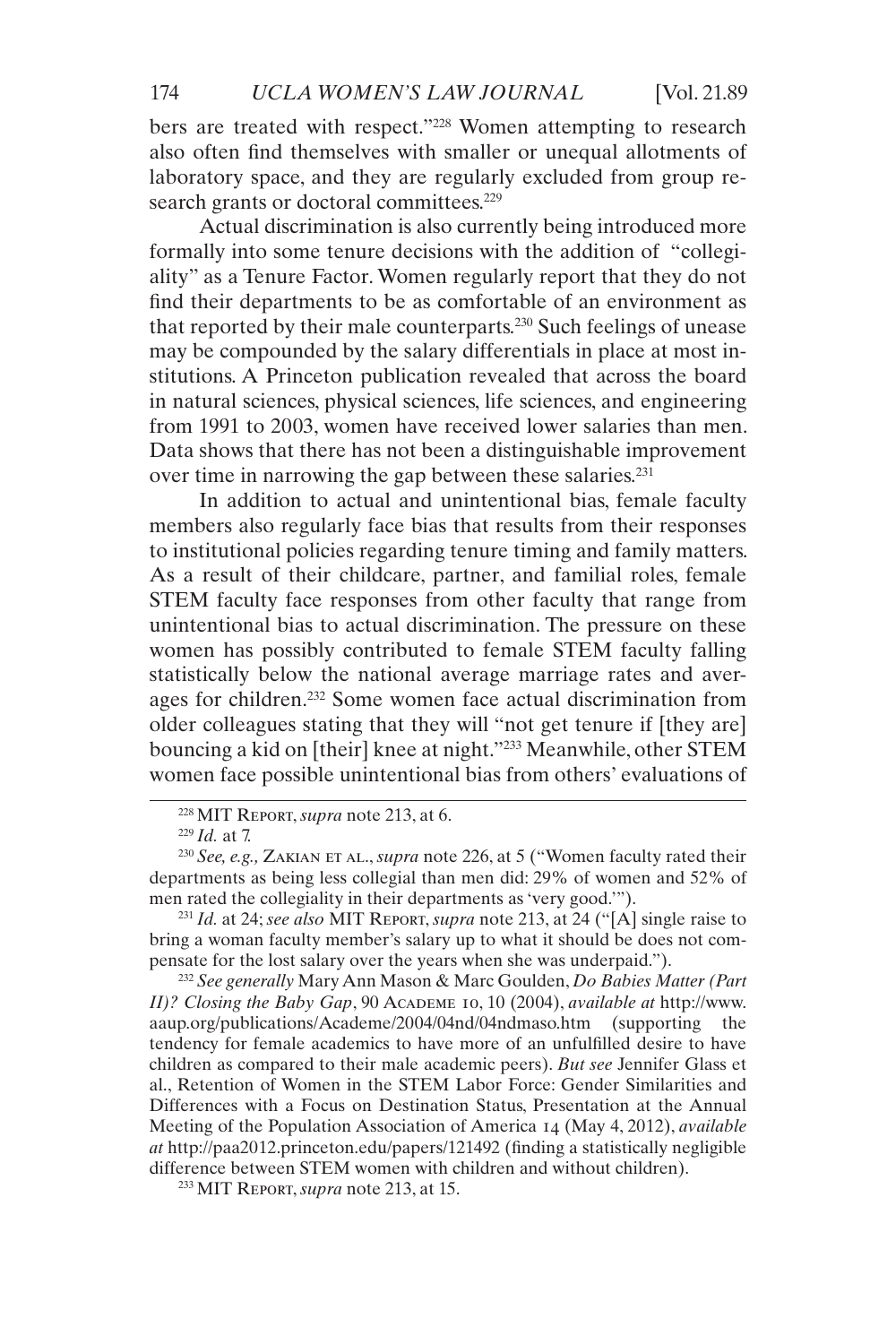their automatic tenure extension for childbirth or adoption.234 In systems without automatic tenure extensions, STEM female faculty have been so concerned about bias that they have passed up the option to take an extension and instead subjected themselves to the demands of work and simultaneous infant-rearing.235

# B. *Appeals to the Judicial Process Yield Few Positive Results for Females Denied Tenure*

Despite the broad range of available legal statutes and remedies for combatting the obvious bias and discrimination facing these female faculty members, appeals to the judicial process fail on a fairly consistent basis. Appeals to the judicial process fail for two main reasons. First, the judiciary has taken an anti-interventionist stance to appeals, and instead acts with a great deal of deference to tenure decisions.236 Second, there are numerous difficulties plaintiffs encounter while bringing either a basic tenure suit or a suit alleging disparate treatment pursuant to Title VII.<sup>237</sup> Although tenure applicants are not left without any available remedy, it is usually true that the scope of available remedies is predominately available outside of the judicial arena.<sup>238</sup>

# *i. Inordinate Judicial Deference is Given to Defendants in Tenure Suits*

Federal and state judges respond to tenure suits with great deference towards the "academic freedom of the universities."239 Tenure itself was advanced in the 1950s and 1960s as the solution to the "academic freedom" issues and also to recruit candidates into faculty careers at a time when university faculty was in high demand.240 Now, judges hesitate to intrude on tenure decisions in both

<sup>&</sup>lt;sup>234</sup> *Id.* at 25 ("Many women are concerned about how their male colleagues view [automatic tenure extensions for women] and also about how it would affect letter writers for a promotion case.").

<sup>&</sup>lt;sup>235</sup> ZAKIAN ET AL., *supra* note 226, at 4 ("[S]ix men and one woman in the Natural Sciences and Engineering requested a tenure extension ... [W]omen faculty who had younger children while at Princeton . . . were much more likely than their male colleagues to view such extensions as detrimental (27.8% versus 3.8%).").

<sup>236</sup> *See infra* Part III.b.i.

<sup>237</sup> *See infra* Part III.b.ii.

<sup>238</sup> *See infra* Part III.b.iii.

<sup>239</sup> Hora, *supra* note 42, at 350.

<sup>&</sup>lt;sup>240</sup> Id. Academic freedom is connected to the argument that "[i]nstitutions of higher education are conducted for the common good and not to further the interest of either the individual teacher or the institution as a whole. The common good depends upon the free search for truth and its free exposition." Am. Assoc. of Univ. Professors 1940 Statement of Principles on Academic Freedom and Tenure with 1970 Interpretive Comments 3 (1970), *available at*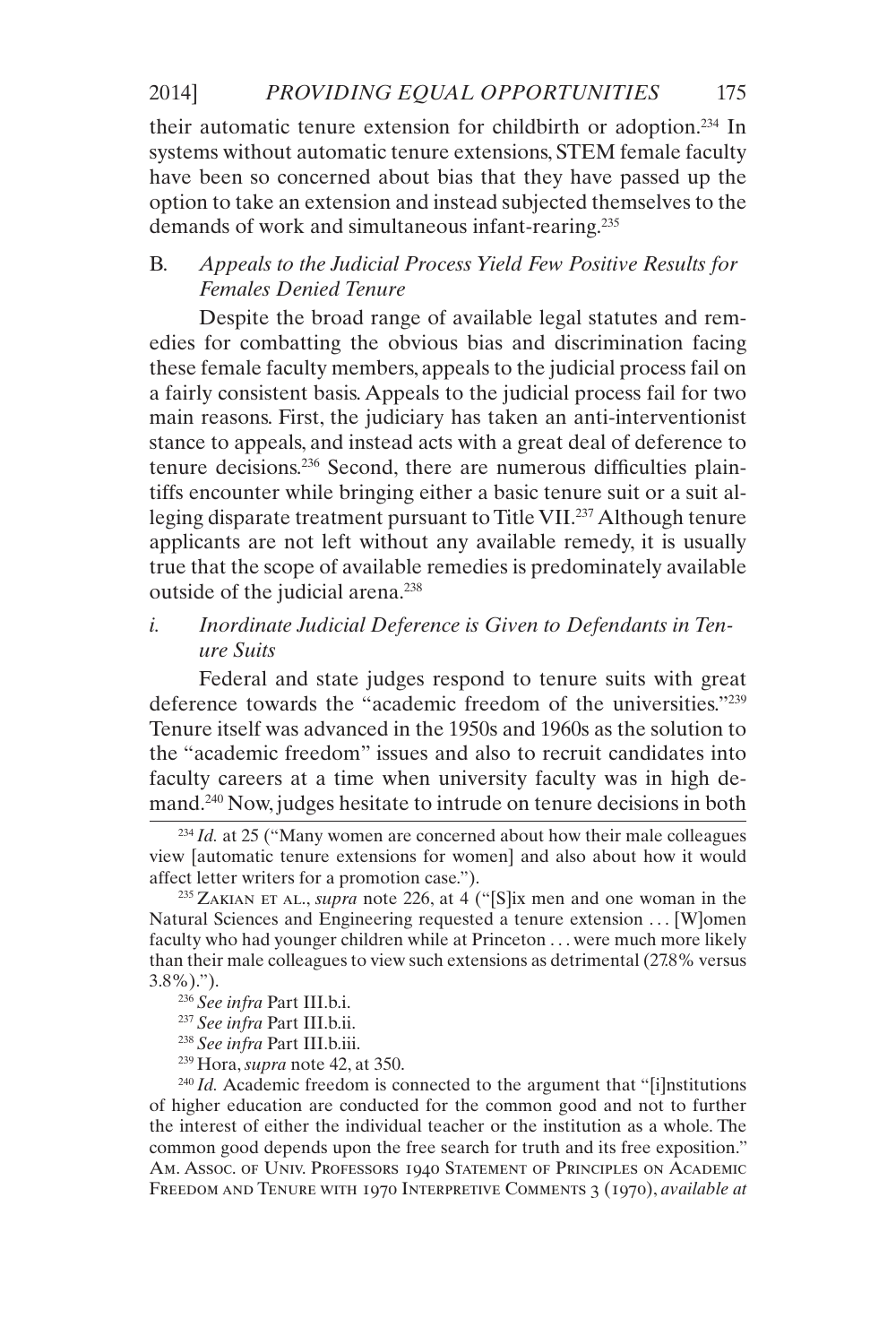federal and state courts.241 Almost across the board, courts have held that "academic standards should not be compromised by discrimination allegations, even when those standards excluded many qualified candidates from the hiring and tenure process."242 The denial of effective tenure review has also predominately eviscerated many claims under Title VII.<sup>243</sup> The courts have somehow begun to give academic freedom the amount of deference given to a freedom in the Bill of Rights. Academic freedom, however, is not and should not be afforded any higher level of deference. Tenure discrimination suits need to be treated like any other discrimination suit.<sup>244</sup>

# *ii. Plaintiffs in Tenure Suits Encounter Extreme Barriers to Remedies*

Plaintiffs in tenure discrimination suits tend to face extreme barriers in the judicial process including methods of analysis, burden-shifting, and other barriers inherent to tenure review. Plaintiffs to typical discrimination suits proceeding under Title VII have the option to proceed either with a "disparate treatment" approach or with a "disparate impact" approach. Due to the more favorable treatment by courts of the disparate treatment analysis, most tenure plaintiffs proceed with this approach. The disparate treatment theory, unfortunately, has not been kind to tenure discrimination plaintiffs. Tenure discrimination plaintiffs have an extremely difficult time finding a "similarly situated" employee for the analysis, and so as a result, the challenges almost always ultimately fail.<sup>245</sup> However, tenure plaintiffs are also unable to turn to disparate impact analysis because outside of "industry" situations, disparate impact analysis is not triggered.246

Faculty appealing tenure decisions also face burden-shifting issues that arise during a disparate treatment analysis. Although the burden of production is on the defendant-institution, the plaintiff is still charged with having to prove discrimination amid a myriad

<sup>241</sup> *See supra* Part IIa.

<sup>243</sup> *Id.*

<sup>244</sup> *Id.*; *see also* 1 Emp't Discrim. Coord. Analysis of Federal Law § 19:94 (2012) (stating that courts have gone too far and that this is sometimes seen as a "judicial abdication of the responsibility entrusted to the courts").

http://www.aaup.org/file/principles-academic-freedom-tenure.pdf.

<sup>242</sup> Muster, *supra* note 216, at 50 (citation omitted).

<sup>245</sup> *See, e.g.*, Lawrence v. Curators of the Univ. of Mo., 204 F.3d 807, 809-10 (8th Cir. 2000).

<sup>246</sup> *See, e.g.*, Gilinsky v. Columbia Univ., 488 F. Supp. 1309, 1312-13 (S.D.N.Y. 1980) (dismissing a class action suit), *aff'd.,* 652 F.2d 53 (2d Cir. 1981); *see also*  EEOC v. Tufts Inst. of Learning, 421 F. Supp. 152, 159 & n.7 (D. Mass. 1975) (providing that salary differentials do not trigger disparate impact analysis). *See also* Muster, *supra* note 216, at 53-54.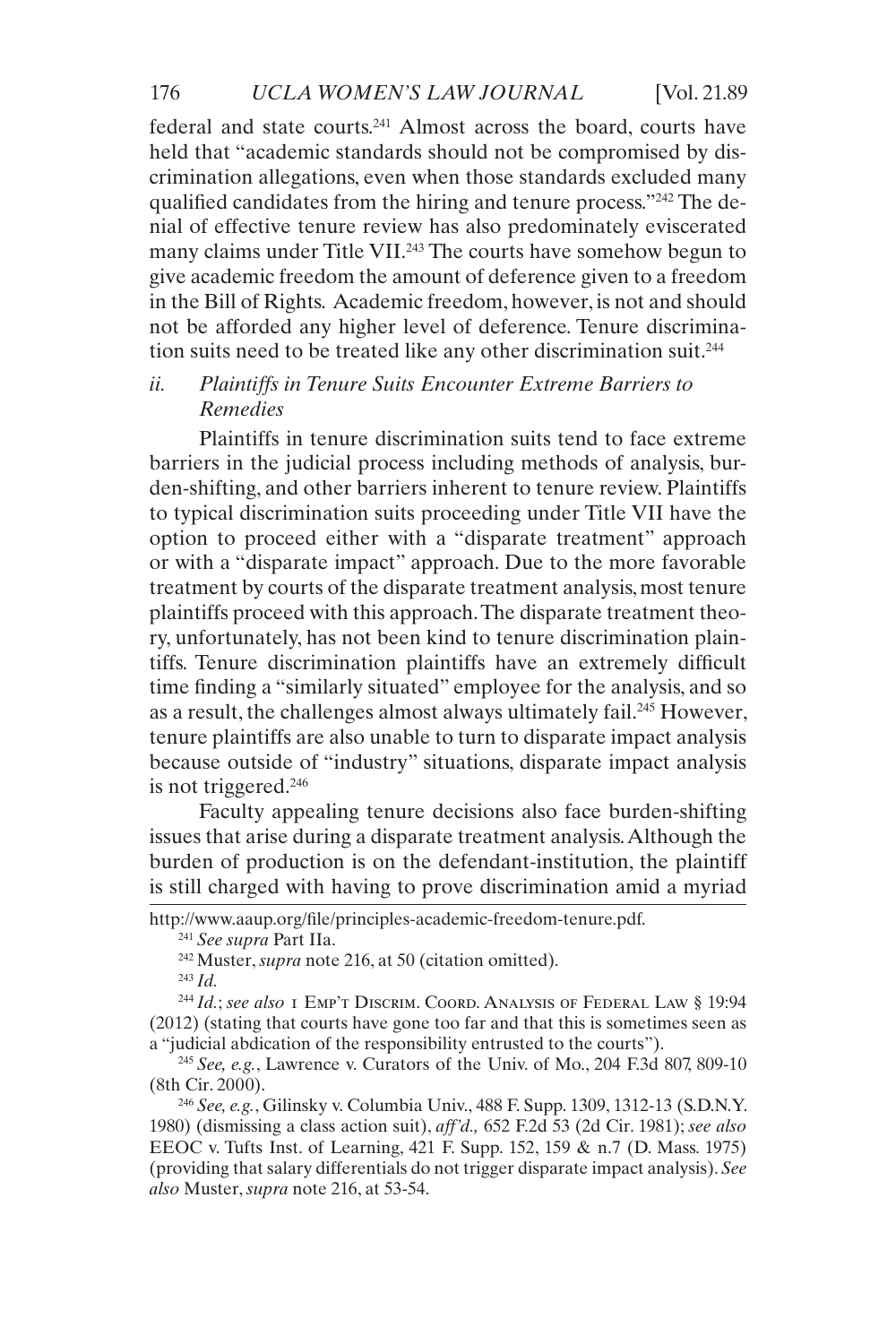of subjective factors.247 Proving that a university made an unreasonable decision from a list of factors is considerably more difficult than analyzing a decision to see if it is a reasonable one.

Additionally, tenure discrimination plaintiffs are plagued with the difficulties of proving discrimination in light of an institution's subjective explanations for tenure decisions, the difficulty in proving a nexus between discrimination and a tenure decision, and the complications of tenure review. Courts themselves allow subjective explanations from universities because they consider their own opinions, including that of the judge and/or the jury, unqualified to make hiring decisions.248 Most courts also require plaintiffs to prove that discrimination was the reason for the tenure decision, even where evidence of some discrimination or bias is clear.<sup>249</sup> The process is further complicated by the court-imposed requirements that relate to the structure of the tenure decision process. Candidates who have been denied tenure are often required to show that discrimination was evinced at every level of the tenure decision process including, the departmental review committee, the Dean of the institution, and the provost/board of Trustees.<sup>250</sup> Since they only have access to redacted files and personal experiences, candidates often face an insurmountable challenge.

*iii. Potential Tenure Suit Plaintiffs Have Found Better Remedies Outside of the Judicial Process*

Given the extreme failings of the judicial process, STEM female faculty members appear to have few remedies that remain available. Nonetheless, previous generations of women have noticed the trend of judicial failure and still have managed to recover substantial awards. The catch is that these awards have been recovered predominately outside of the judicial arena.

One option available to female faculty, particularly if there are several female faculty members in similar situations, is to organize a class action lawsuit against the institution. Institutions deal in reputation, not only money, so to quash an untimely and large, female driven lawsuit against the university, most cases will settle quickly.251 The threat of a class action lawsuit was enough to drive a

<sup>247</sup> *See* Muster, *supra* note 216, at 51; *see also* John Anthony Palombi, Note, *The Ineffectiveness of Title VII in Tenure Denial Decisions,* 36 DePaul L. Rev. 259, 279 n.142 (1987) (citing Barbara A. Lee, *Balancing Confidentiality and Disclosure in Faculty Peer Review: Impact of Title VII Litigation*, 9 J.C. & U.L. 279, 302-03, 308 (1982-1983)).

<sup>248</sup> *See* Hora, *supra* note 42, at 352.

<sup>249</sup> *Id.* at 352, 354.

<sup>250</sup> *Id.* at 351, 353.

<sup>251</sup> *Id.* at 349 (citing Mary Beth Marklein, *Finding a Formula for Equality:*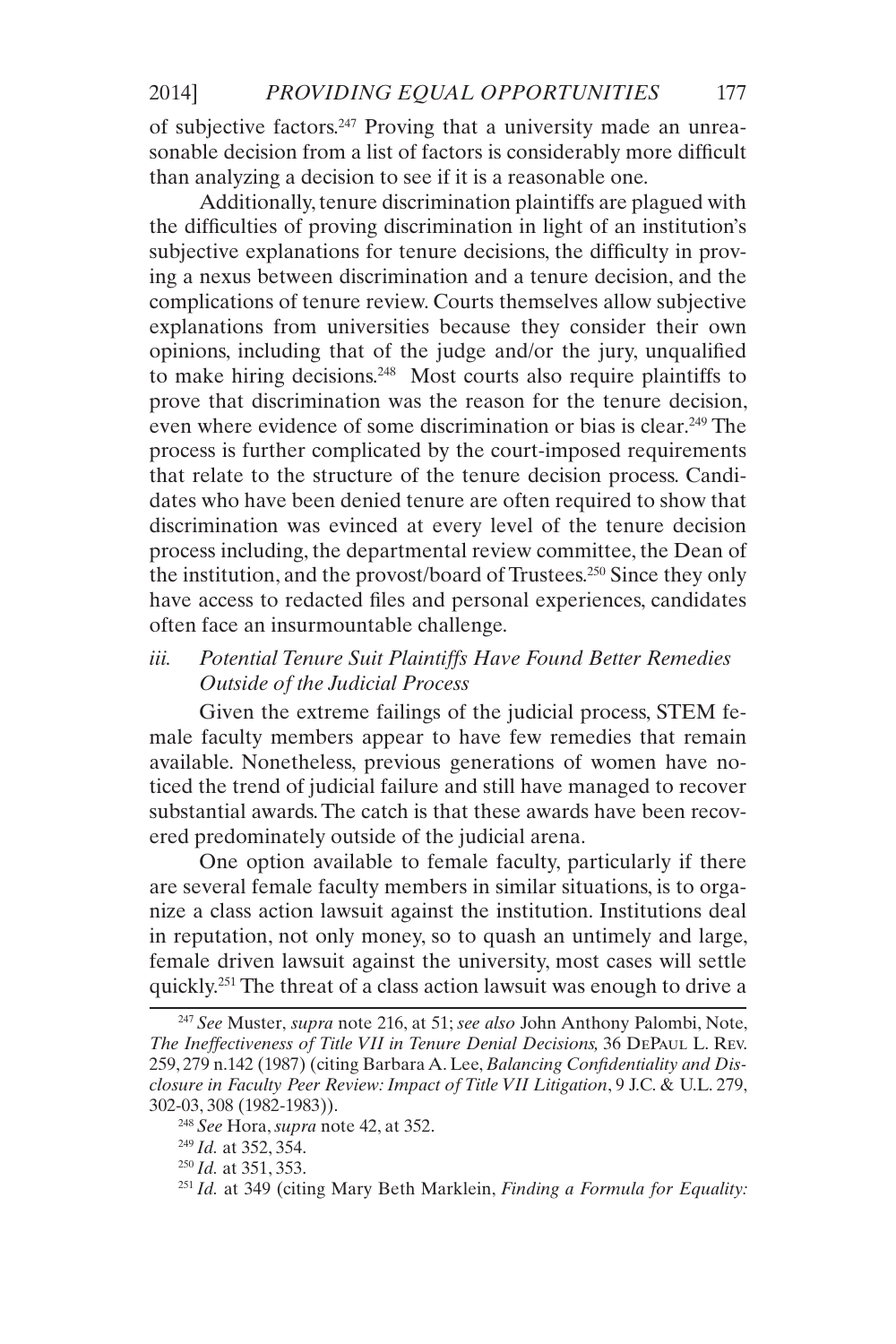settlement for a group of female faculty at University of Minnesota that increased their salaries.252 The University of Minnesota female faculty members were also able to keep their jobs.

Another option available to STEM female faculty is to conduct a media blitz to draw attention to the unequal conduct at the institution. A media blitz action was prompted by a group of female faculty at MIT, and it resulted in recognition from the university president that there had been misconduct, and restitution was ordered.<sup>253</sup> These examples of alternate options not only show resourcefulness on behalf of female faculty members, but also demonstrate how hard it is for female faculty to effectively challenge policies and practices around tenure.

# IV. Remedies: Approaches to Cure the Deficiency of Tenured STEM FEMALE FACULTY

A solution must be generated to assist these disadvantaged intellectual women, and it is readily apparent that the state and federal judicial process is not the appropriate method for change. Several factors that lead to tenure decision bias are easily recognizable and an institution's elimination of these causes may assist women in achieving tenure without resorting to drastic and useless formal measures. However, fair and strict informal and formal measures must be implemented to induce institution compliance.<sup>254</sup>

To implement these measures, I propose a multi-faceted solution. First, there must be more accountability in the tenure review process.255 Accountability can be increased by requiring Title IX Compliance Reviews of Tenure, and by the monitoring of tenure reviews by a network of interested professionals. Second, there must be immediate institutional procedural and substantive changes to tenure review.256 Internal review procedures must be implemented at all STEM higher-level institutions and these procedures must at least address changes in hiring processes. Third, interested professional organizations or government institutions must initiate anew

*Female Scientists Bond Over MIT Bias, Become a Catalyst for Change*, USA TODAY, July 27, 1999, at 1D).

<sup>252</sup> *Id.* at 355.

<sup>253</sup> *Id.* at 356.

<sup>254</sup> *See* 1 Emp't Discrim. Coord. Analysis of Federal Law§ 19:94 (2012) ("[U]se of fair and established procedures that standardize a decision-making process can rid a process that relies on subjective elements of the arbitrariness that concerns some courts.").

<sup>255</sup> *See infra* Part IV.a.

<sup>256</sup> *See infra* Part IV.b.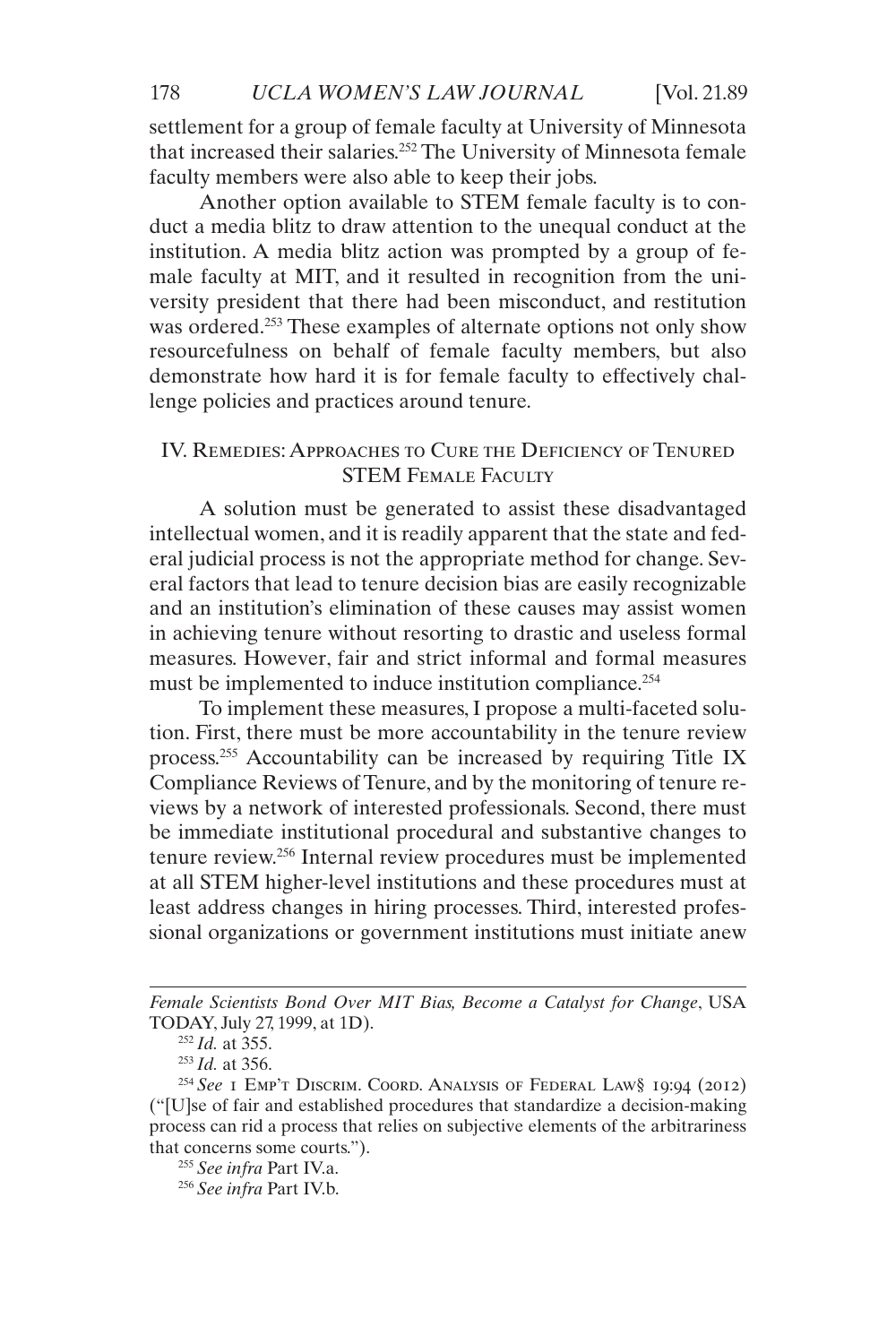conversations about why tenure exists.257 In many ways, the goals of tenure are incidentally stifled by the tenure review process and the nation is largely unsupportive of tenure grants. Fourth, judicial appeals procedures on both federal and state levels need to be more thorough, particularly with respect to Title VII claims.258 The judiciary often deals in specialized matters, and appeals from tenure review should not be an exception. I further describe each part of my multi-faceted proposal below.

# A. *Increasing Accountability in the Tenure Review Process*

To increase accountability in the tenure review processes, I propose increasing Title IX Compliance Reviews of Tenure and instituting a compulsory tenure filing process with the American Association of University Professors (AAUP). Title IX has become a largely toothless threat to most higher educational institutions.<sup>259</sup> Title IX, however, is administered by an administrative agency (the Department of Education) and funded in part by NASA.<sup>260</sup> These agency bodies are capable of imposing and enforcing requirements on recipients of federal monies.261 NASA has begun this process by initiating what it calls "Title IX onsite review of STEM departments."262 NASA currently provides around 1 billion dollars to approximately 600 institutions.263 To provide the requisite compliance with Title IX, NASA has fielded these onsite reviews at many institutional STEM departments to "ensure equal opportunities, regardless of gender in STEM programs, and may have application institution-wide."264 Nevertheless, NASA can do more for the STEM female faculty seeking tenure.265 NASA has Title IX statutory au-

<sup>263</sup> *Id.*

<sup>264</sup> *Id.*

<sup>257</sup> *See infra* Part IV.c.

<sup>258</sup> *See infra* Part IV.d.

<sup>259</sup> *See supra* Part II.b.

<sup>260</sup> Nondiscrimination on the Basis of Sex in Education Programs or Activities Receiving Federal Financial Assistance, 14 C.F.R. § 1253 (2012).

<sup>261</sup> *See generally* Arne Duncan & Russlynn Ali, *U.S. Dep't of Educ., Title IX: Enforcement Highlights* (2012), *available at* [http://www2.ed.gov/documents/](http://www2.ed.gov/documents/press-releases/title-ix-enforcement.pdf.) [press-releases/title-ix-enforcement.pdf.](http://www2.ed.gov/documents/press-releases/title-ix-enforcement.pdf.)

<sup>262</sup> Nat'l Aeronautics & Space Admin., *Title IX and STEM: Promising Practices for Science, Technology, Engineering, and Mathematics* (2009) [hereinafter NASA Report], *available at* [http://odeo.hq.nasa.gov/documents/71900\\_](http://odeo.hq.nasa.gov/documents/71900_HI-RES.8-4-09.pdf.) [HI-RES.8-4-09.pdf.](http://odeo.hq.nasa.gov/documents/71900_HI-RES.8-4-09.pdf.)

<sup>265</sup> *See* U.S. Gov't Accountability Office, GAO-04-639, *Gender Issues: Women's Participation in the Sciences Has Increased, but Agencies Need to Do More to Ensure Compliance with Title IX* (2004) (NASA, if it instituted a more in depth tenure review would already have statutory coverage from Title IX in Sections 1253.500 & 1253.520, Job Classification and Structure, which in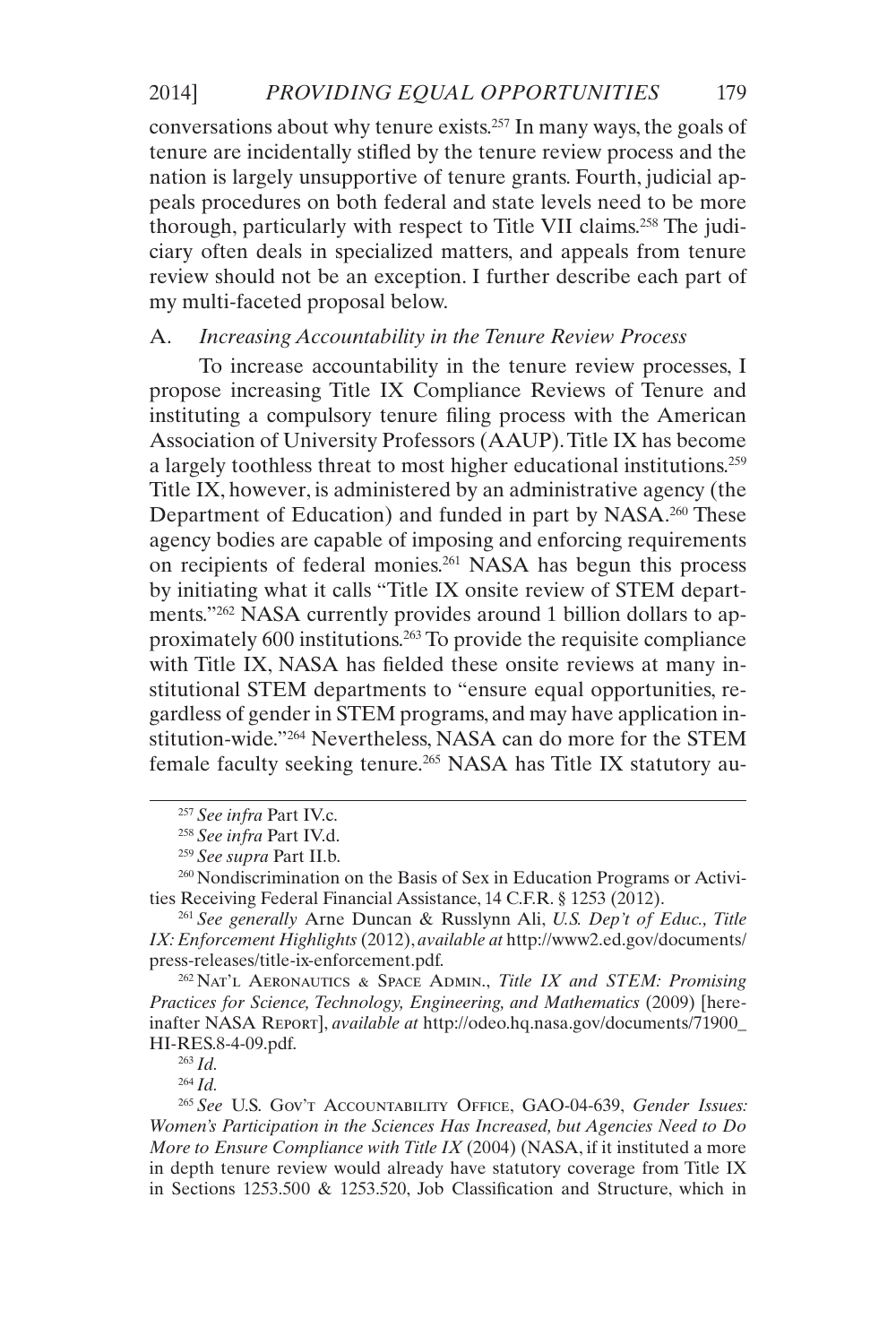thority to perform more in-depth reviews of either tenure decisions or the tenure decision-making process, and all it is currently doing is reminding institutions of their need to self-evaluate such procedures.266 NASA or the Department of Education needs to create a set of criteria that it will use to review tenure decision-making processes at STEM institutions, publish and promote those criteria, and enforce those criteria by expanding NASA's onsite reviews to include review of appeals procedures for candidates denied tenure because of bias.

Another way to increase accountability for these tenure decision-making processes is to institute a compulsory filing system with a third party for all STEM higher education institutions, preferably an interested party with active members like AAUP. Finding the policies and procedures for tenure review decisions for Part I of this discussion was challenging, and several STEM institutions were not selected for discussion solely because their policies and procedures were either extremely difficult to find or unavailable to the general public. By instituting a mandatory filing system with AAUP for three specific documents per institution, faculty seeking appointments at STEM institutions may be better able to play to their strengths in the tenure process. It should be mandatory that institutions file at least the following three documents, including faculty position titles and their relationships to tenure tracks, tenure factors and criteria that constitute the tenure decision-making process, and the tenure decision-making procedure.

# B. *Internal Institutional Changes*

STEM schools should also initiate internal changes in institutional procedures. This proposal is really nothing new, because STEM institutions are already charged to do so by Title  $IX.^{267}$ However, I propose that all STEM institutions rise to meet these inherent biases and actual discrimination matters head on. Some

<sup>266</sup> NASA Report, *supra* note 262, at 4. NASA has also suggested that in addition to self-evaluation Institutions begin training about the tenure decision-making process. Nat'l Aeronautics & Space Admin., *Title IX Compliance*  Program, OF DIVERSITY & EQUAL OPPORTUNITY, [http://odeo.hq.nasa.gov/compli](http://odeo.hq.nasa.gov/compliance_program.html )[ance\\_program.html \(](http://odeo.hq.nasa.gov/compliance_program.html )last updated Mar. 14, 2013).

<sup>267</sup> Nondiscrimination on the Basis of Sex in Education Programs or Activities Receiving Federal Financial Assistance, 14 C.F.R. § 1253.110(c) (2012).

relevant part states that a recipient shall not: "(b) Maintain or establish separate lines of progression, seniority lists, career ladders, or tenure systems based on sex, or (c) Maintain or establish separate lines of progression, seniority systems, career ladders, or tenure system for similar jobs, position descriptions, or job requirements that classify persons on the basis of sex, unless sex is a bona fide occupation qualification for the positions…").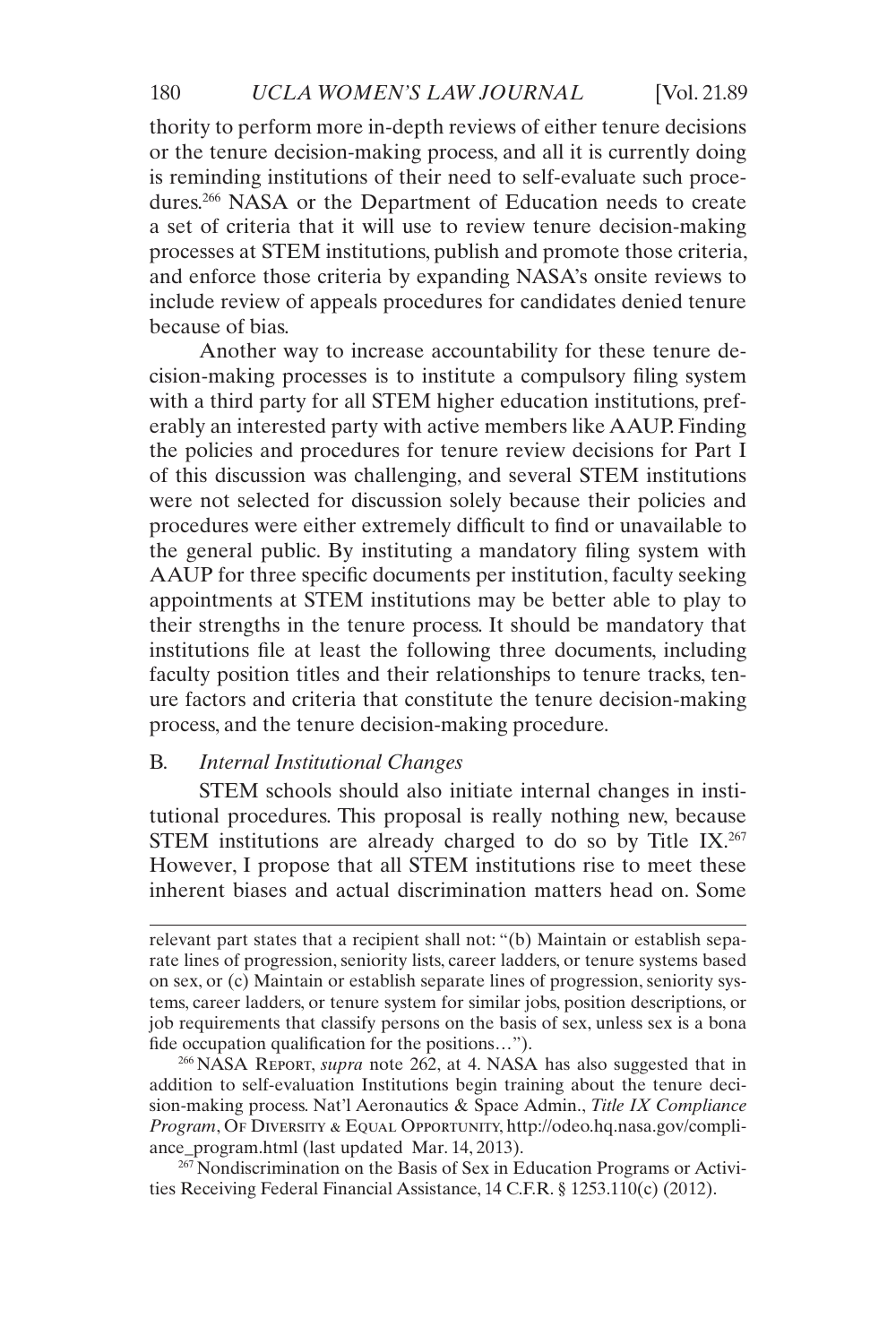schools, like MIT and Princeton, have already begun the process of doing so and they have released public reports containing the results of their self-studies.268 By implementing self-reporting procedures, these schools were able to investigate institution-specific causes of the bias and identify areas to change.<sup>269</sup> At both Princeton and MIT, self-reporting publications have noted the importance of making changes to the hiring process.<sup>270</sup> The publications have suggested that the faculty and hiring committees consider women with non-traditional backgrounds and also women who are not necessarily applying for the position at hand.

Some schools, like UMCP, UMI, and Purdue, have started a National Science Foundation (NSF)-sponsored effort called "AD-VANCE," which has as a core mission of "ensuring that women faculty with earned STEM degrees consider academia as a viable and attractive career option."271 However, ADVANCE "does not support projects to increase or retain the number of women entering into or persisting in STEM doctoral degree programs."272 Although the goals of ADVANCE appear to vary from institution to institution, the program seems like another viable option to assist in the creation and implementation of self-reporting guidelines regarding tenure decision processes.

# C. *The Applicability of Tenure in Modern-Day Society*

Tenure is effectively a secondary employment review that is performed absent any legal ramifications, which are more typically associated with an initial employment review. Tenure decisions are extremely deferential to academic institutions because courts recognize that the end result of the tenure process encourages free speech and " academic freedom." However, to achieve tenure, the candidate must successfully navigate the three Tenure Factors and wait for the duration of the tenure review process to expire for the grant or denial of tenure. At most reputable institutions, an emphasis is placed on the research Tenure Factor, and the scholarship investigated by the faculty member must achieve critical and

<sup>268</sup> *See generally* MIT Report, *supra* note 213; *see also* Zakian et al., *supra*  note 226.

<sup>269</sup> *See* MIT Report, *supra* note 213, at 18, 26; *see also* Zakian et al., *supra*  note 226, at 5-6.

<sup>270</sup> *See* MIT Report, *supra* note 213, at 26; *see also* Zakian et al., *supra* note 226, at 5.

<sup>271</sup> *ADVANCE: Increasing the Participation and Advancement of Women*  in Academic Science and Engineering Careers, NAT'L Sci. Found., [http://](http://www.nsf.gov/funding/pgm_summ.jsp?pims_id=5383 ) [www.nsf.gov/funding/pgm\\_summ.jsp?pims\\_id=5383](http://www.nsf.gov/funding/pgm_summ.jsp?pims_id=5383 ) (last visited Mar. 22, 2013).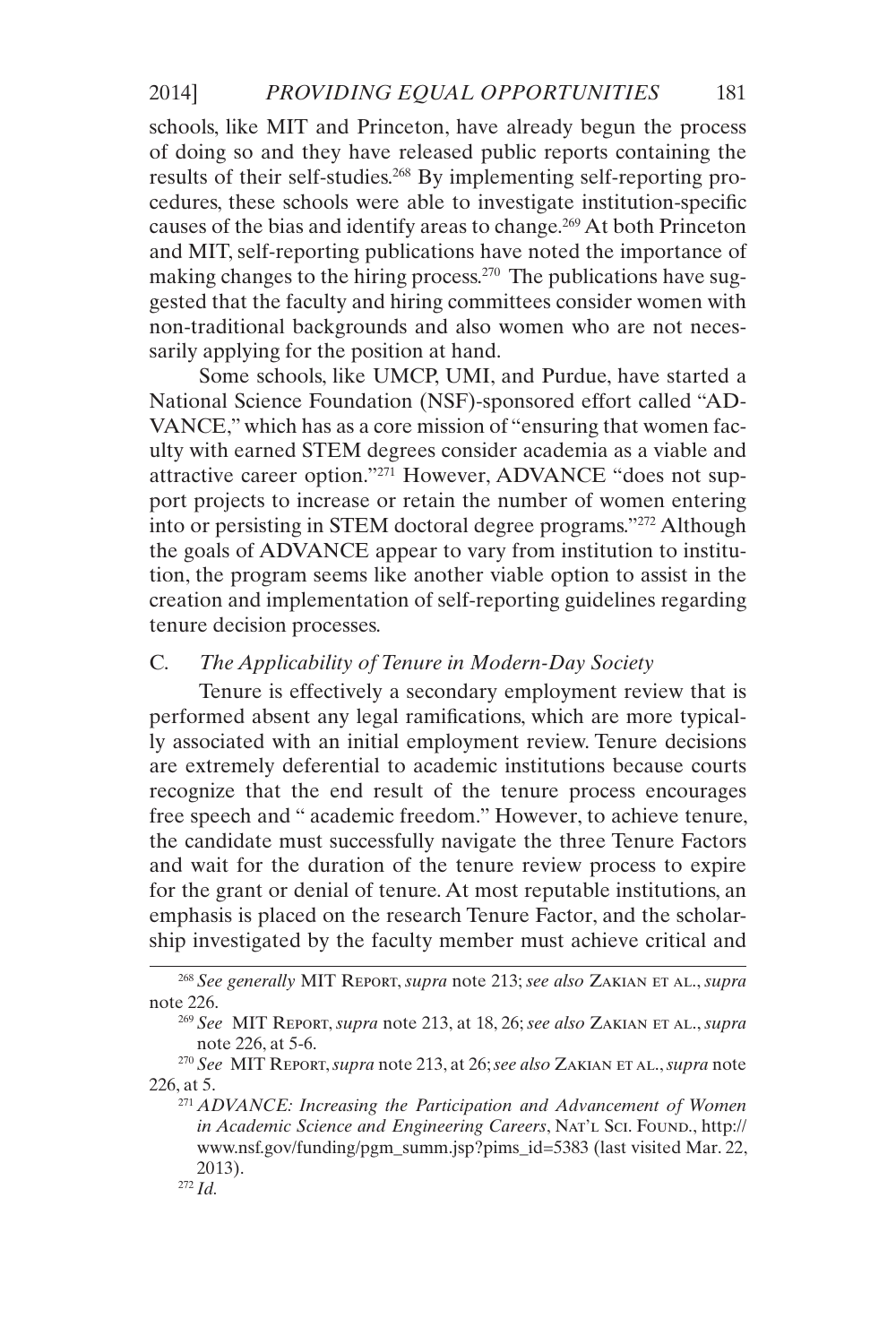community acclaim.273 Not all work in all fields is capable of achieving community acclaim necessary to be granted tenure at an excellent institution. The result is that some of the brightest scientific minds in the country are not being allowed to fully explore the subject matter that interests them. That is undoubtedly not academic freedom. Additionally, the current trend in higher education institutions has been to increase the term length of the tenure process to accommodate familial needs.274 By increasing the tenure review period, there is now a longer time during which the faculty members are restricted in their intellectual pursuits. Modern STEM higher education institutions are seemingly stifling academic freedom by continuing the tenure process.

Additionally, a large majority of the American population does not support the tenure process. In a poll instituted by the American Association of University Professors, 82% of Americans wanted to modify or eliminate tenure.<sup>275</sup> From an associated Zogby poll, 65.3% of Americans also believe that non-tenured professors do a better job.276 The disagreement between the American population and the university faculty of the United States undoubtedly can be boiled down to two Tenure Factors. University faculty care about research, not teaching, and the American population is predominately composed of people who have been at one time or who currently are students. Students care about teaching. The reason that university faculty focus on research over teaching is largely because an impressive research portfolio is more likely to be weighed heavily during the review process for a tenure position at the institution. This leaves students, on occasion, with untenured professors who ignore them to focus on their research or tenured professors who are "lazy" and "soak up campus resources and block energetic underlings from advancement." 277

Given academic tenure's inability to provide academic freedom to a generation of young, bright, and willing STEM faculty in higher education, and also given the American population's concern and need for better teachers, not researchers, it is time for tenure itself to "be up for review."

<sup>273</sup> *See supra* Part I.d.

<sup>&</sup>lt;sup>274</sup> See, e.g., David Epstein, *Slowing Down Tenure Time*, INSIDE HIGHER ED (Feb. 28, 2006, 4:00 AM), [http://www.insidehighered.com/news/2006/02/28/](http://www.insidehighered.com/news/2006/02/28/michigan.) [michigan.](http://www.insidehighered.com/news/2006/02/28/michigan.)

<sup>275</sup> *See* Anne D. Neal, *Reviewing Post-Tenure Review*, 94 Academe 27, 27 (2008).

<sup>276</sup> *Id.*

<sup>277</sup> Potter, *supra* note 96.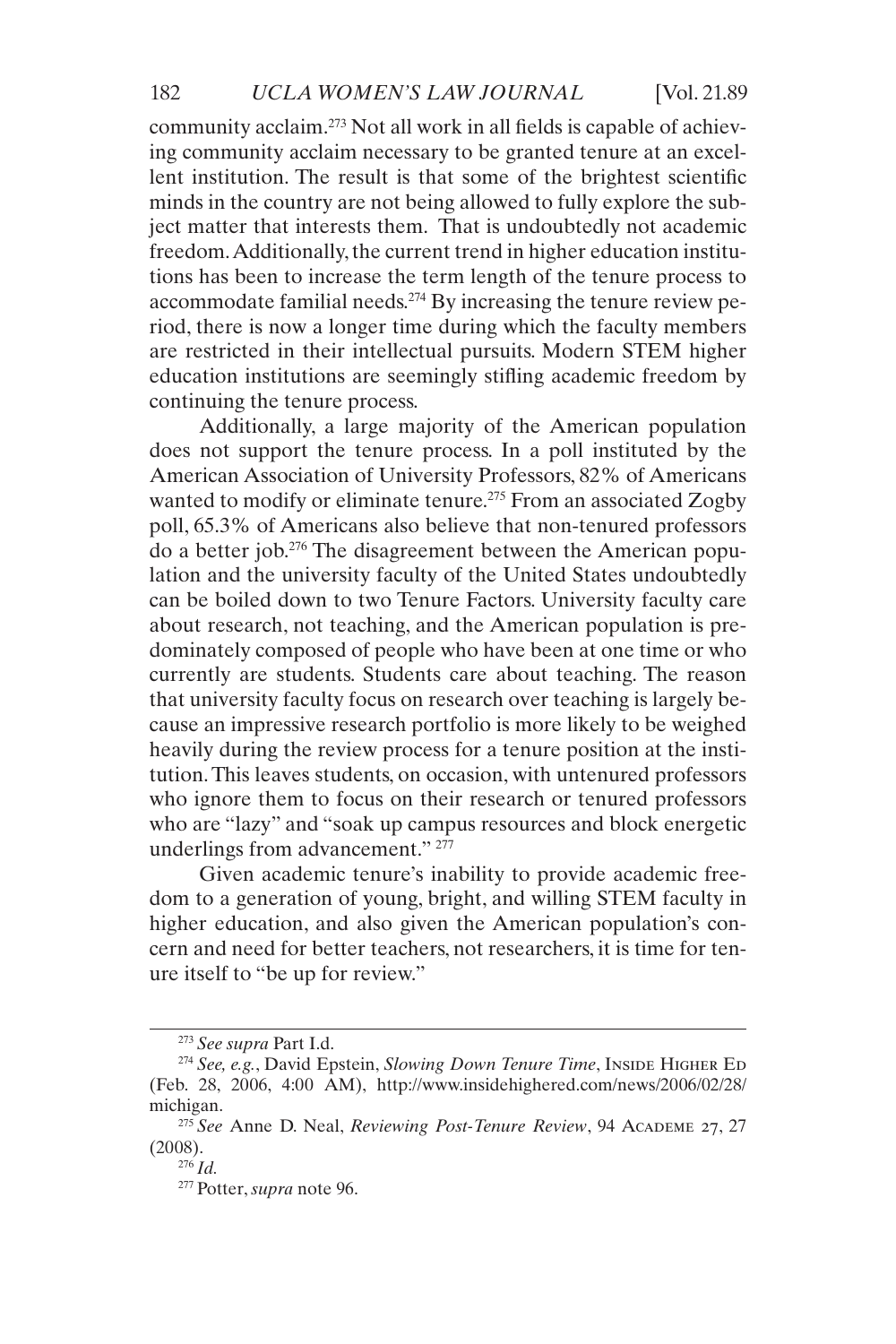### D. *Changing Results and Attitudes From Judicial Appeals*

Title VII challenges to tenure denials are plagued with obstacles, predominately those imposed by the federal and state judiciary. As stated before, these denials of effective adjudication run contrary to the original purpose of Title VII, which was to avoid discrimination in higher education institutions because discrimination there, "more than in any other area, tend[s] to promote misconceptions leading to future patterns of discrimination."278 In providing a higher degree of judicial deference to tenure decisions as well as by shifting the burden of proof to the plaintiff, courts have made it increasingly difficult for Title VII suits to be successfully litigated.<sup>279</sup> Courts need to fundamentally alter both of these policies. First of all, courts should not always defer to a college or university's tenure decisions. Rather, they should treat these tenure decisions with the same deference that they treat an initial employment decision. Second, courts should place the burden of proof on the universities to prove non-discrimination.280 Given the subjectivity of every tenure decision-making process, the current standard of requiring the plaintiff to prove discrimination is too high.<sup>281</sup> By reversing the roles and requiring the STEM institution to provide evidence that it has made a reasonable decision in light of all relevant circumstances provided in its tenure policy, courts may review the totality of the circumstances and then determine the reasonableness of the decision.

### **CONCLUSION**

Female faculty in STEM academia face inherent bias and actual discrimination on a regular basis, and these biases are capable of affecting the tenure decision-making process.282 When female faculty face tenure discrimination in higher education STEM settings, the remedy least likely to yield positive results involves petitioning a court to review the tenure decision.283 A plethora of statutes have been promulgated that are capable of dealing with employment and sexual discrimination evident in the tenure process.284 However,

<sup>278</sup> *See supra* Part I.d*; see also* H.R. Rep. No. 92-238, at 1062 (1972), *reprinted in* 1972 U.S.C.C.A.N. 2137, 2138-39; Muster, *supra* note 216, at 47.

<sup>279</sup> *See supra* Part III.

<sup>280</sup> *See* Muster, *supra* note 216, at 52.

<sup>281</sup> *See generally supra* Part I.

<sup>282</sup> *See supra* Part III.a.

<sup>283</sup> *See supra* Part III.b.

<sup>284</sup> *See supra* Part II.